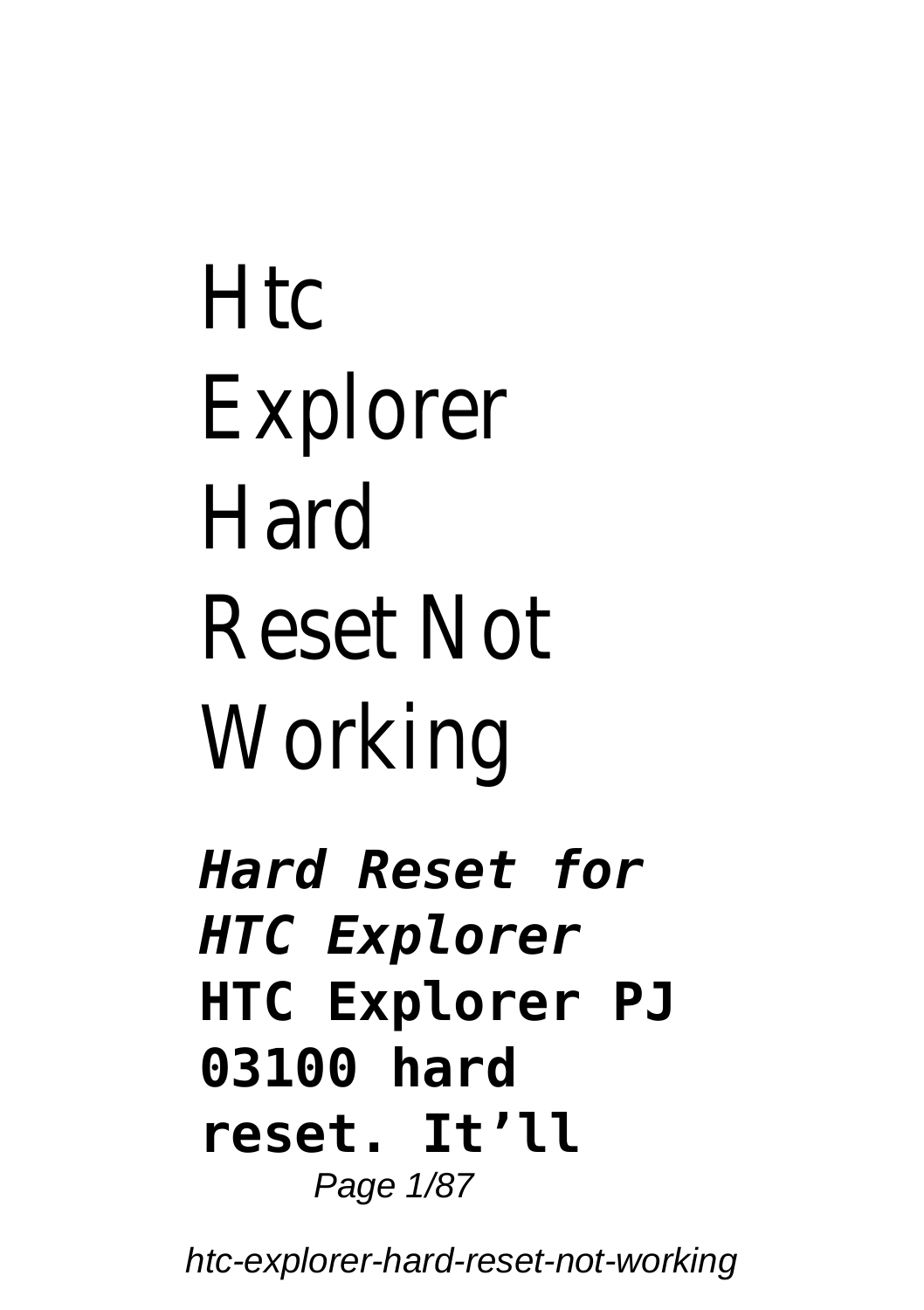**permanently delete all your data and customized settings, and will remove any applications you've downloaded and installed. Be sure to back up any data and files you want to keep before** Page 2/87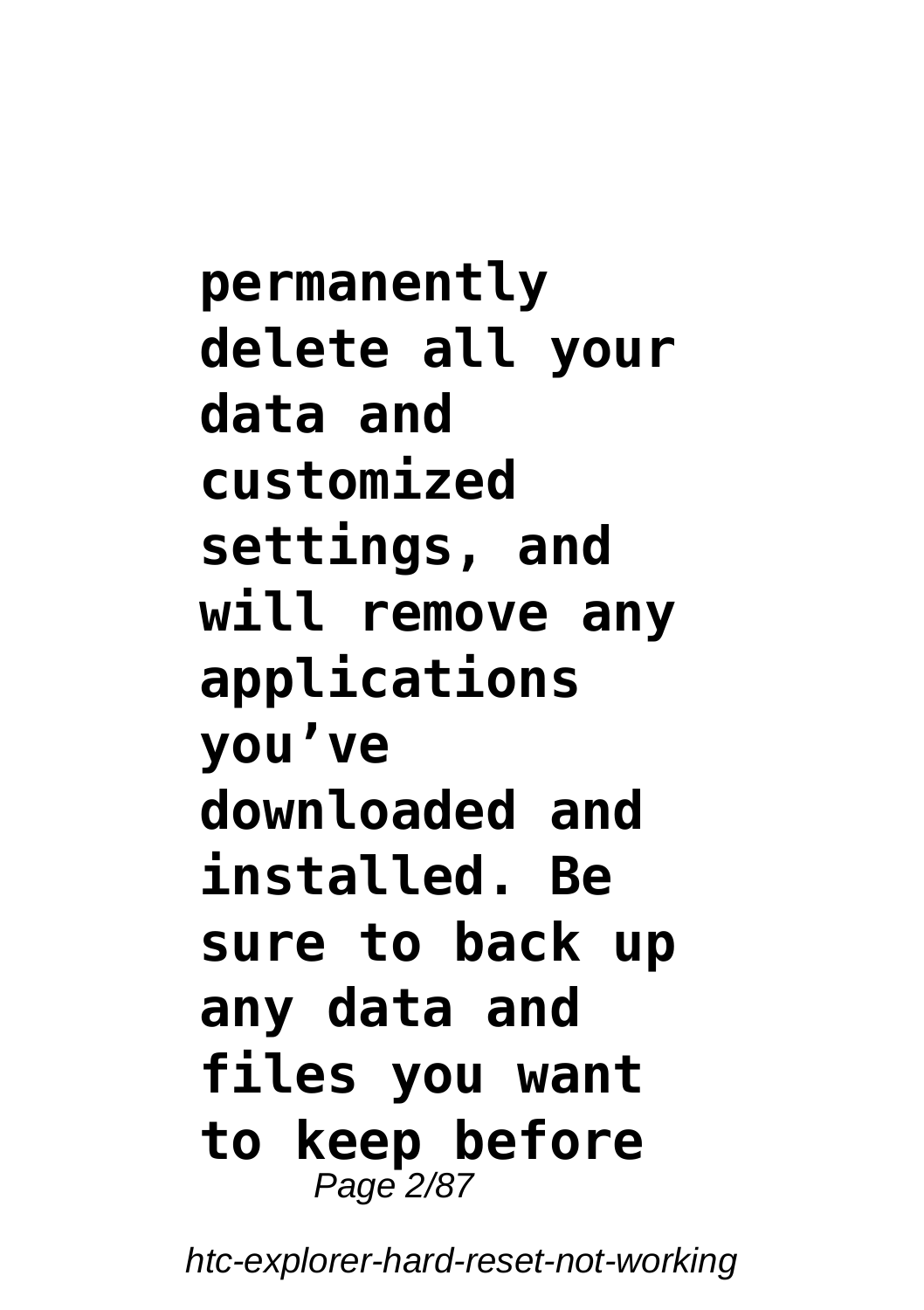**you do a factory reset. Performing a HTC Explorer factory reset using hardware buttons** *Htc Explorer Hard Reset Not Working* **For all of your data, a backup should be done on a external device, hard** Page 3/87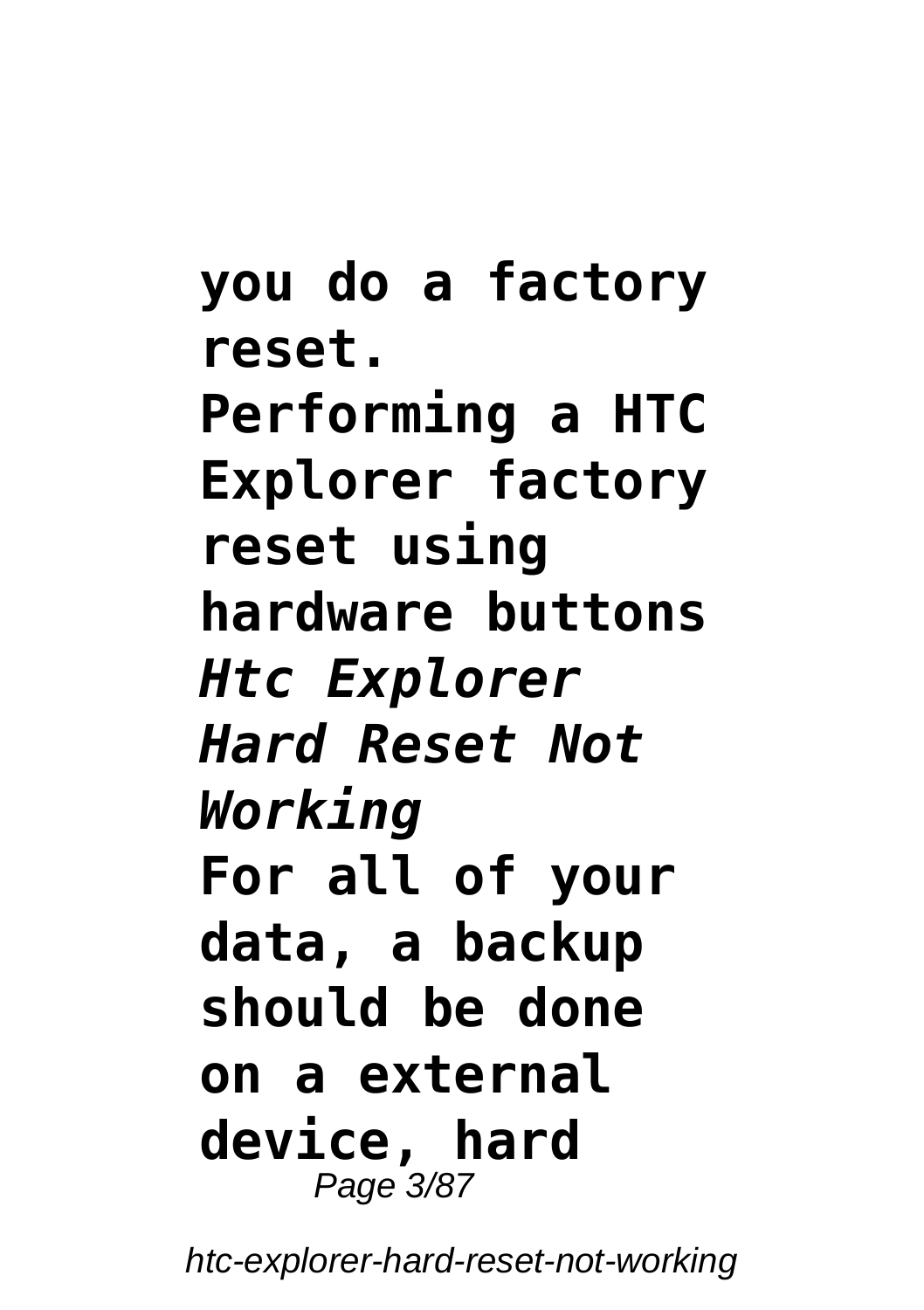**drive, raid system media or SD card. How to Hard Reset HTC Explorer . Reset Via settings. Turn on your device. From the Home screen, press Menu button, and then tap Settings. Tap SD & phone storage then** Page 4/87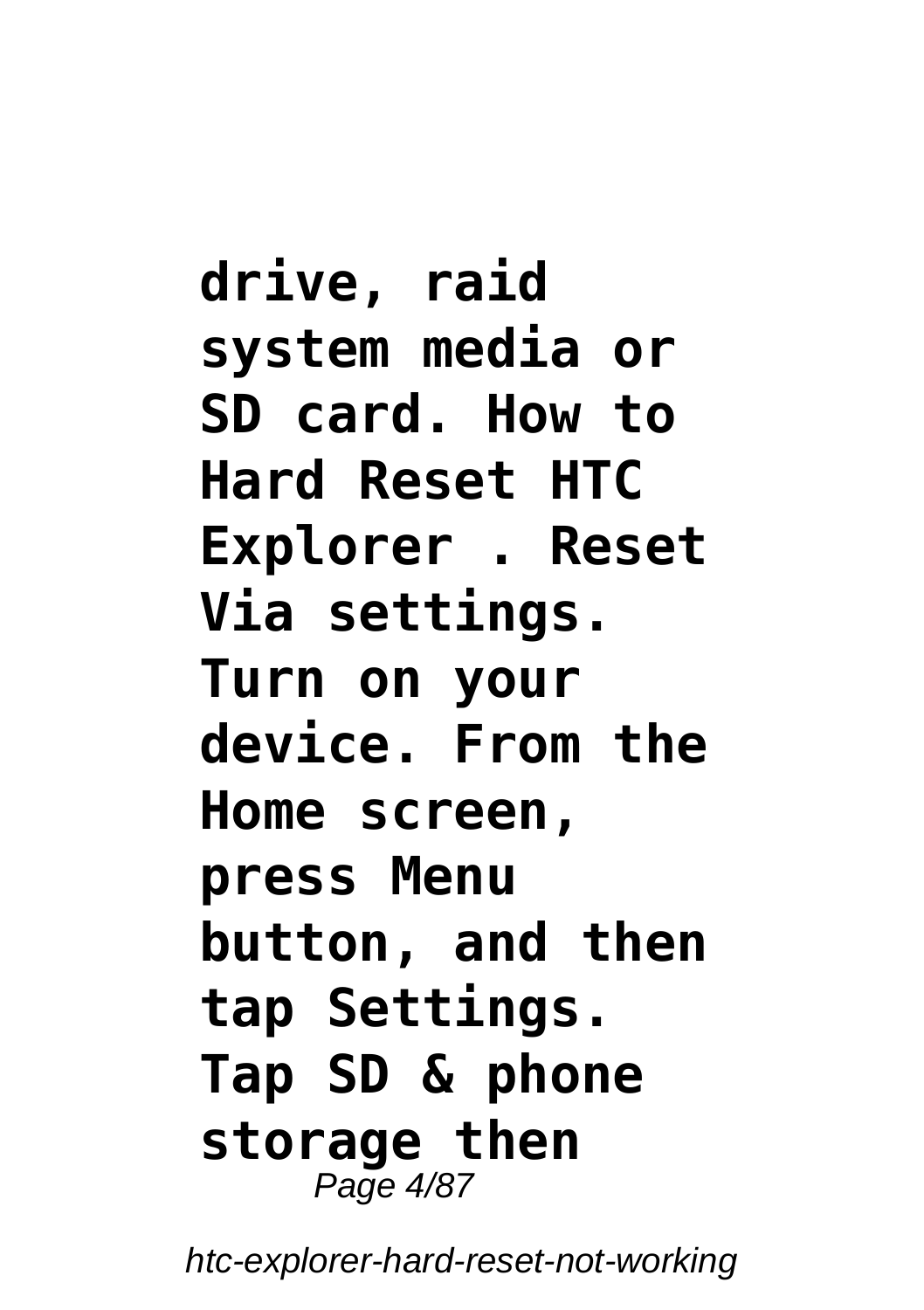**Factory data reset. Tap Reset device, and then tap Erase everything; Hard Reset** *How to Soft Reset HTC Explorer*

### *Htc Explorer Hard Reset Not* **To perform a hard reset on** Page 5/87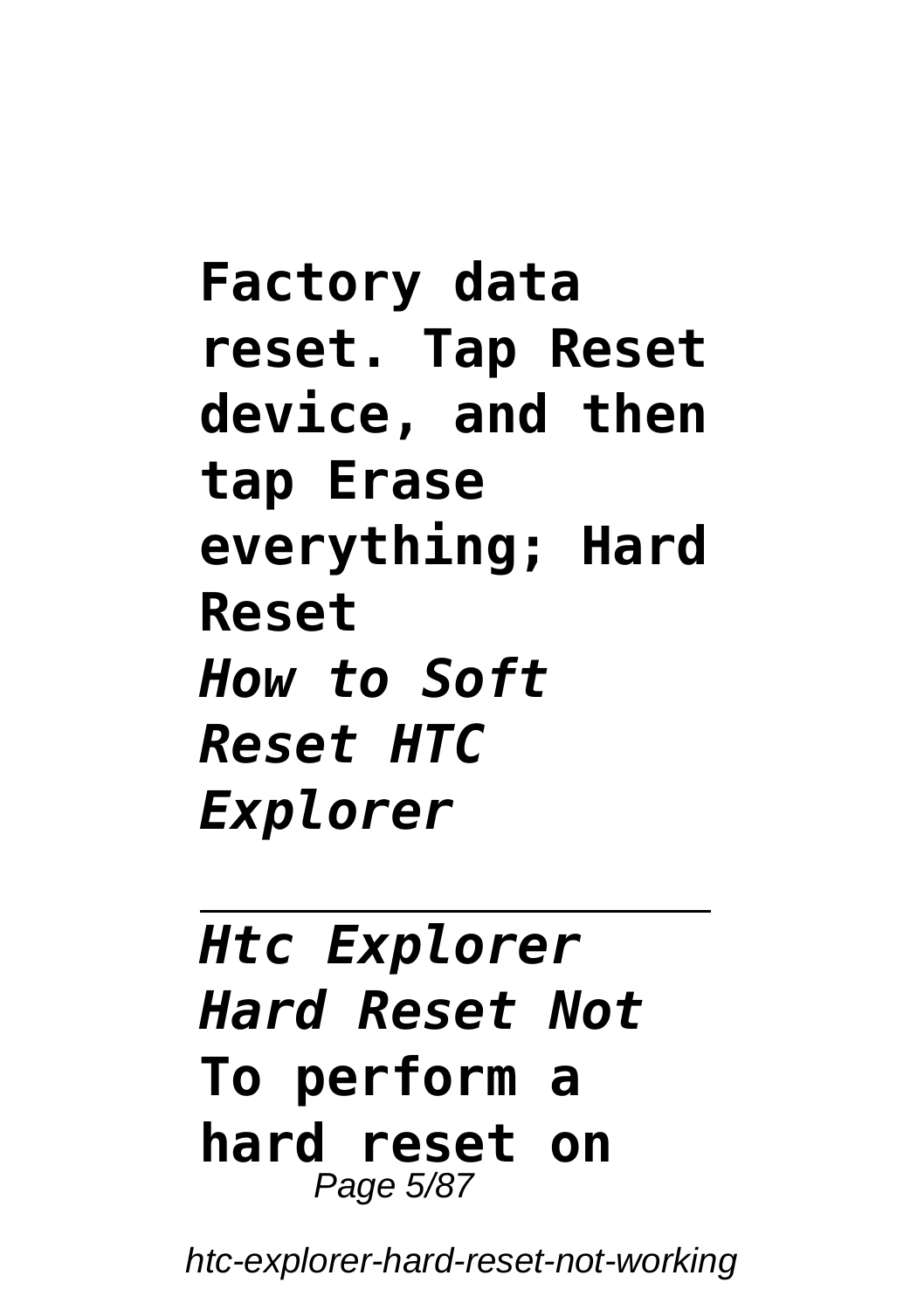**HTC Explorer you need to do this: Disconnect your device from PC and then power off your device. Wait for 4-5 seconds after screen goes off. If you can't power off using power key, then remove battery (if it's** Page 6/87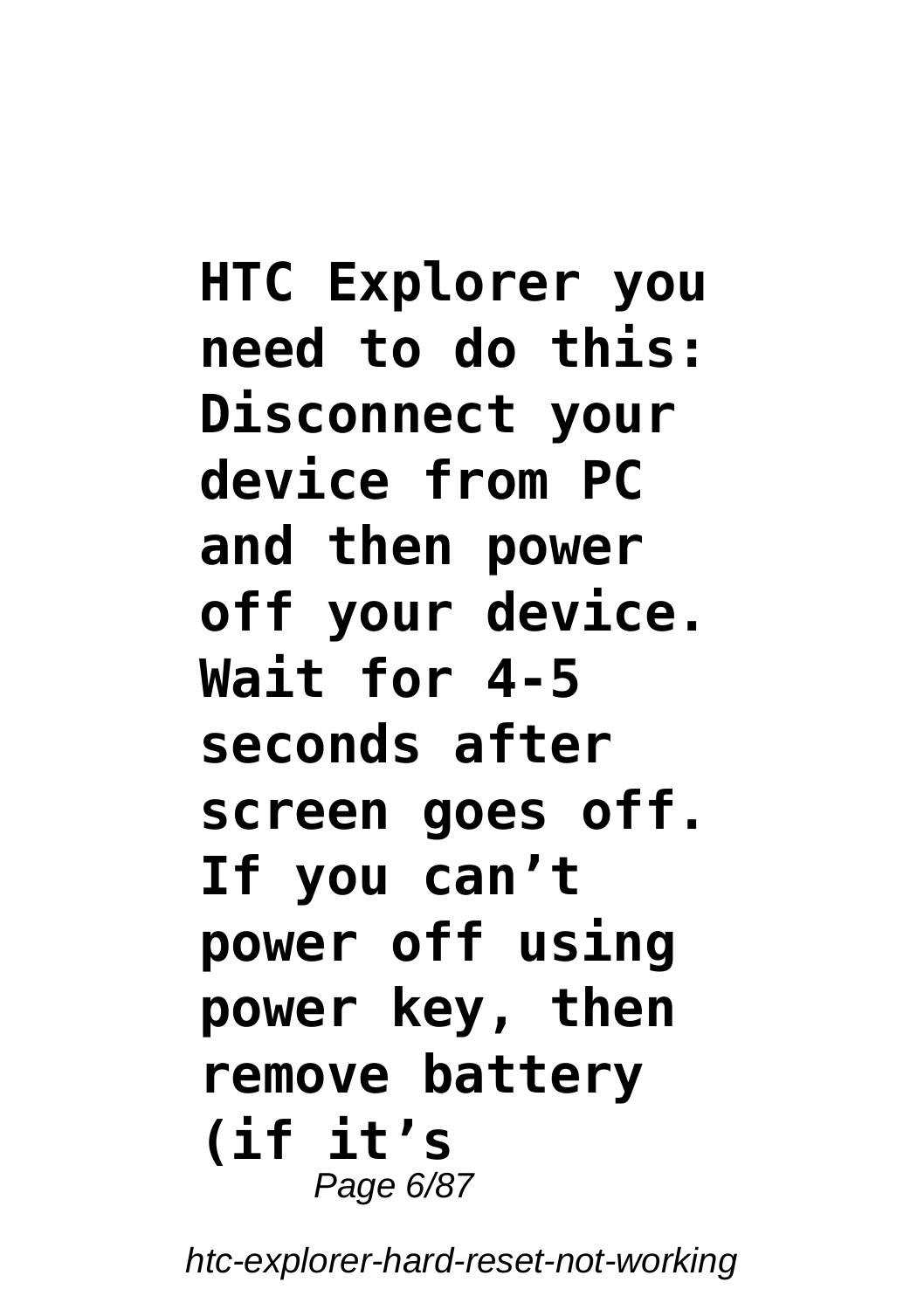**removable) and place it back after few seconds. Press and hold Volume Down and then press Power button once.**

*How To Factory Reset or Hard Reset HTC Explorer* **You can finish** Page 7/87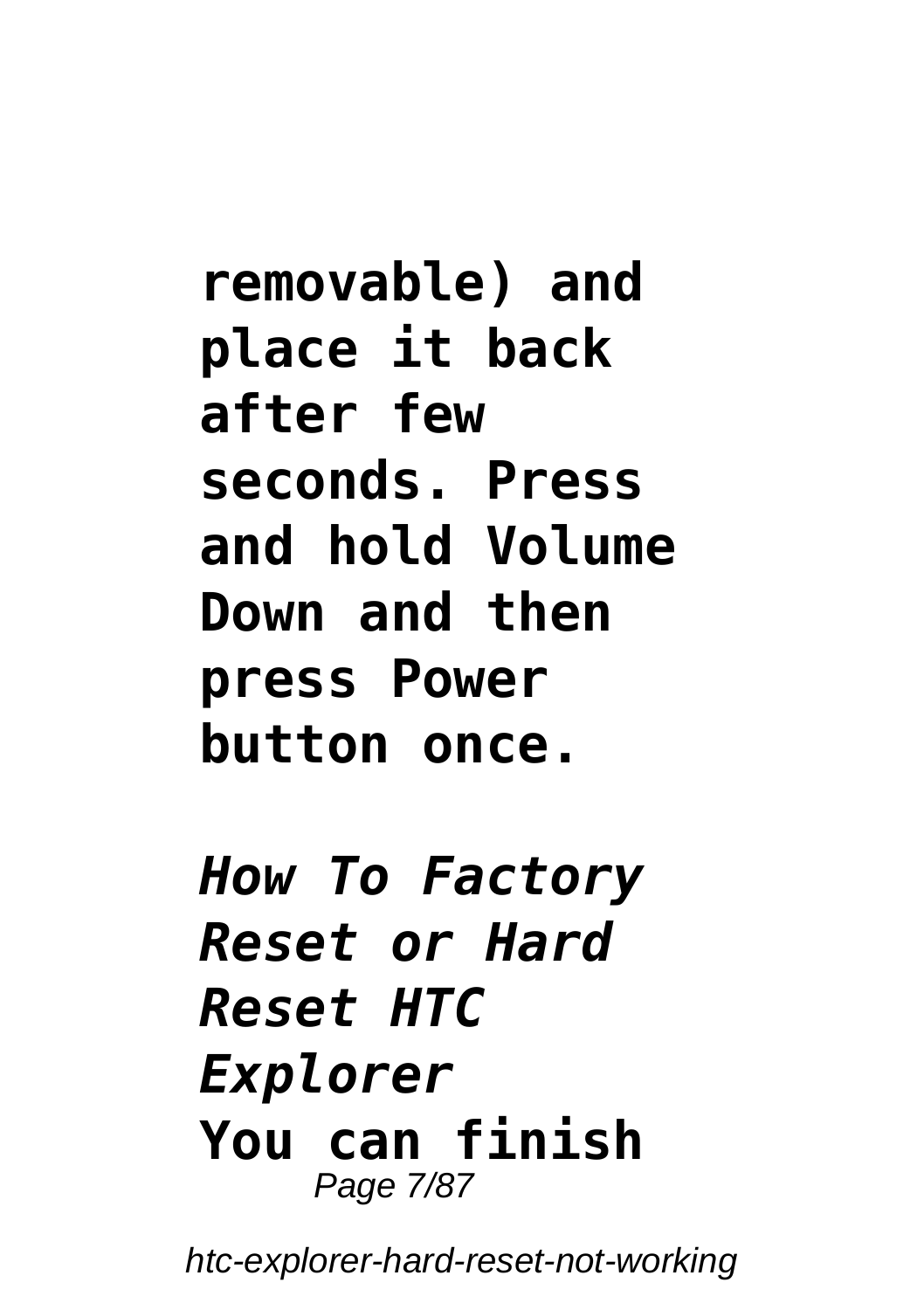**HTC Explorer hard reset process via recovery mode by following the below steps. Be sure that your device has at least %50 charge life. Power off your device and wait a few seconds. Press and hold Volume** Page 8/87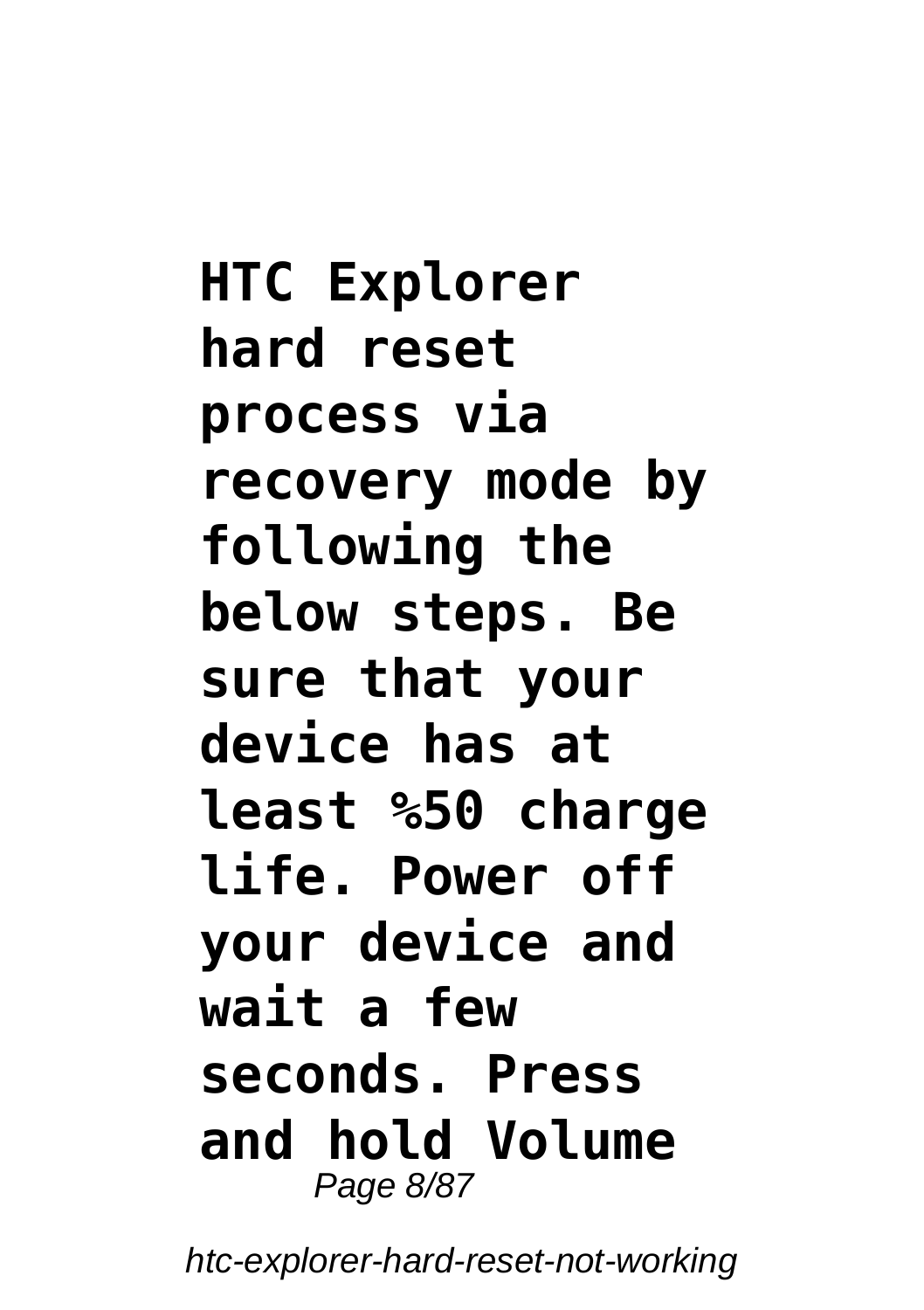```
Up + Power
buttons together
until recovery
mode screen
appears.
```

```
HTC Explorer
Factory Reset &
Hard Reset - How
To Reset
2. Next, open
Menu and
Settings, then
go to Backup and
    Page 9/87
```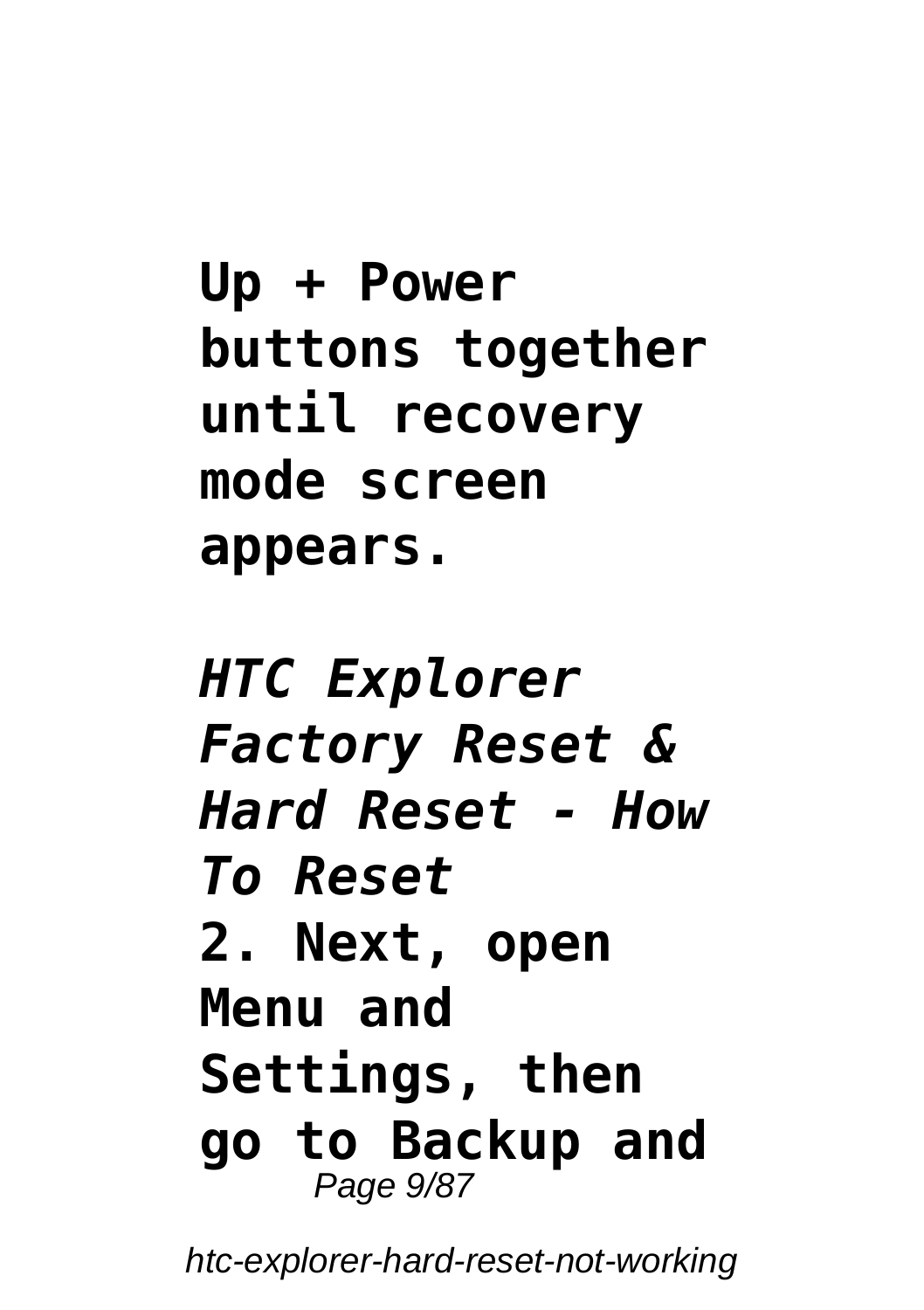**Reset and Factory Data Reset. 3. To complete the process, tap Reset Phone and, lastly, choose the Erase Everything option. 4. Your device will now reset and restart. You have completed** Page 10/87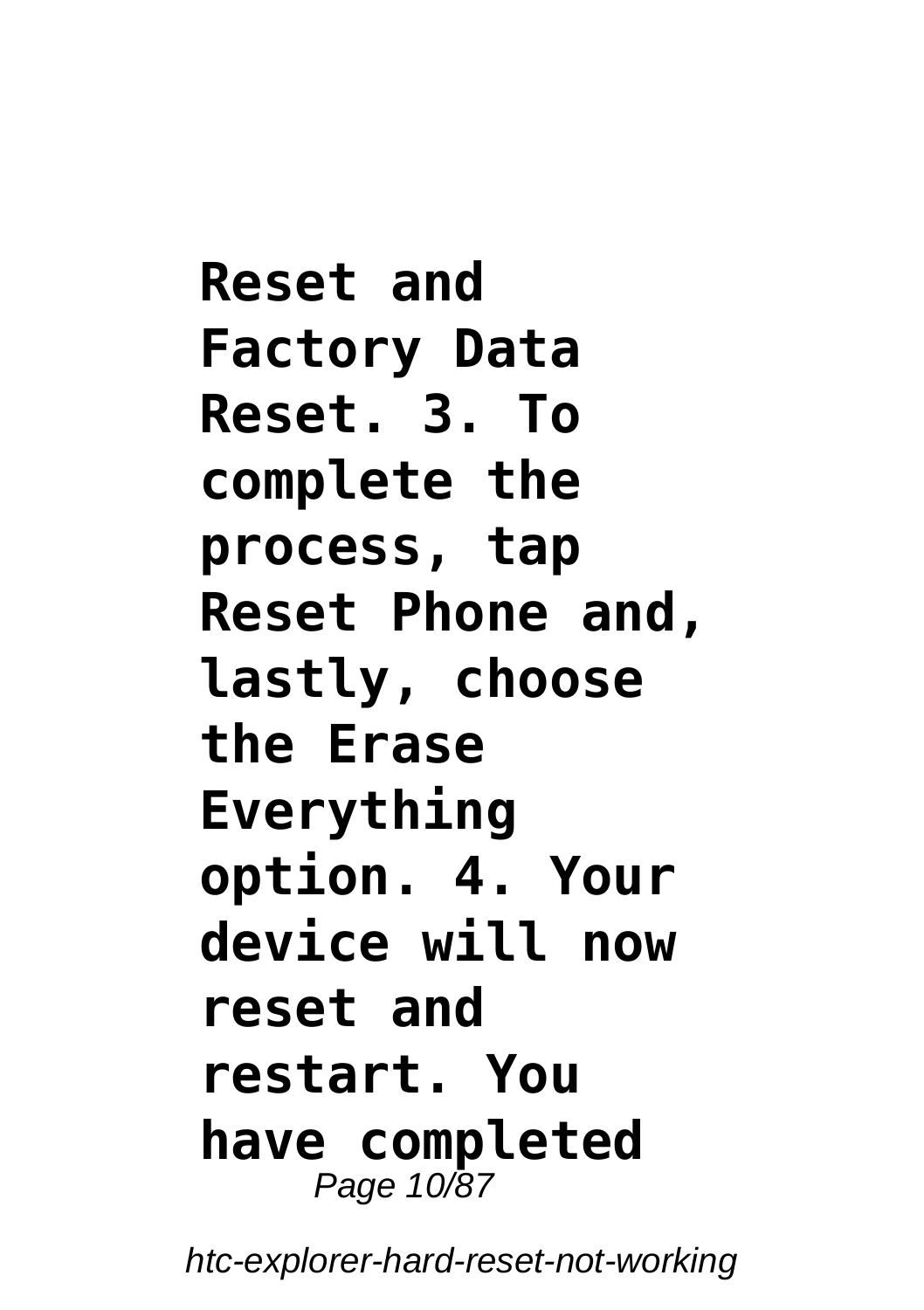## **the hard reset process. Shiny.**

*Hard Reset for HTC Explorer* **For all of your data, a backup should be done on a external device, hard drive, raid system media or SD card. How to Hard Reset HTC** Page 11/87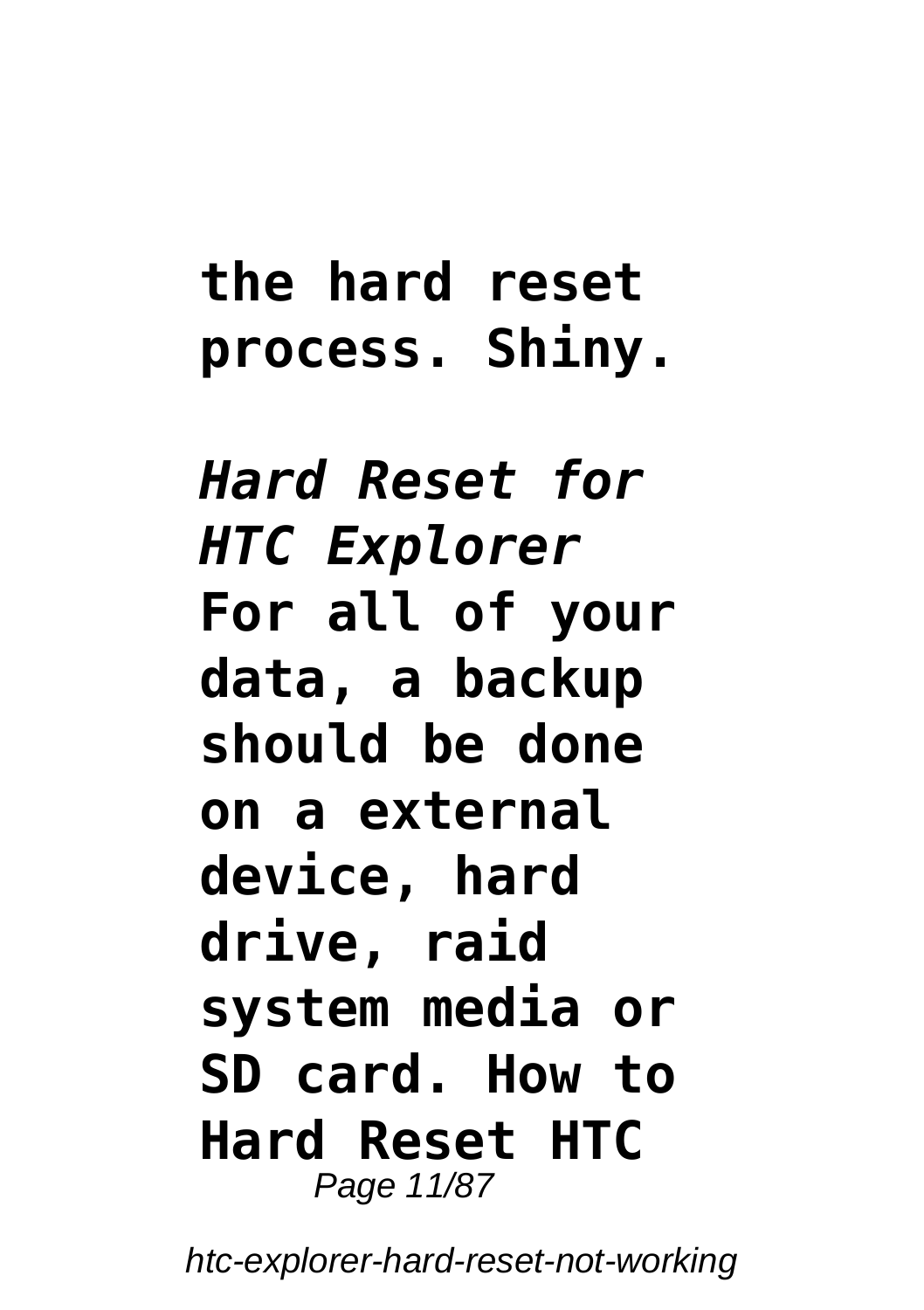**Explorer . Reset Via settings. Turn on your device. From the Home screen, press Menu button, and then tap Settings. Tap SD & phone storage then Factory data reset. Tap Reset device, and then tap Erase** Page 12/87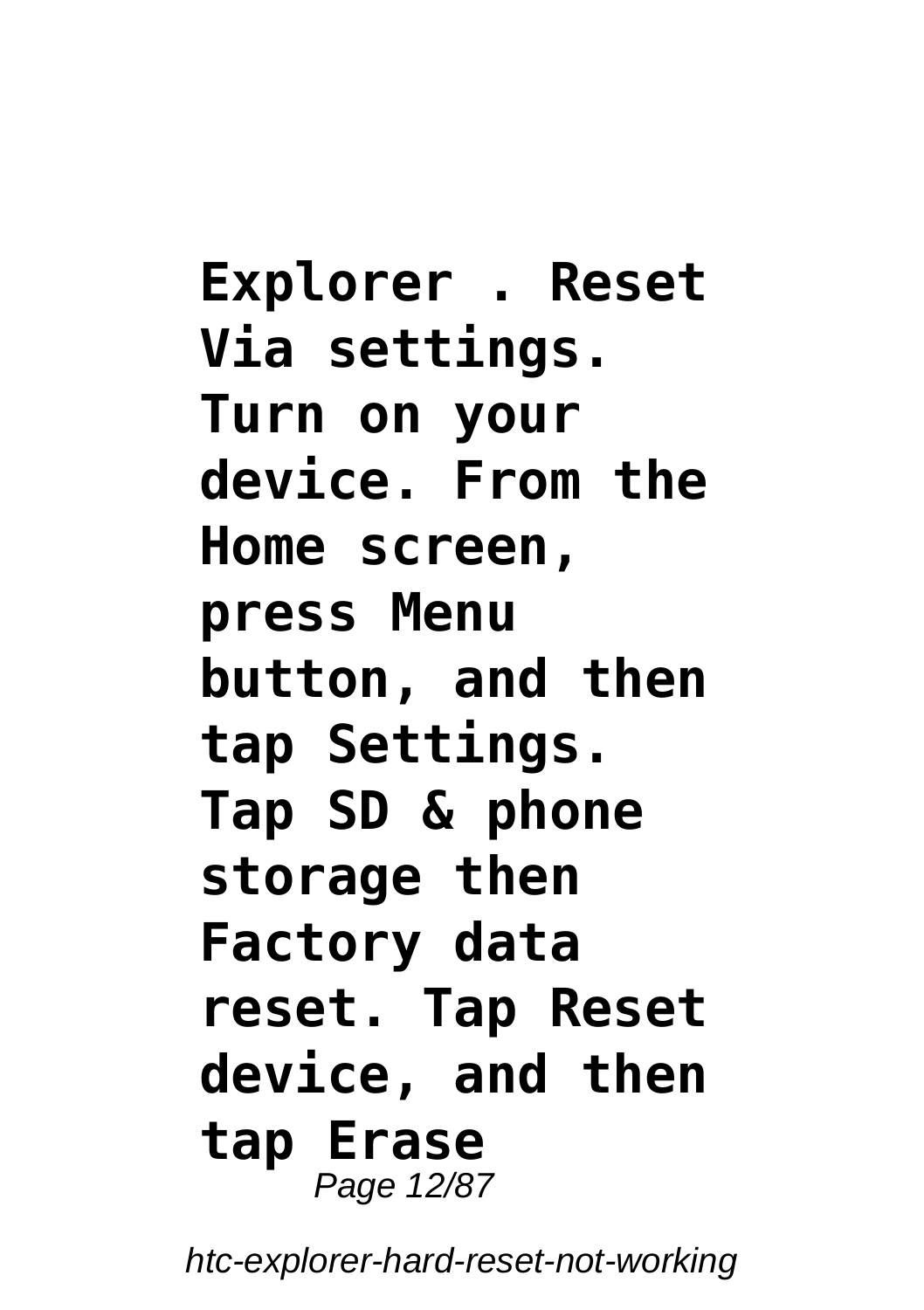## **everything; Hard Reset**

*HTC Explorer Hard Reset | HTC* **Hard Reset HTC Explorer You may like to read how to Hard Reset HTC Step by Step tips for hard reset HTC Explorer. 1) Switch off the** Page 13/87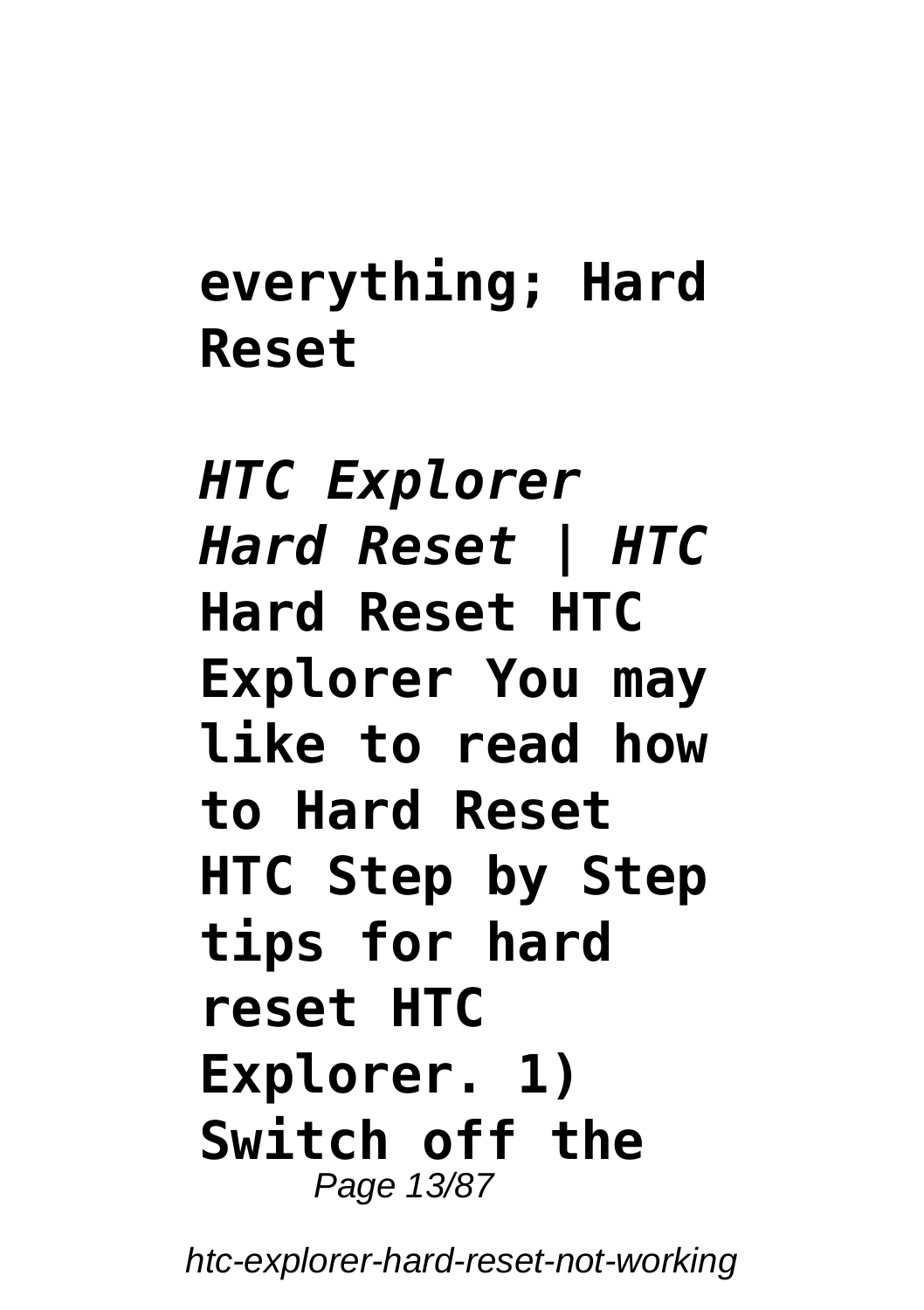**mobile and wait around 10-15 sec. 2) This is important point for Hard Reset HTC Explorer. Keep in same time volume (-) and power buttons in same time. Then you will face the display below.**

Page 14/87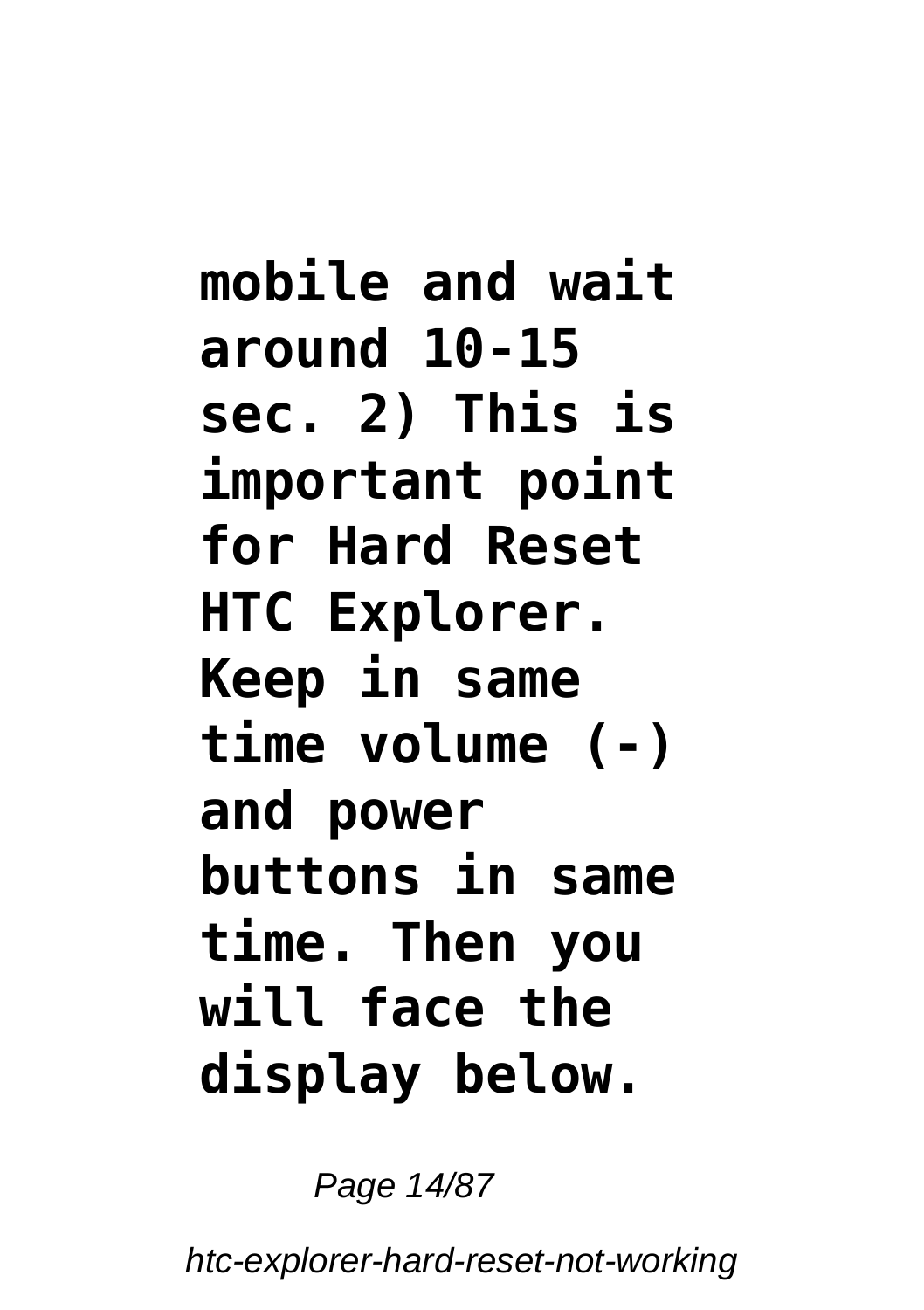*How To Hard Reset HTC Explorer - Hard Reset HTC* **HTC Explorer PJ 03100 hard reset. It'll permanently delete all your data and customized settings, and will remove any applications** Page 15/87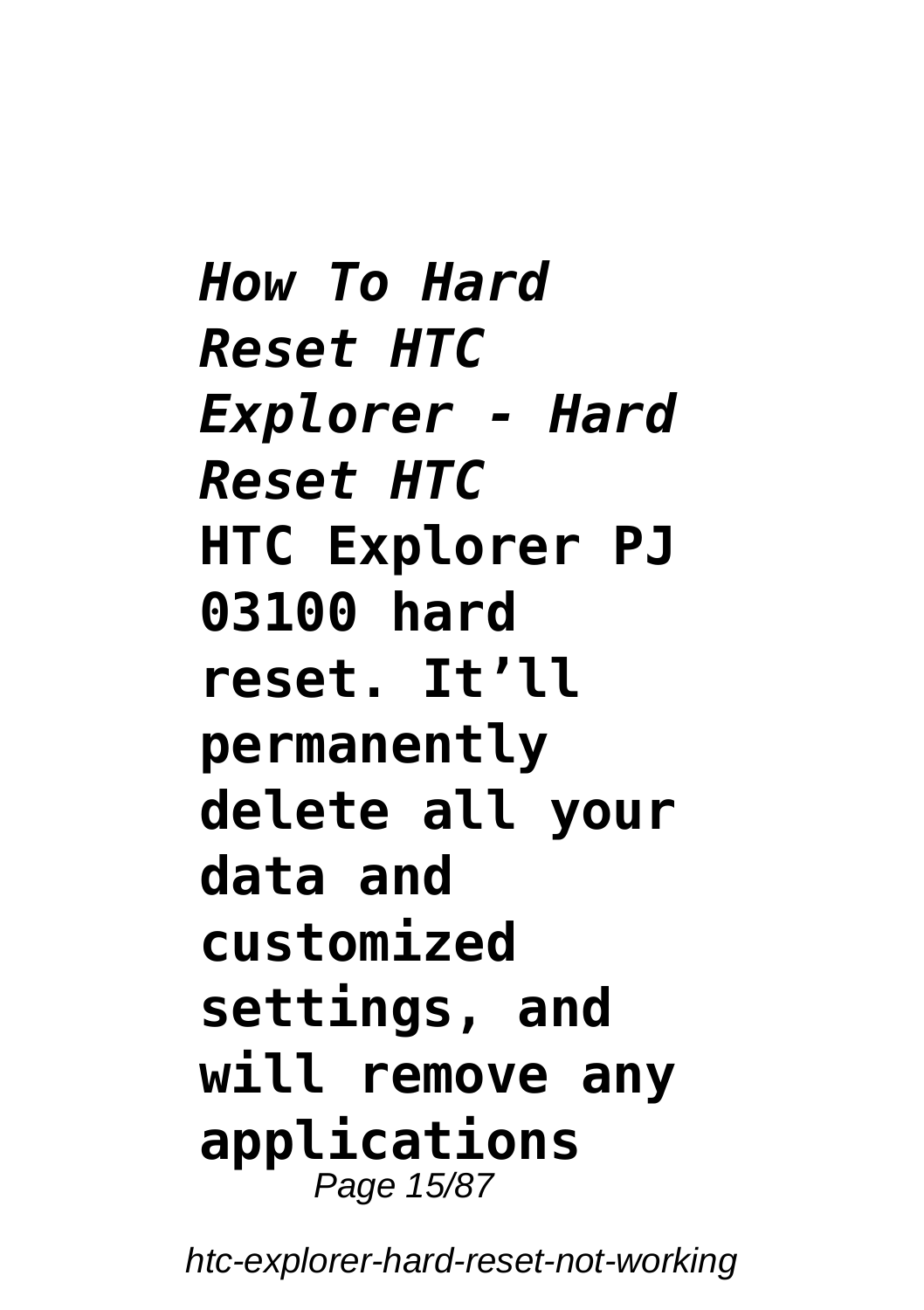**you've downloaded and installed. Be sure to back up any data and files you want to keep before you do a factory reset. Performing a HTC Explorer factory reset using hardware buttons**

Page 16/87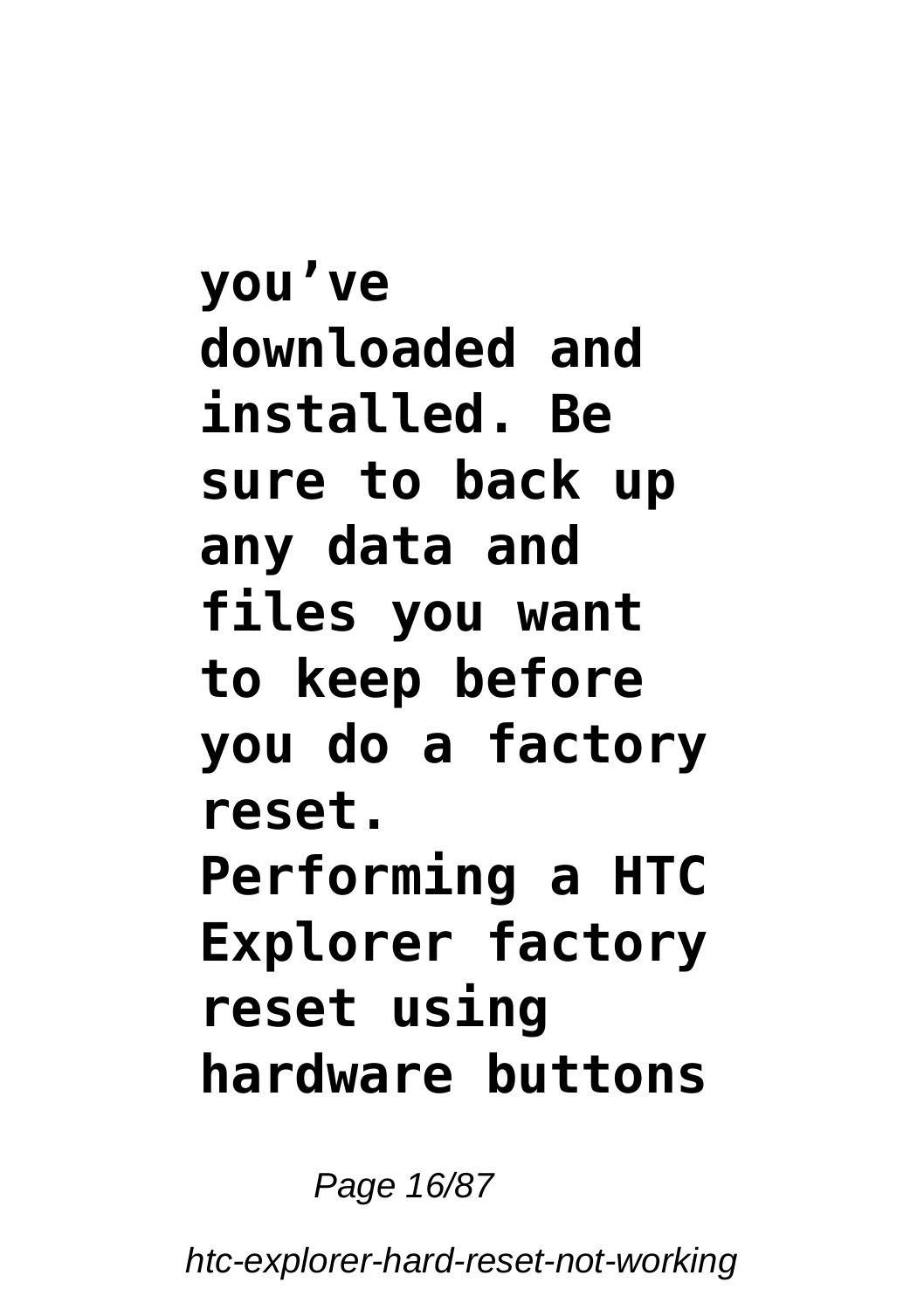*HTC Explorer hard reset* **HTC Explorer Hard Reset is a device reset to factory settings. This operation deletes all data, settings, passwords and applications in the memory device. Hard** Page 17/87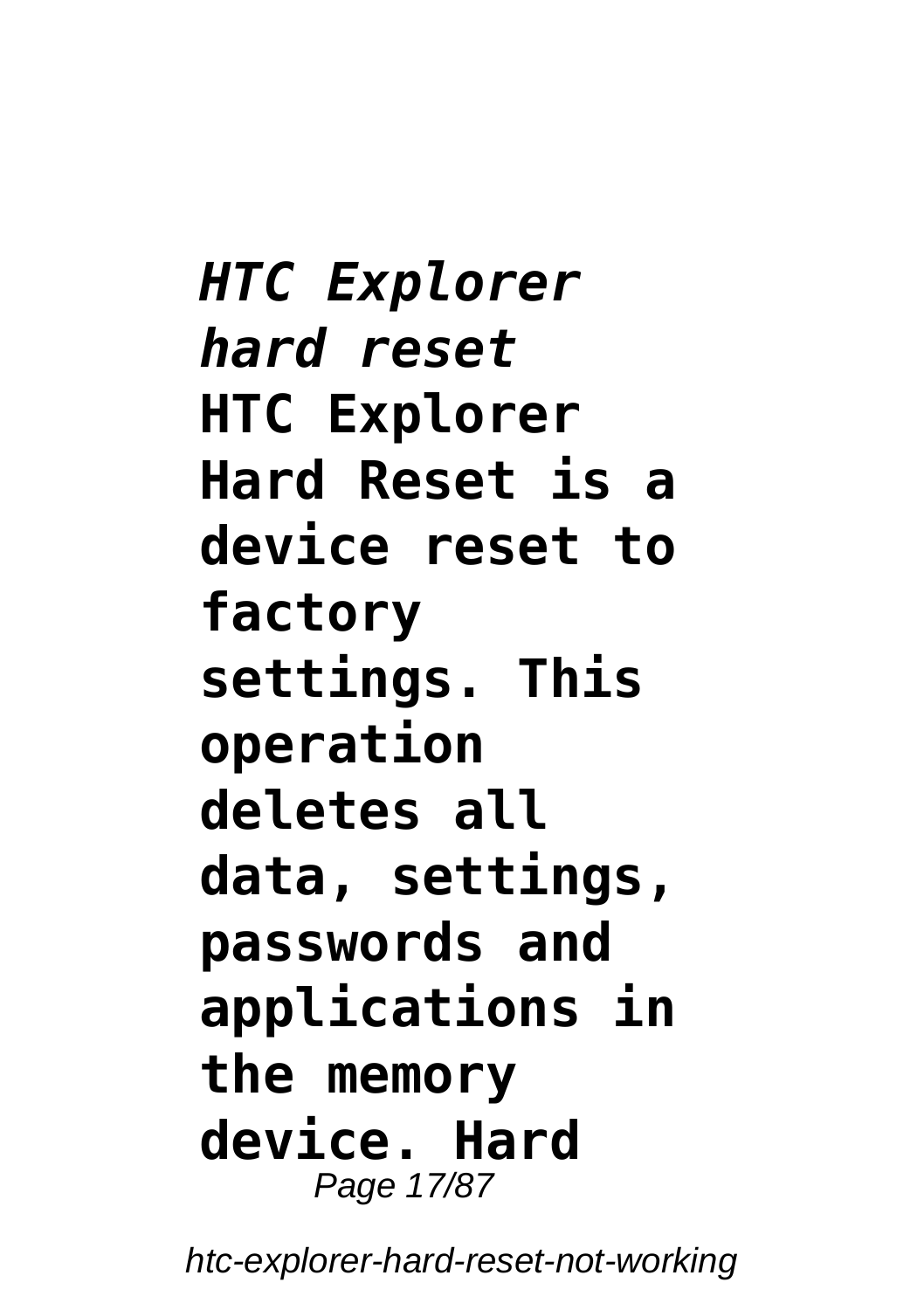**Reset operation is most commonly used to repair a damaged or malfunctioning equipment or deletion of user data before the sale.**

### *Hard Reset HTC Explorer - FirmwareX* **phone is working** Page 18/87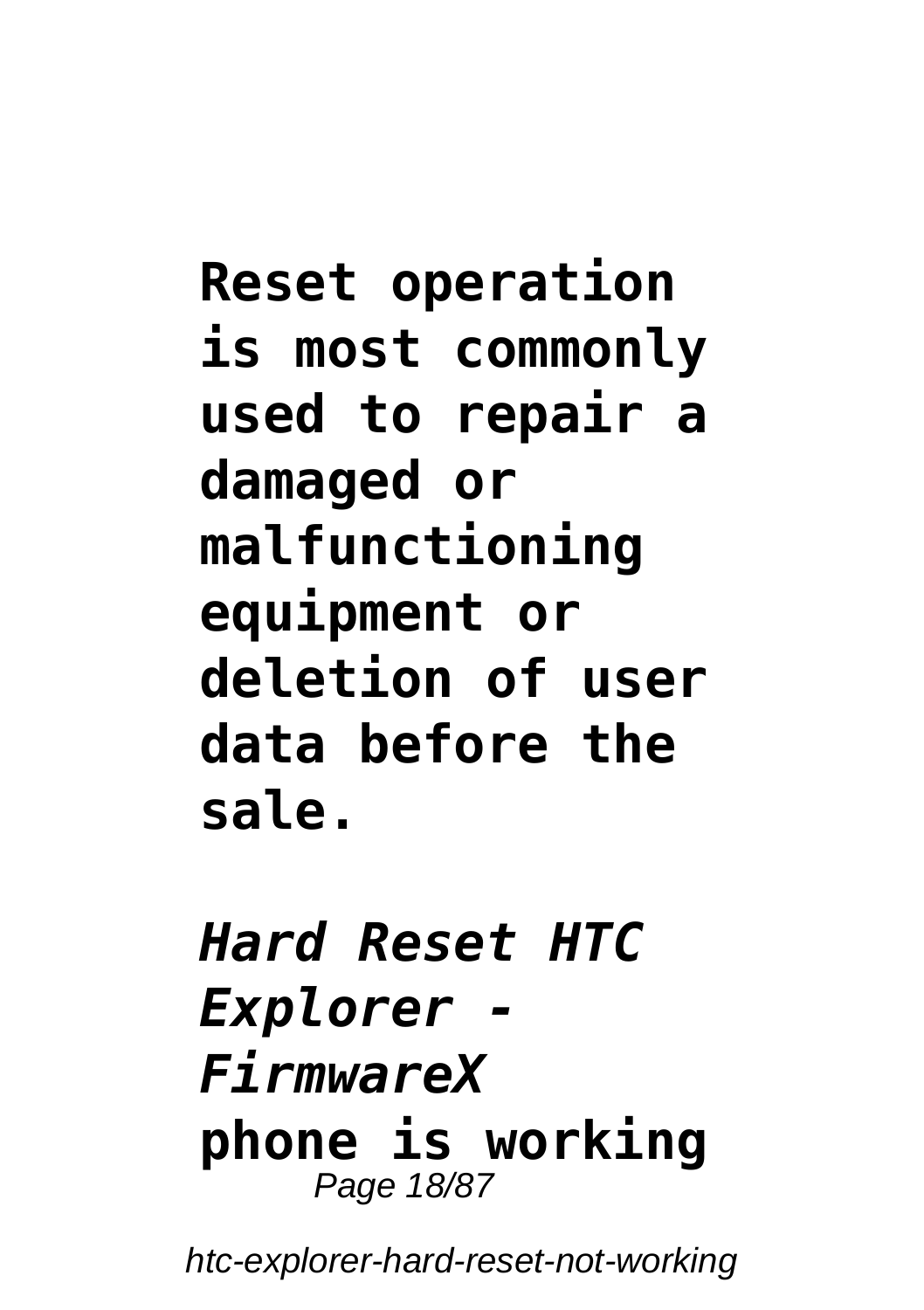**and you can use it) follow these simple steps to hard reset htc explorer from settings. go to settings, and locate the option backup and reset. now, tap on factory data reset. it will list all the details in** Page 19/87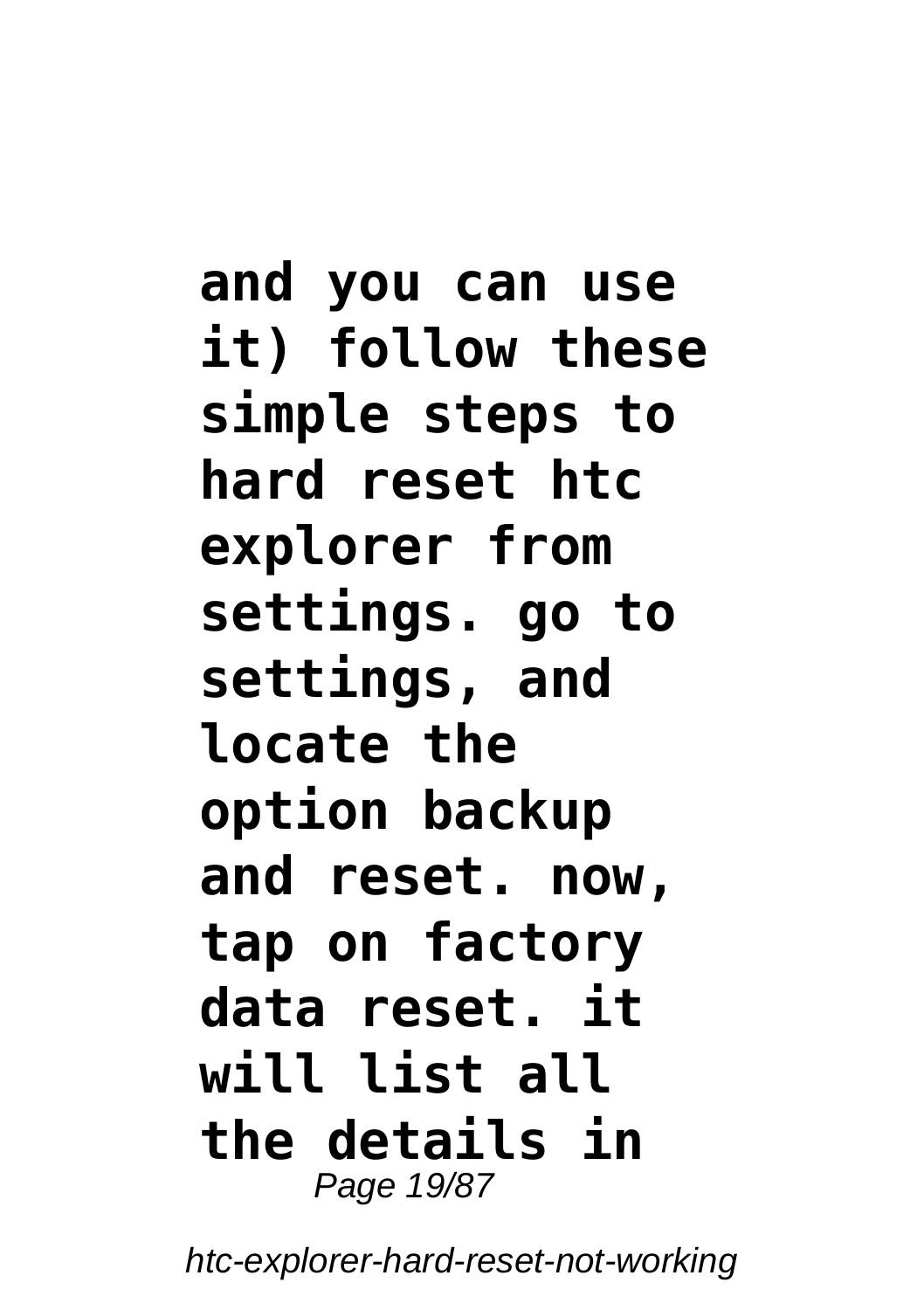**very brief. now, tap on the reset device to start the hard reset on your htc explorer.**

*Htc Explorer Hard Reset Not Working* **htc explorer a310e unlock solution hard reset, Factory** Page 20/87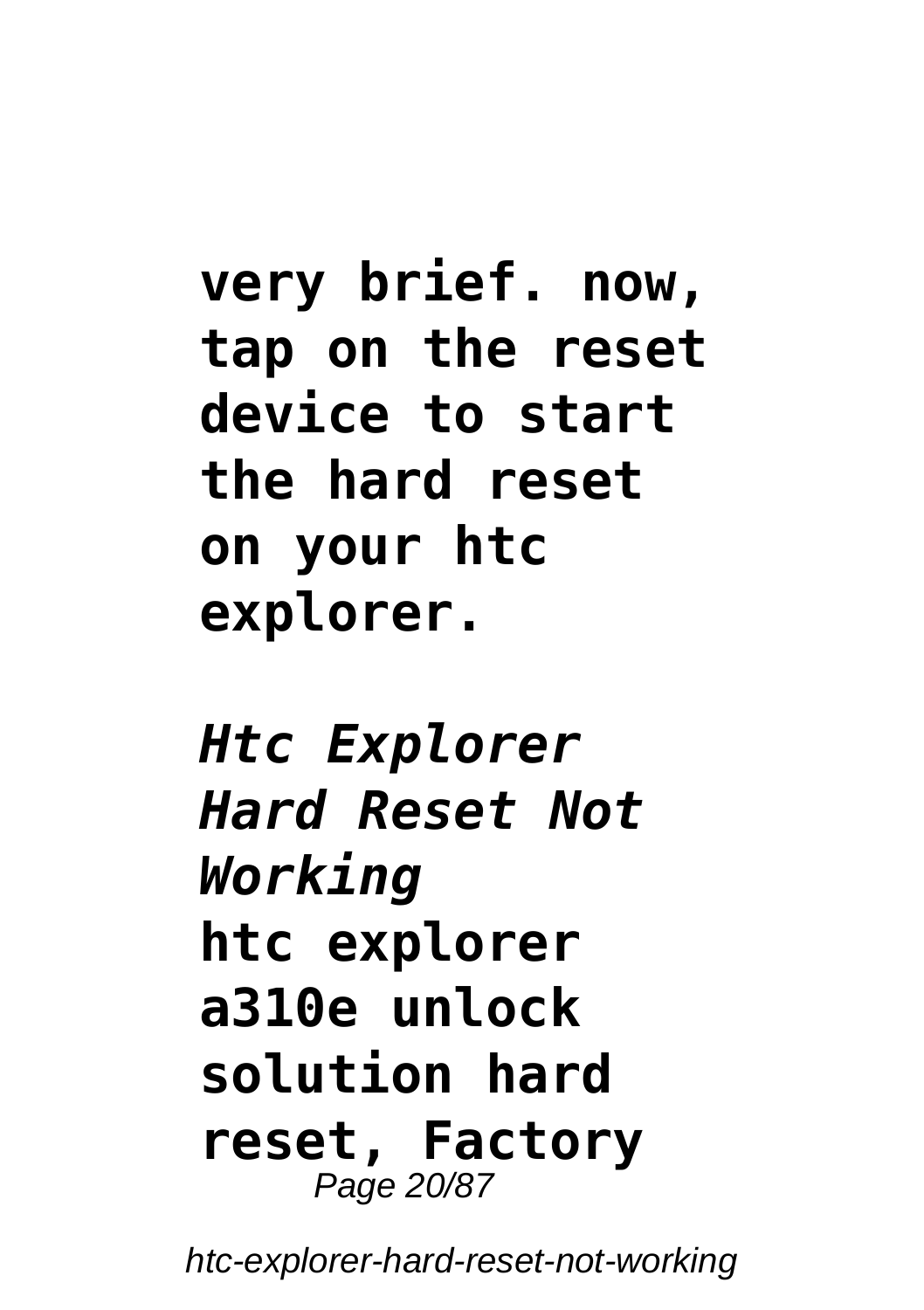# **Reset, Recovery mod, Hboot, Root** *htc explorer A310E hard reset(Facotry reset) Phone Unlock ...* **htc pj03100 hard reset HTC Explorer PJ03100 http://www.holol 4arab.com**

Page 21/87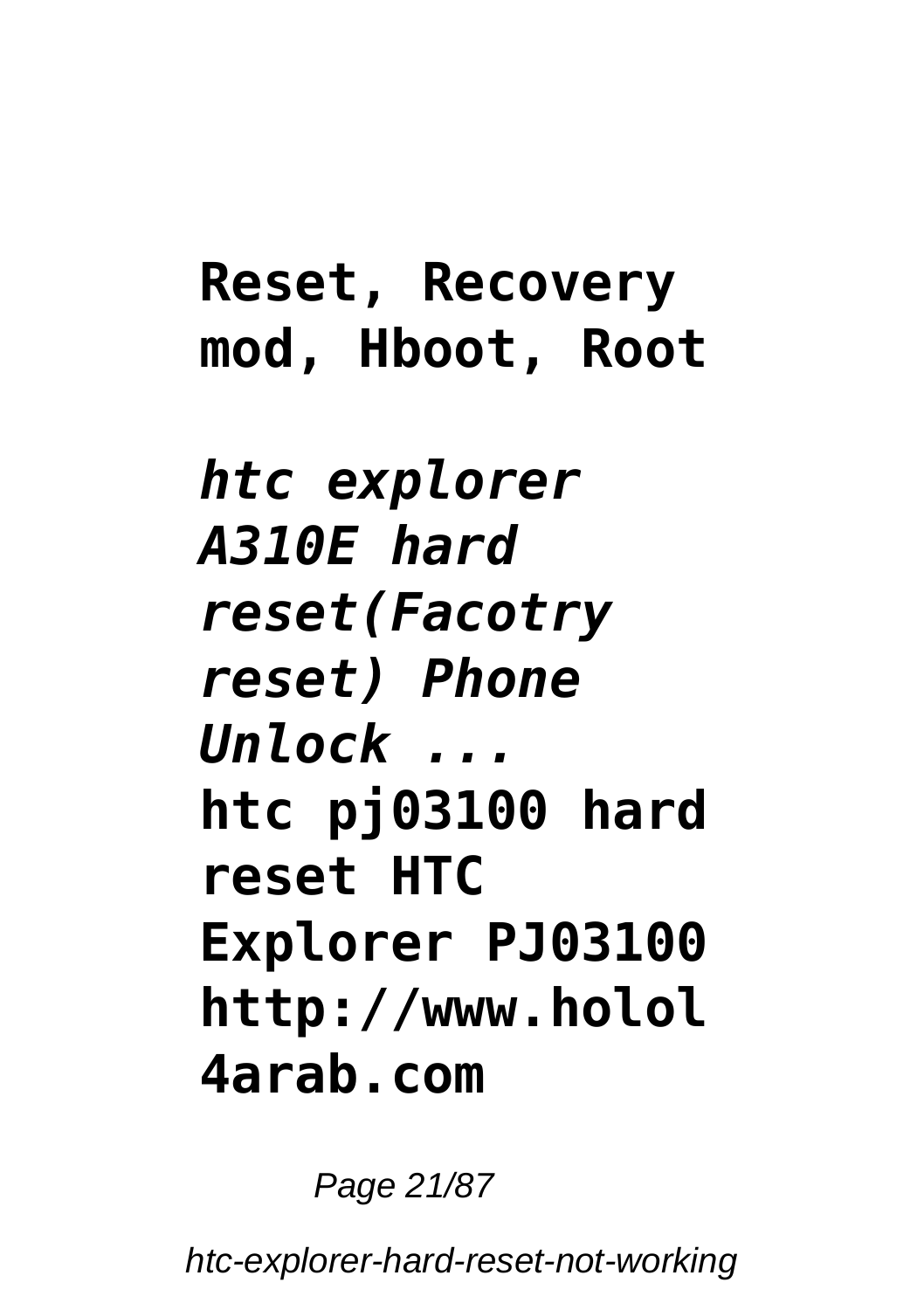*htc explorer pj03100 hard reset* **How to Soft Reset HTC Explorer. 1. Take off your phone's back cover and remove its battery.2. After five seconds pass, put the battery and the cover** Page 22/87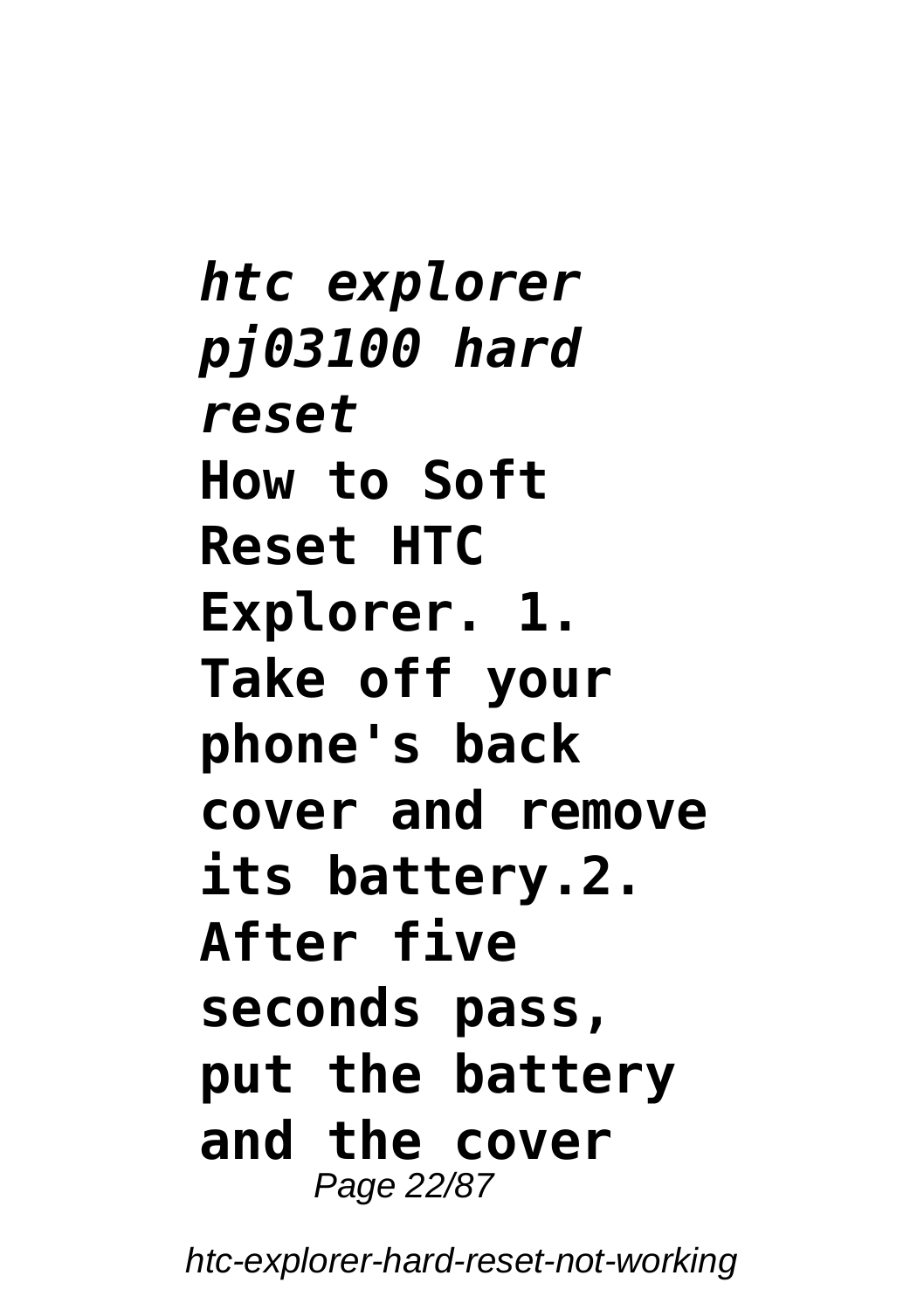**back in its place and press Power ...**

*How to Soft Reset HTC Explorer* **Soft Reset HTC Explorer. If your HTC Explorer is stuck or frozen, You can perform a soft reset** Page 23/87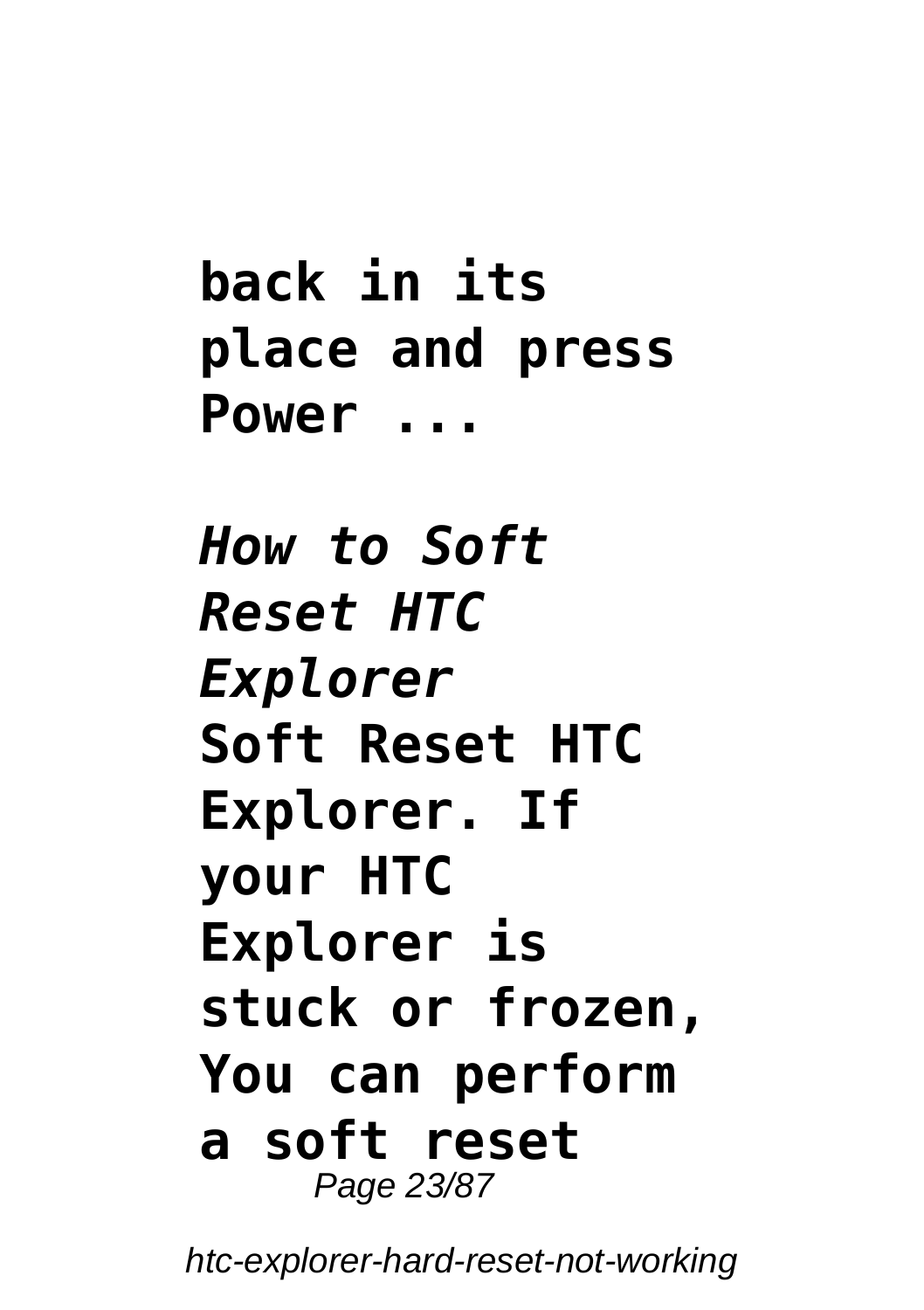**operation. Check out how to force restart Android 2.3 Gingerbread. As a result your HTC Explorer should reboot and start running again. Click here to find out more about soft reset operation. Remove battery** Page 24/87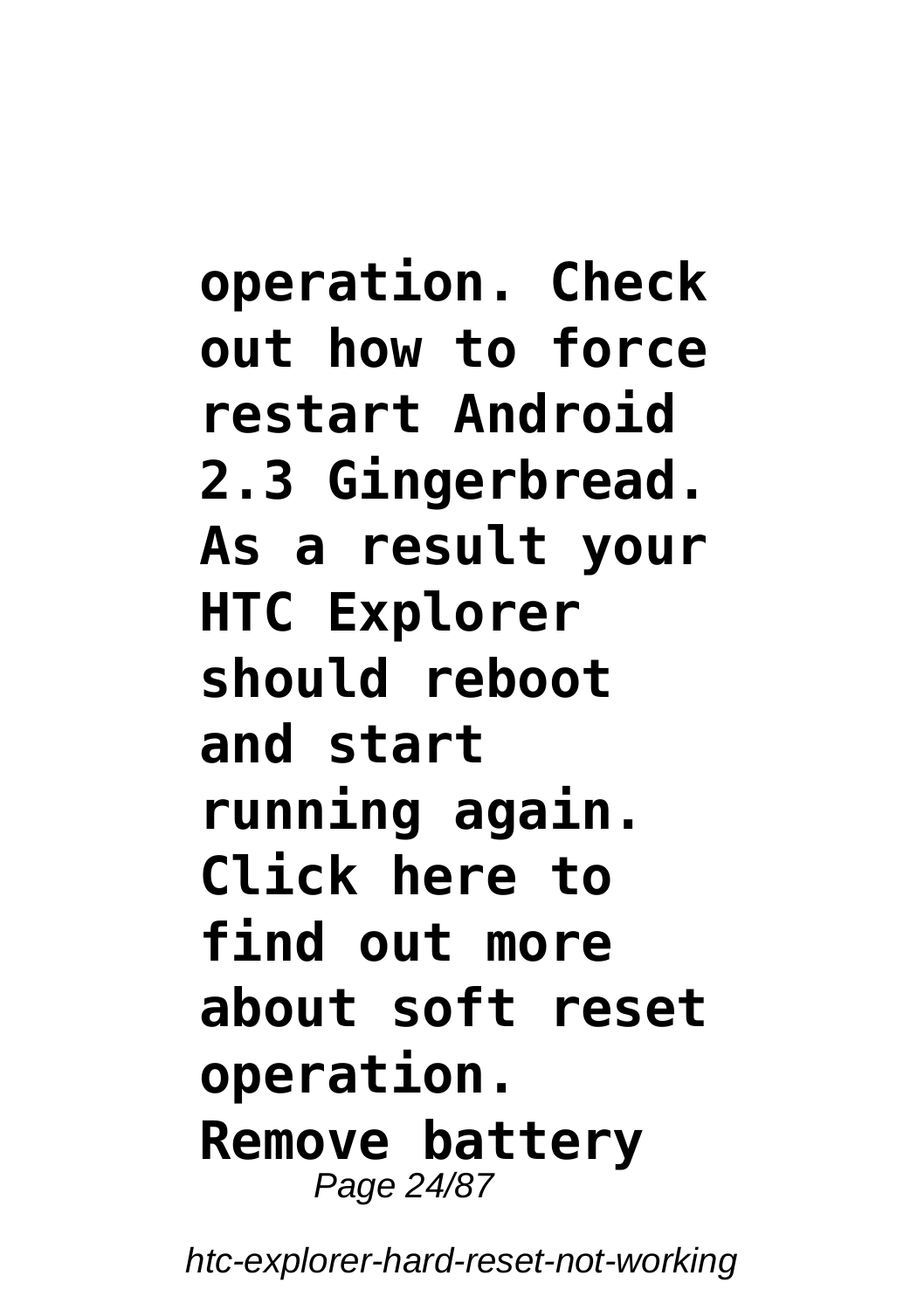**and put back in after few seconds.**

*Soft Reset HTC Explorer - HardReset.info* **Turn off your HTC Explorer, by holding the power button. Hold down the Volume Down + Power Button** Page 25/87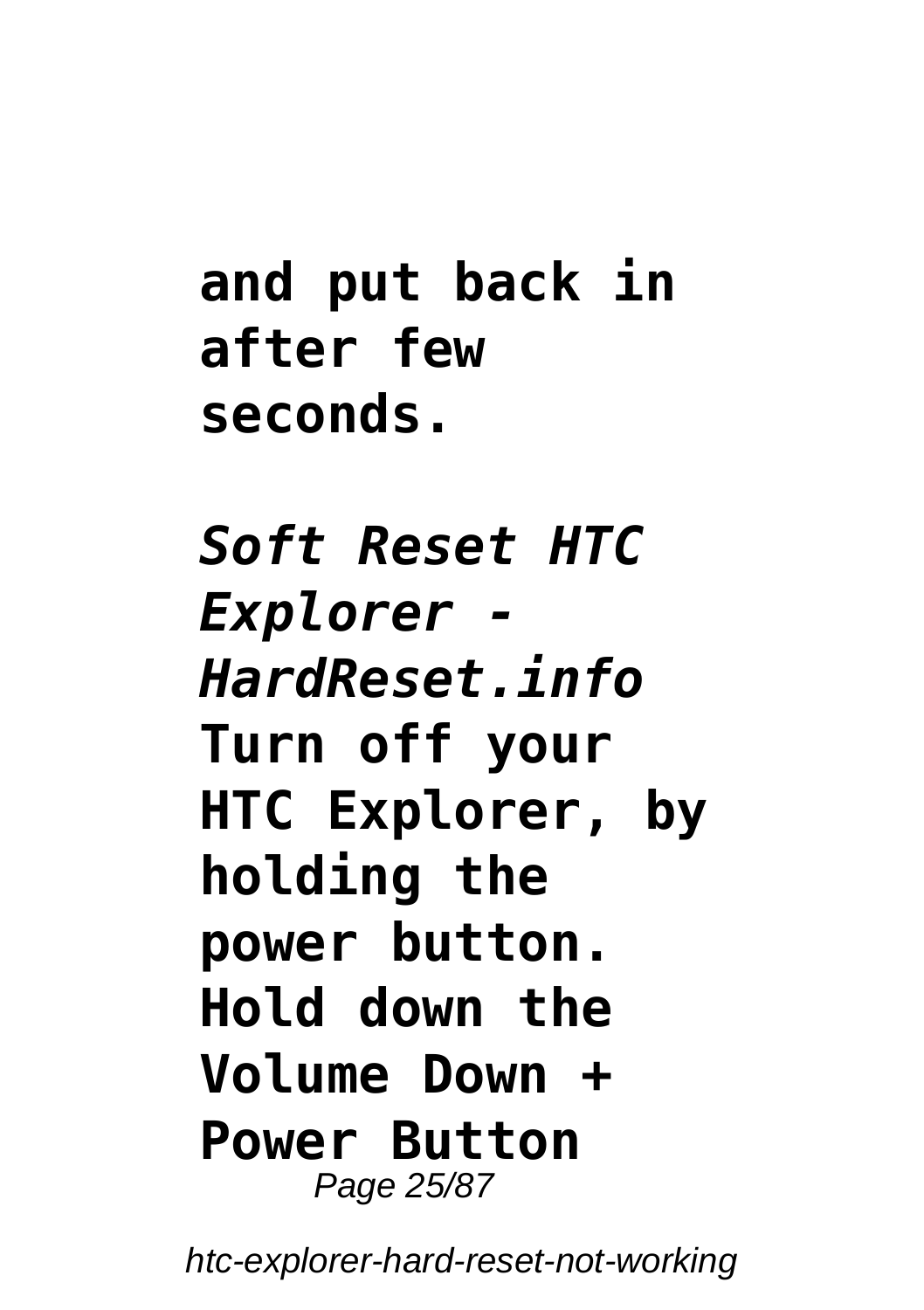**[Volume Up + Power Button]. Release all buttons when you see HTC download mode appears on your screen. Then choose reboot bootloader option, by using to navigate Volume Buttons and to confirm** Page 26/87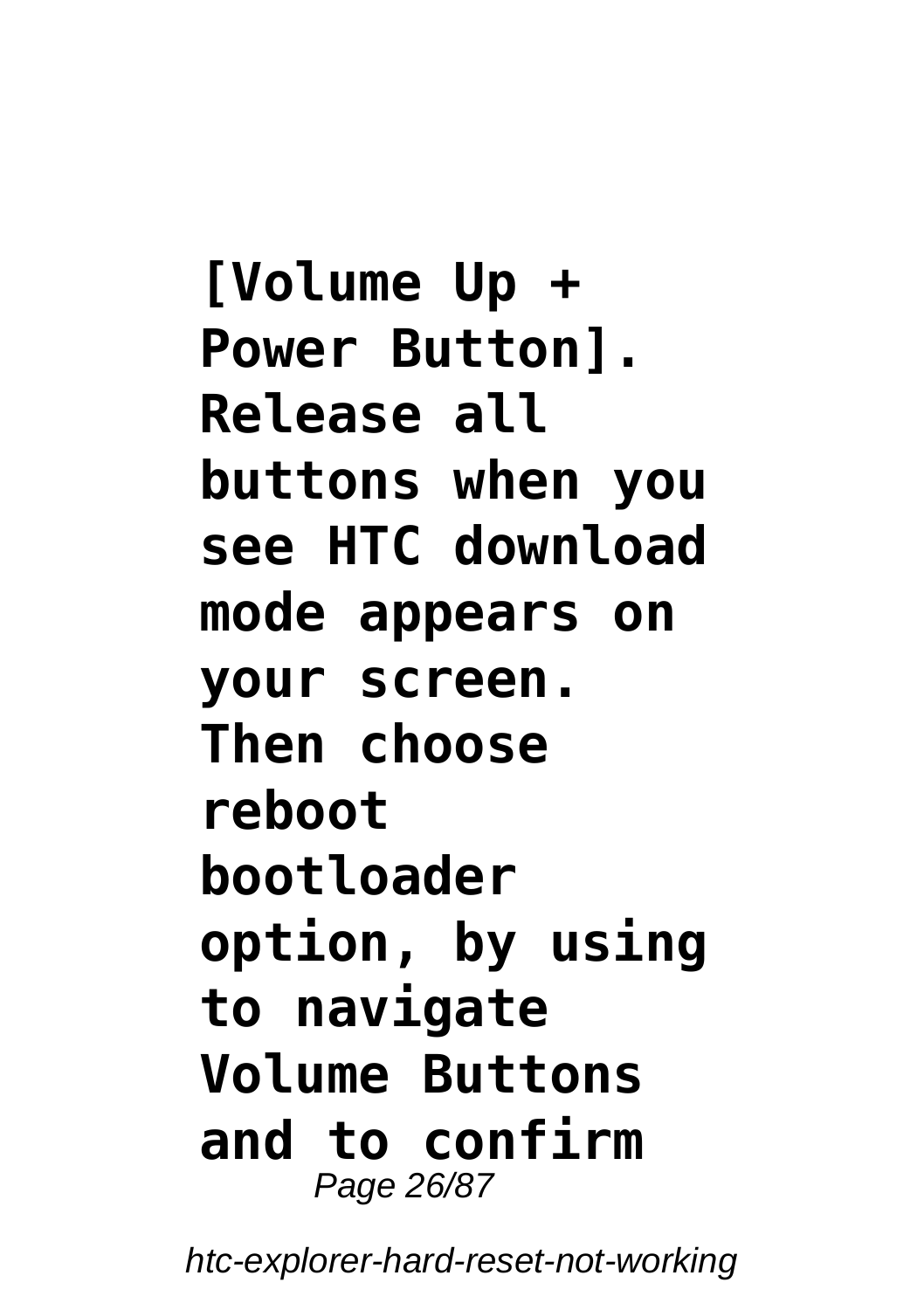## **Power Button. After that, Select BOOT TO RECOVERY MODE**

**...**

## *How to Reset HTC Explorer Android Mobile - Simple Methods* **Use the "Settings" menu to delete data on your HTC** Page 27/87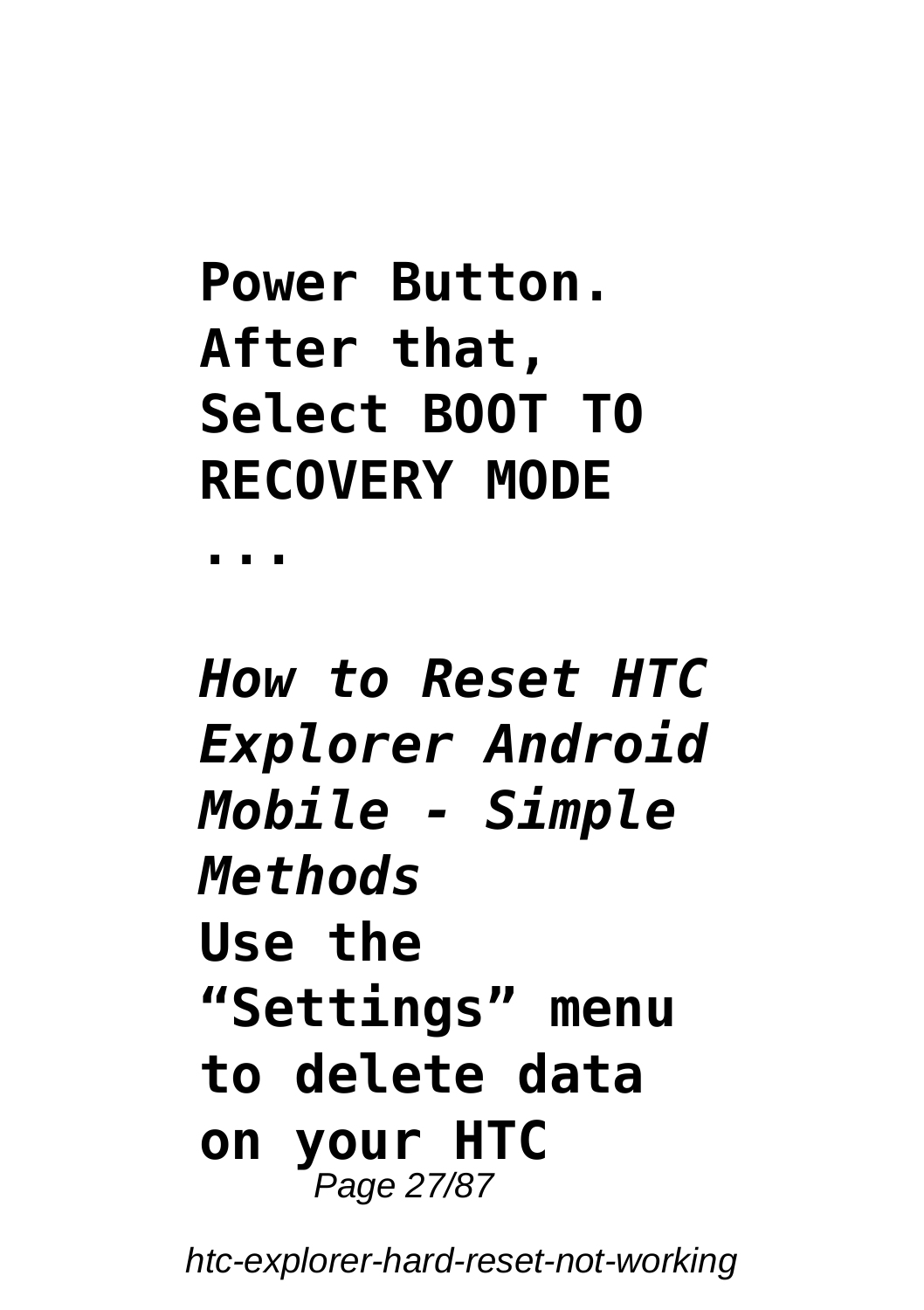**Explorer. Here is the classic routine to perform a reset via this menu: As described above, be sure to back up all important data for you. The best thing is to call a mobile phone professional if** Page 28/87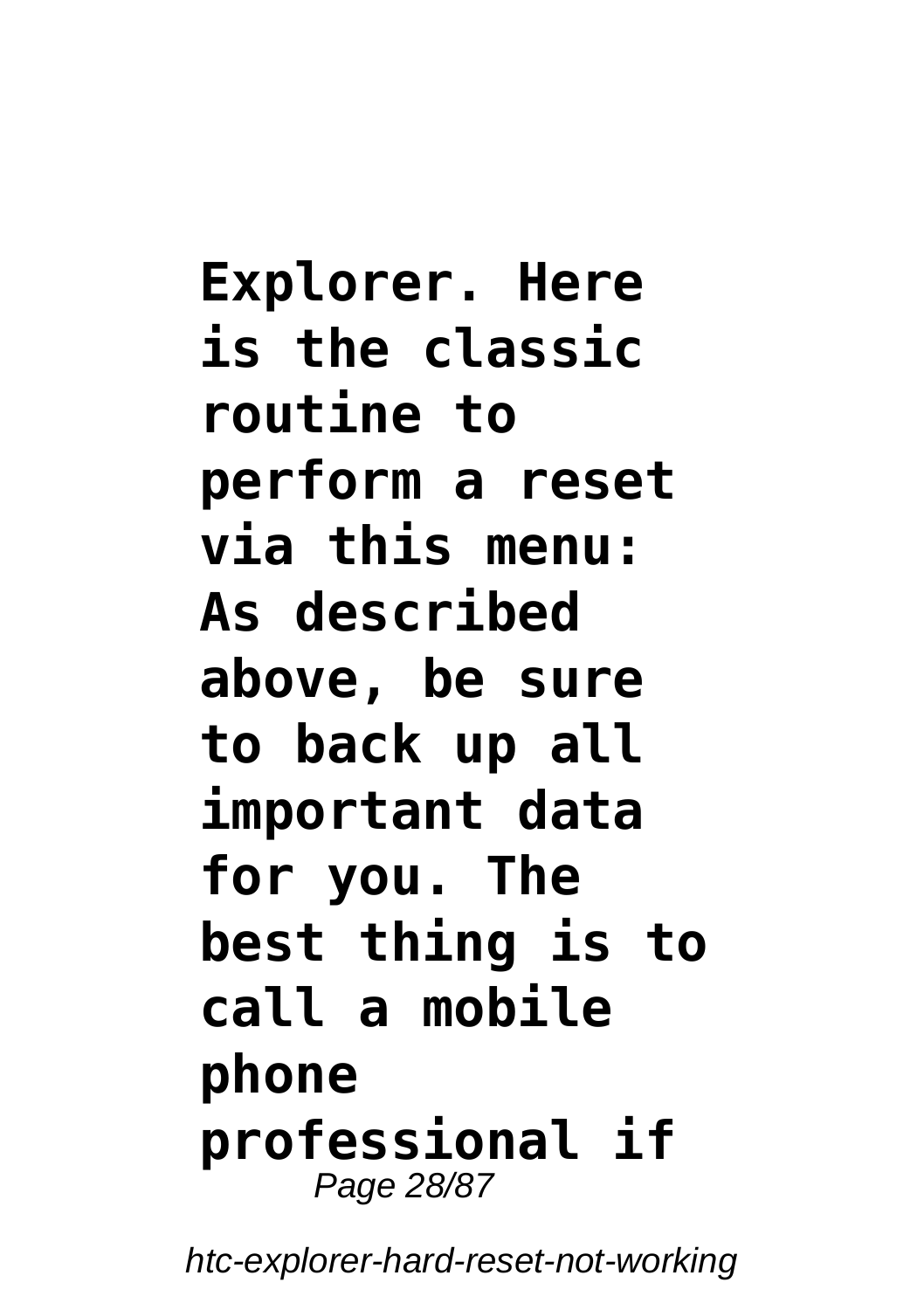**you are not sure of yourself. Go to the 'Settings' menu of your HTC Explorer.**

*How to hard reset your HTC Explorer - Phone-Info* **Performing a factory reset using hardware** Page 29/87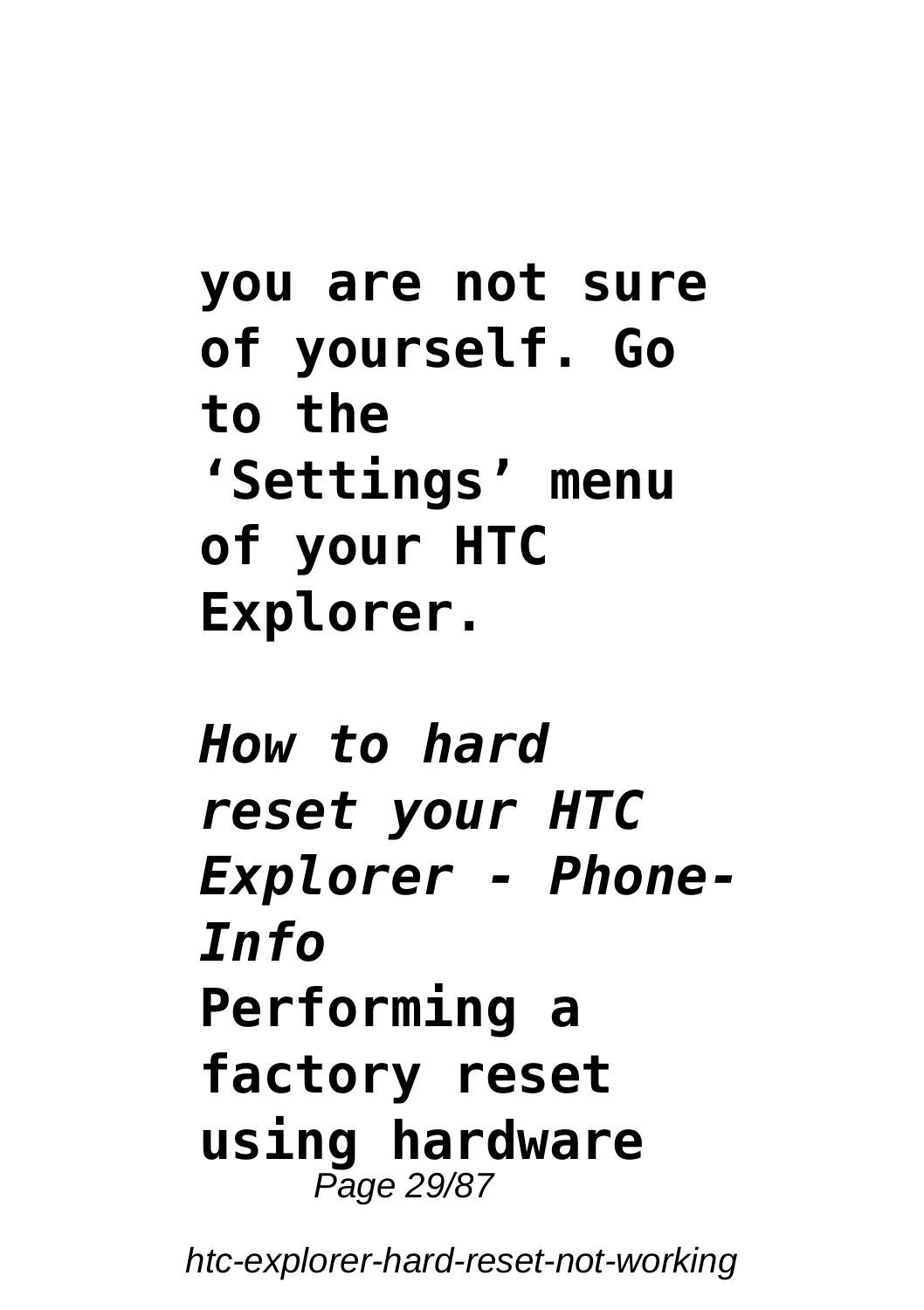**buttons If you can not turn HTC One on or access its settings, you can still perform a factory reset by using the hardware buttons on HTC One. Press and hold the VOLUME DOWN button, and then press and hold** Page 30/87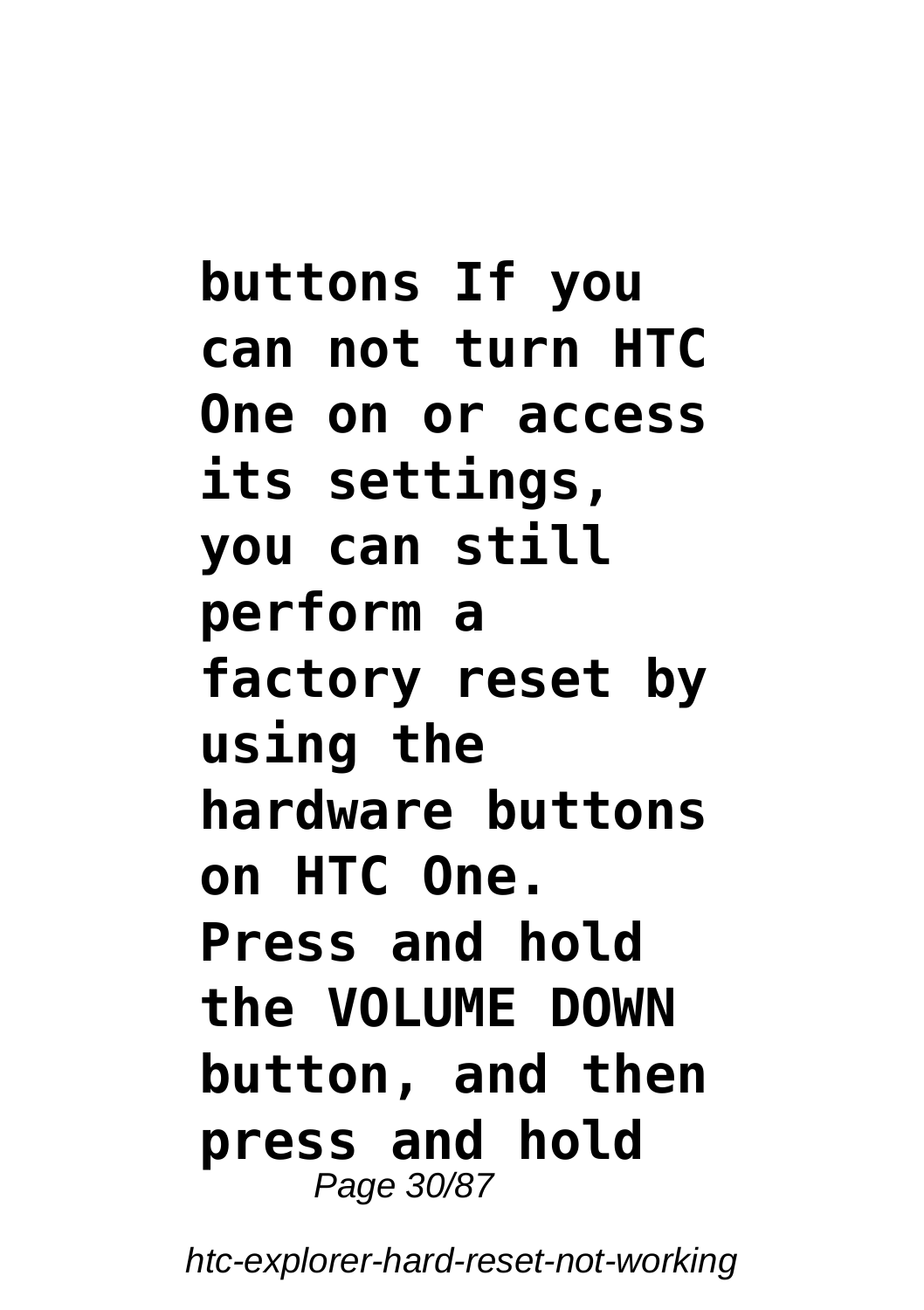### **POWER.**

*How to Reset HTC Phones to Factory Setting (Hard Reset)* **Go to Settings Choose Connetions and tap More networks. Select Mobile Network then APN (Access Point Name).** Page 31/87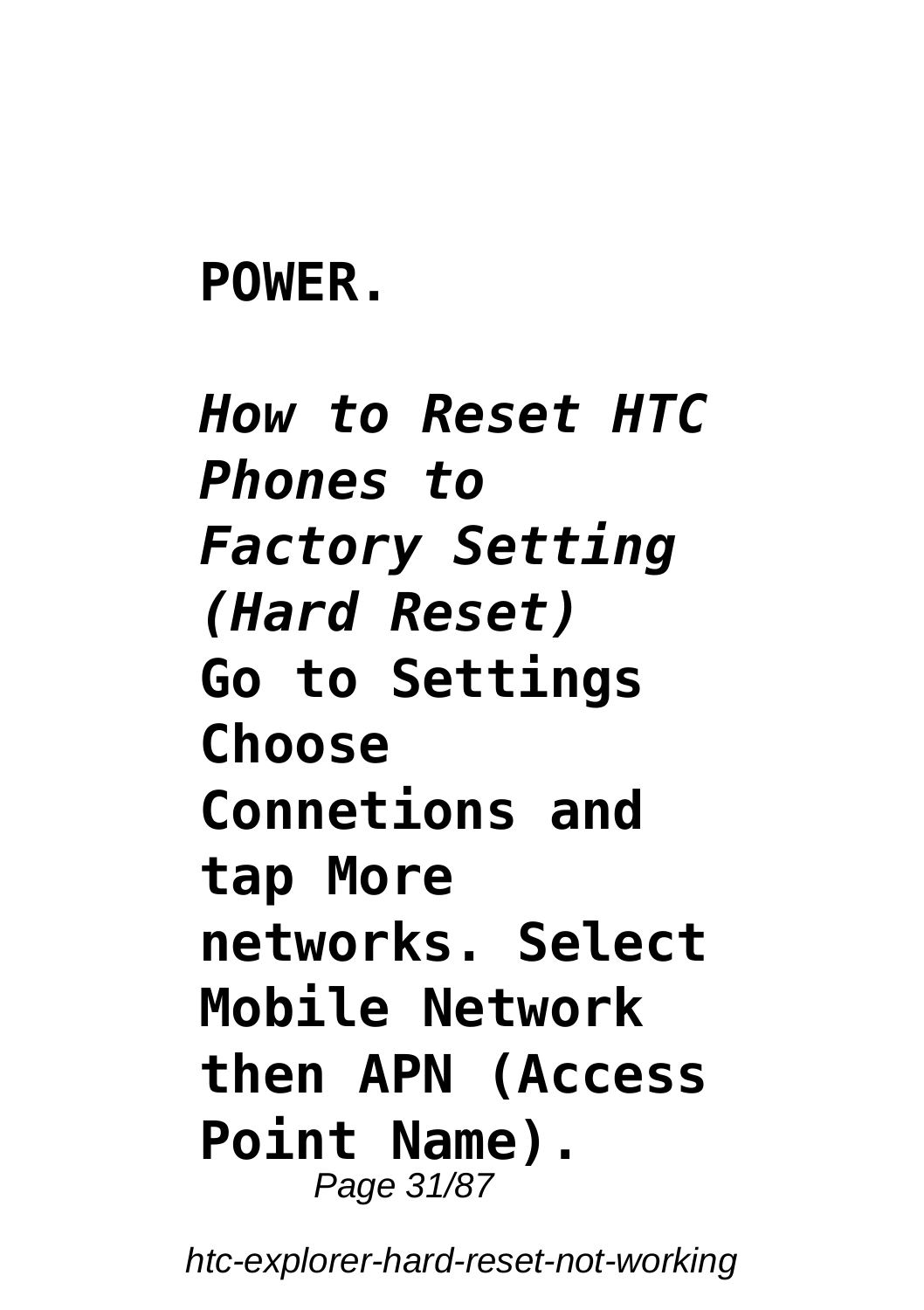**Finally, find and tap Clear Proxy option or Reset to Default.**

*Google Play Errors in HTC Explorer, how to - HardReset.info* **From the Home screen, tap > Settings > Backup & reset.** Page 32/87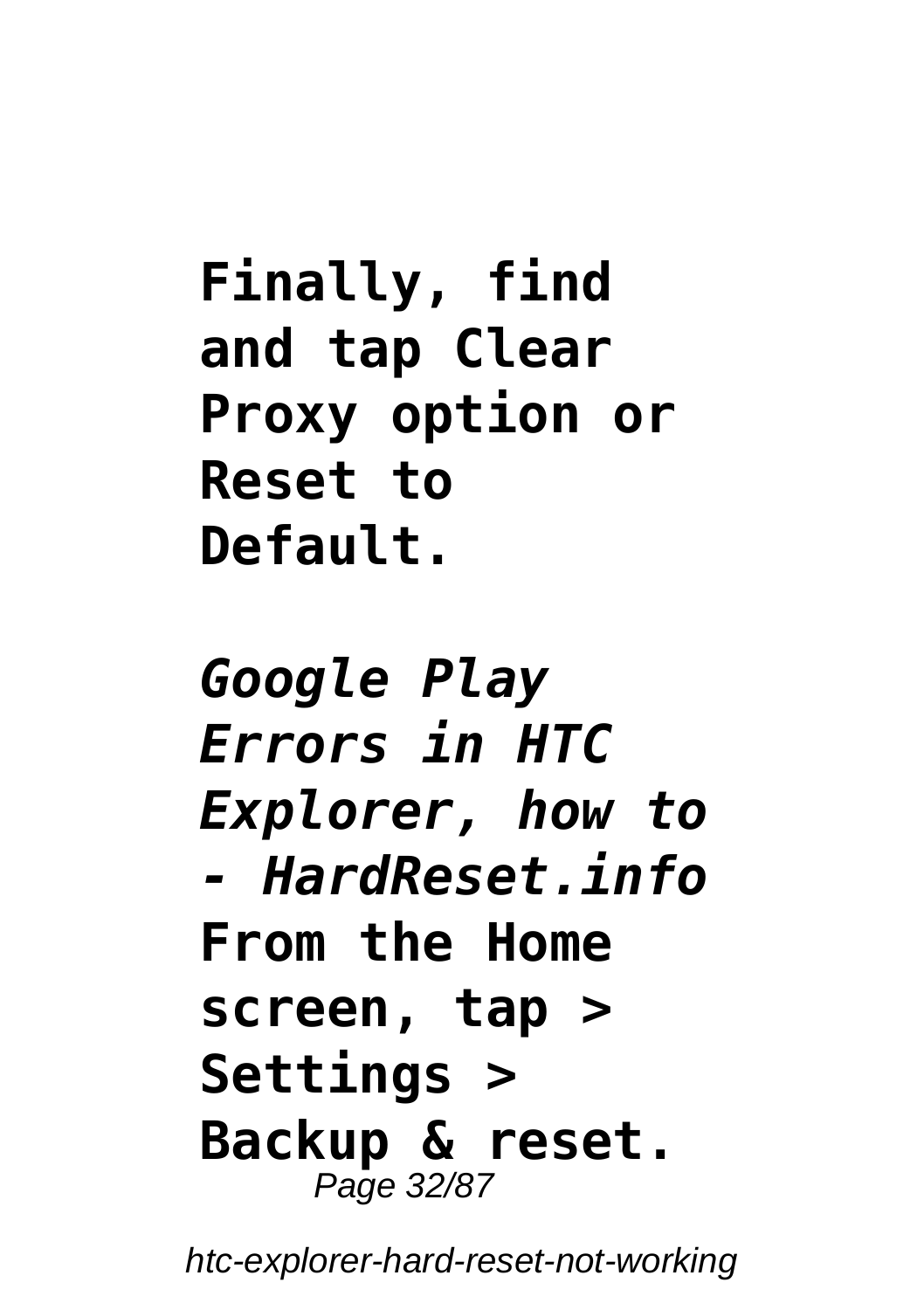**Tap Reset phone. To also delete media and other data from your storage card, select Erase SD card. Tap OK.**

*HTC One M8s - Resetting HTC One M8s (Hard reset) - HTC ...* **HTC Radar Hard Reset: Turn off** Page 33/87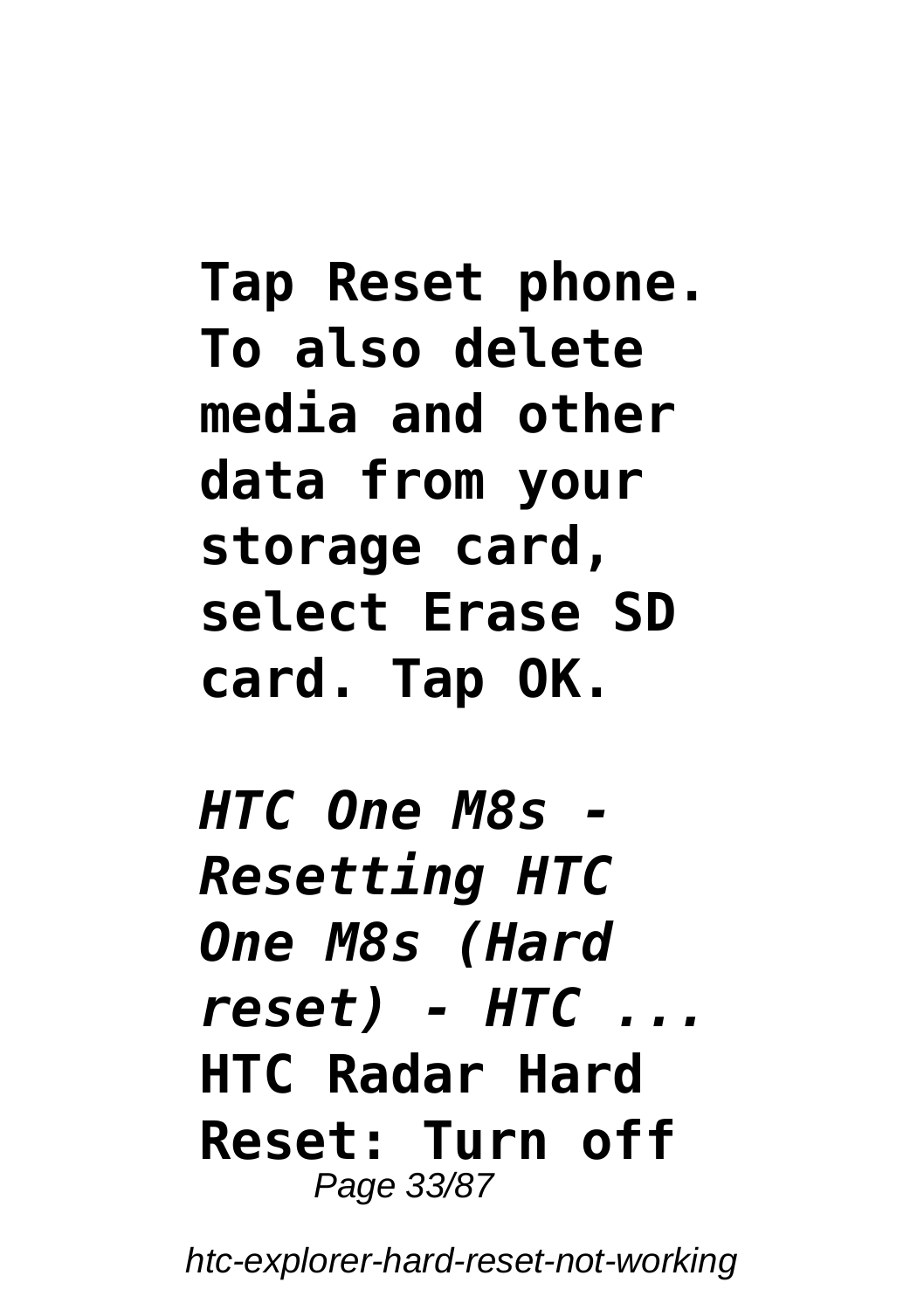**your device. Press and hold the Volume Up and Volume Down buttons, and then press and hold the Power.. ................ ......... Read more ...** *HTC - hardreset.in* **If the code** Page 34/87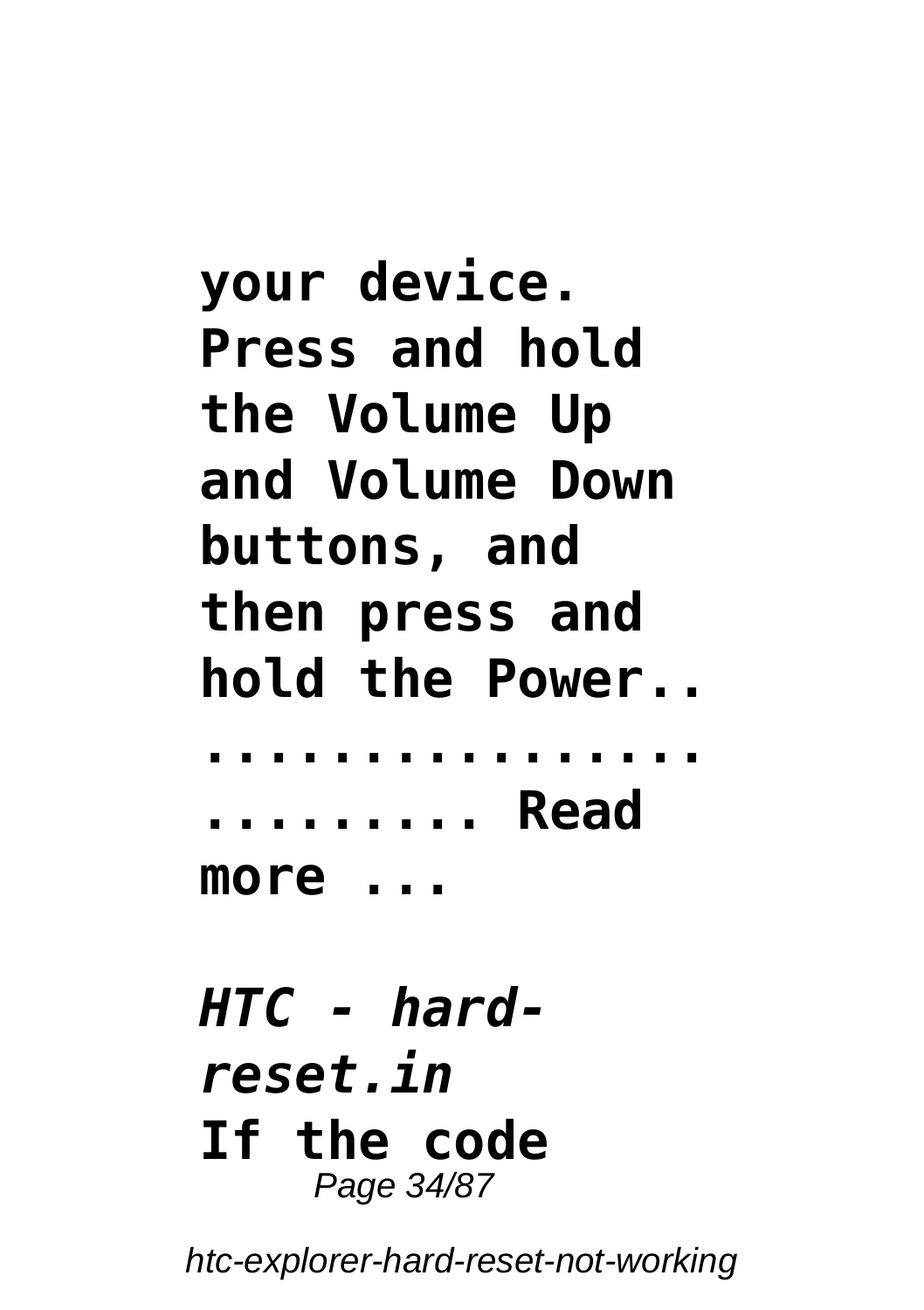**doesn't work a factory reset or a hard reset might be required. Please copy all important data from your HTC Explorer before you try a factory reset, because they will get deleted in the process.** Page 35/87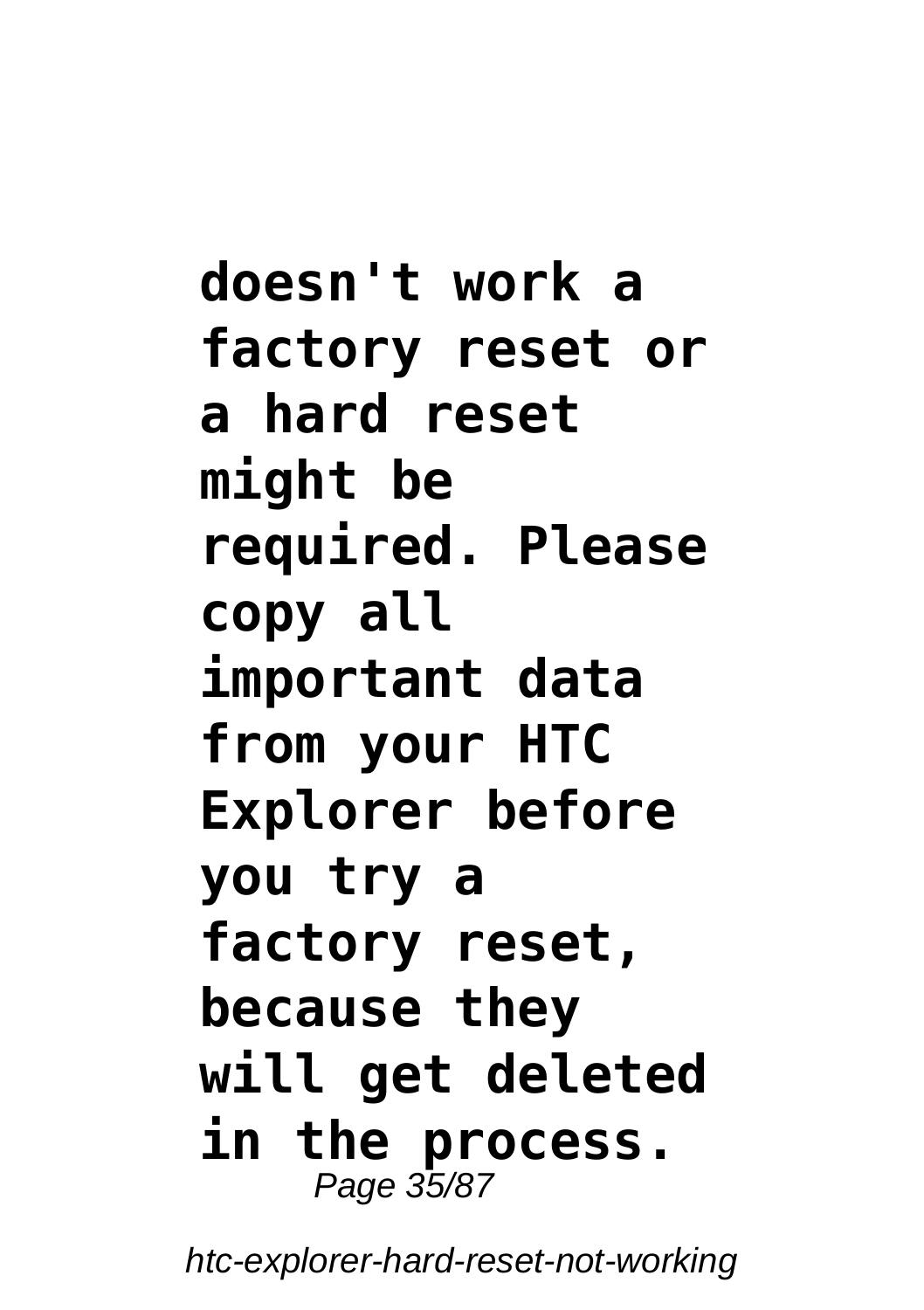**Can you unlock htc Explorer for free? You can find many free HTC code generatores for your HTC Explorer on the web.**

# *To perform a hard reset on*

Page 36/87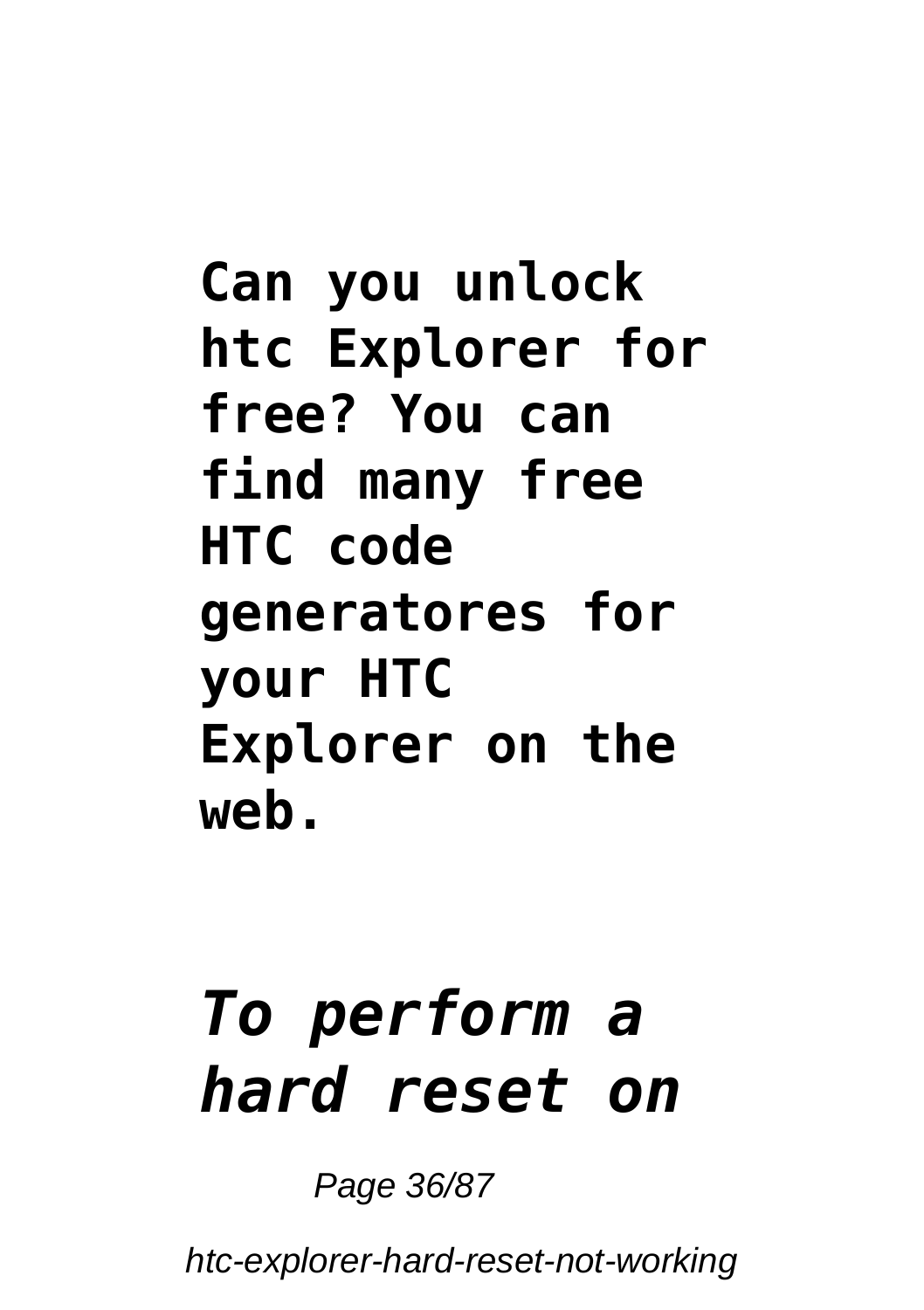*HTC Explorer you need to do this: Disconnect your device from PC and then power off your device. Wait for 4-5 seconds after screen goes off. If you* Page 37/87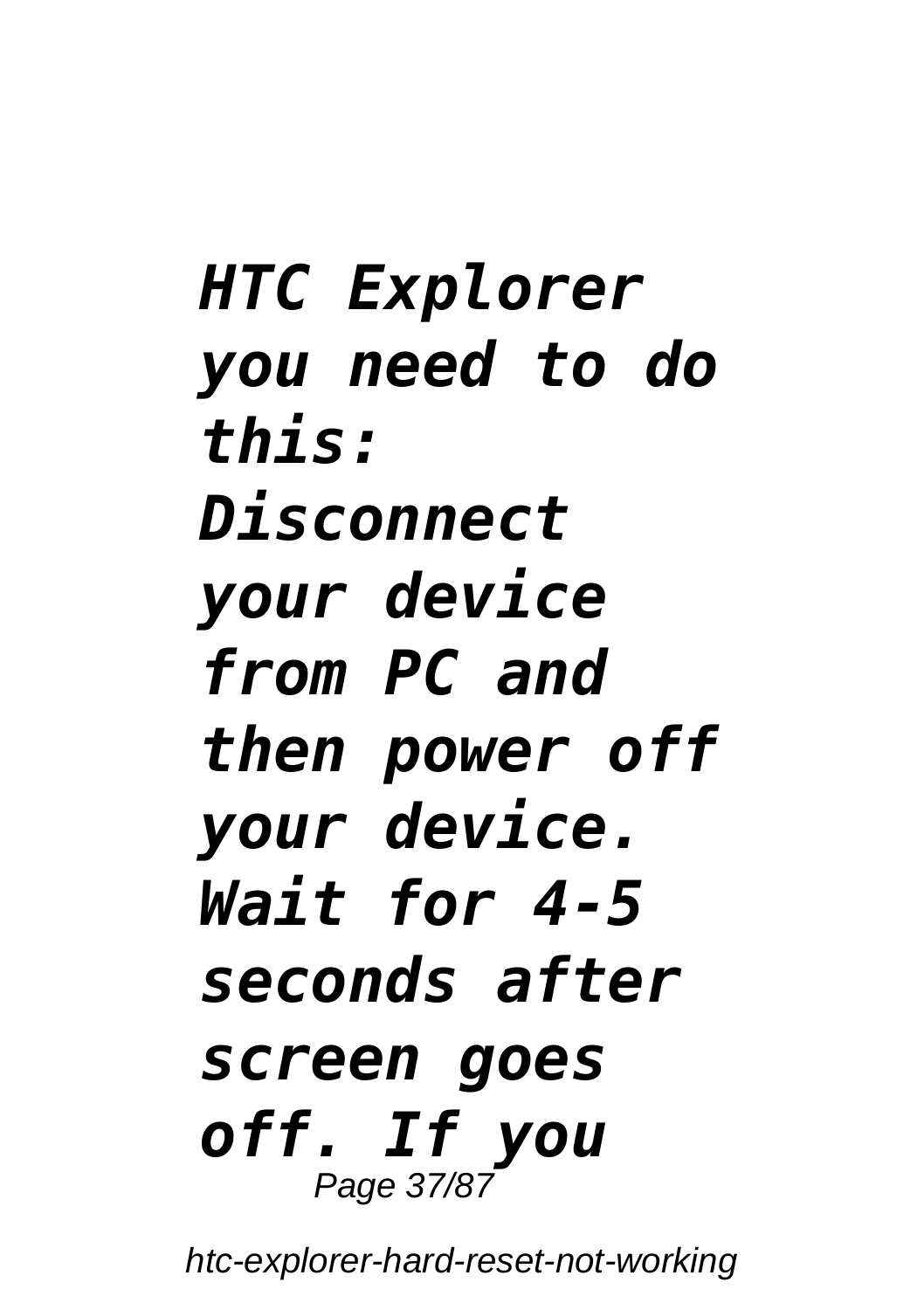*can't power off using power key, then remove battery (if it's removable) and place it back after few seconds. Press and hold Volume Down* Page 38/87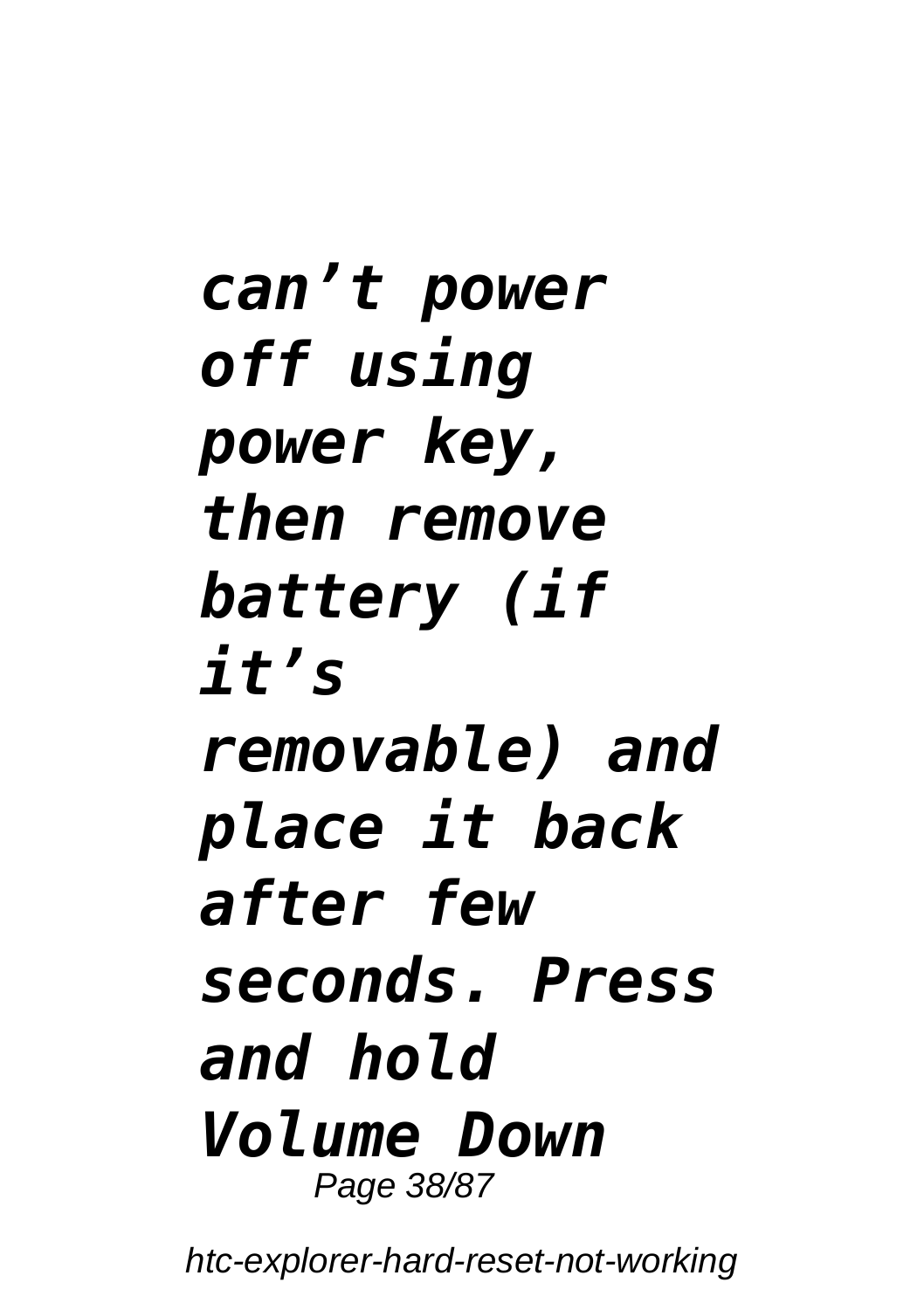*and then press Power button once. How to Reset HTC Phones to Factory Setting (Hard Reset) phone is working and you can use it) follow* Page 39/87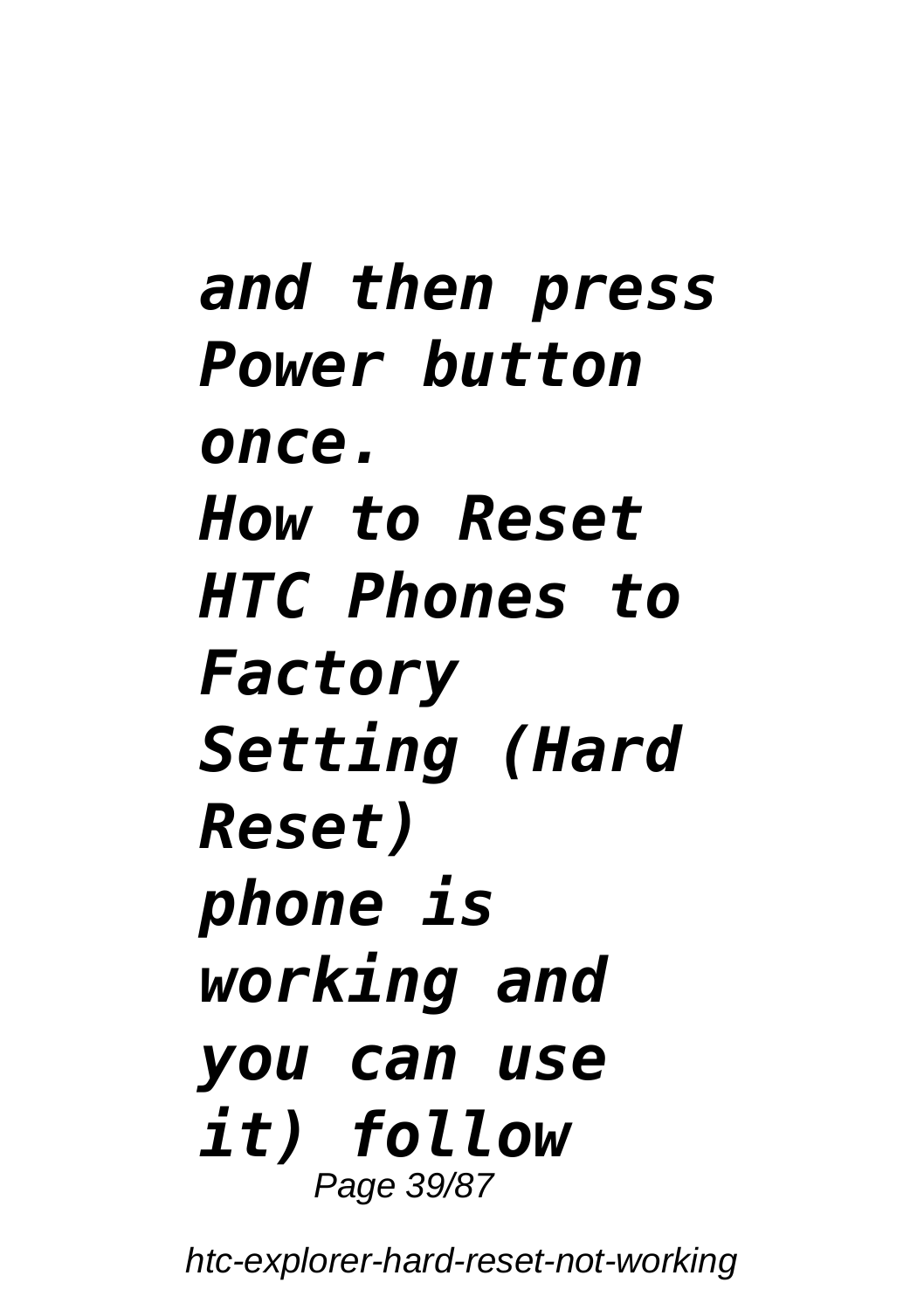*these simple steps to hard reset htc explorer from settings. go to settings, and locate the option backup and reset. now, tap on factory data reset. it will* Page 40/87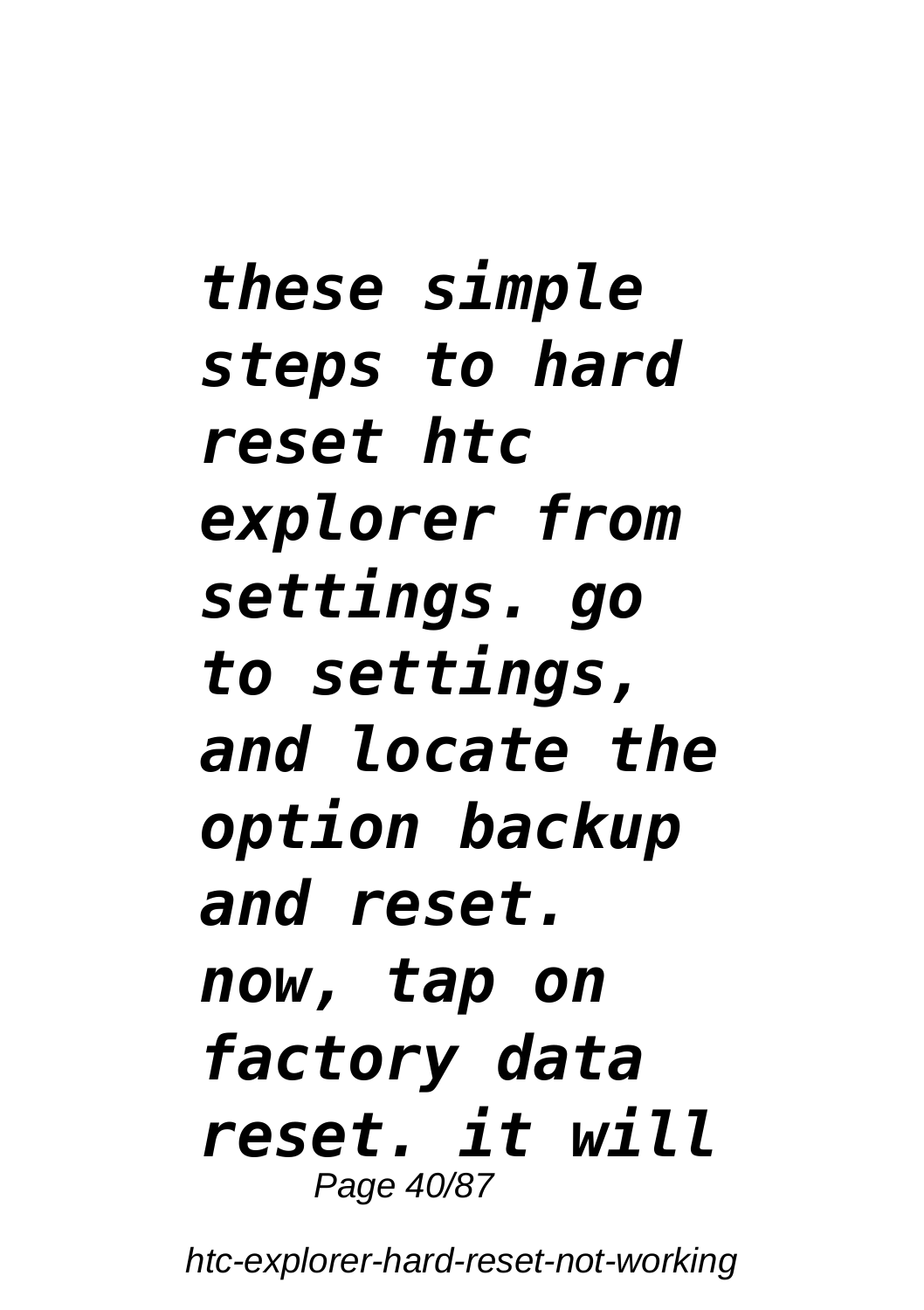*list all the details in very brief. now, tap on the reset device to start the hard reset on your htc explorer. HTC Explorer hard reset From the Home* Page 41/87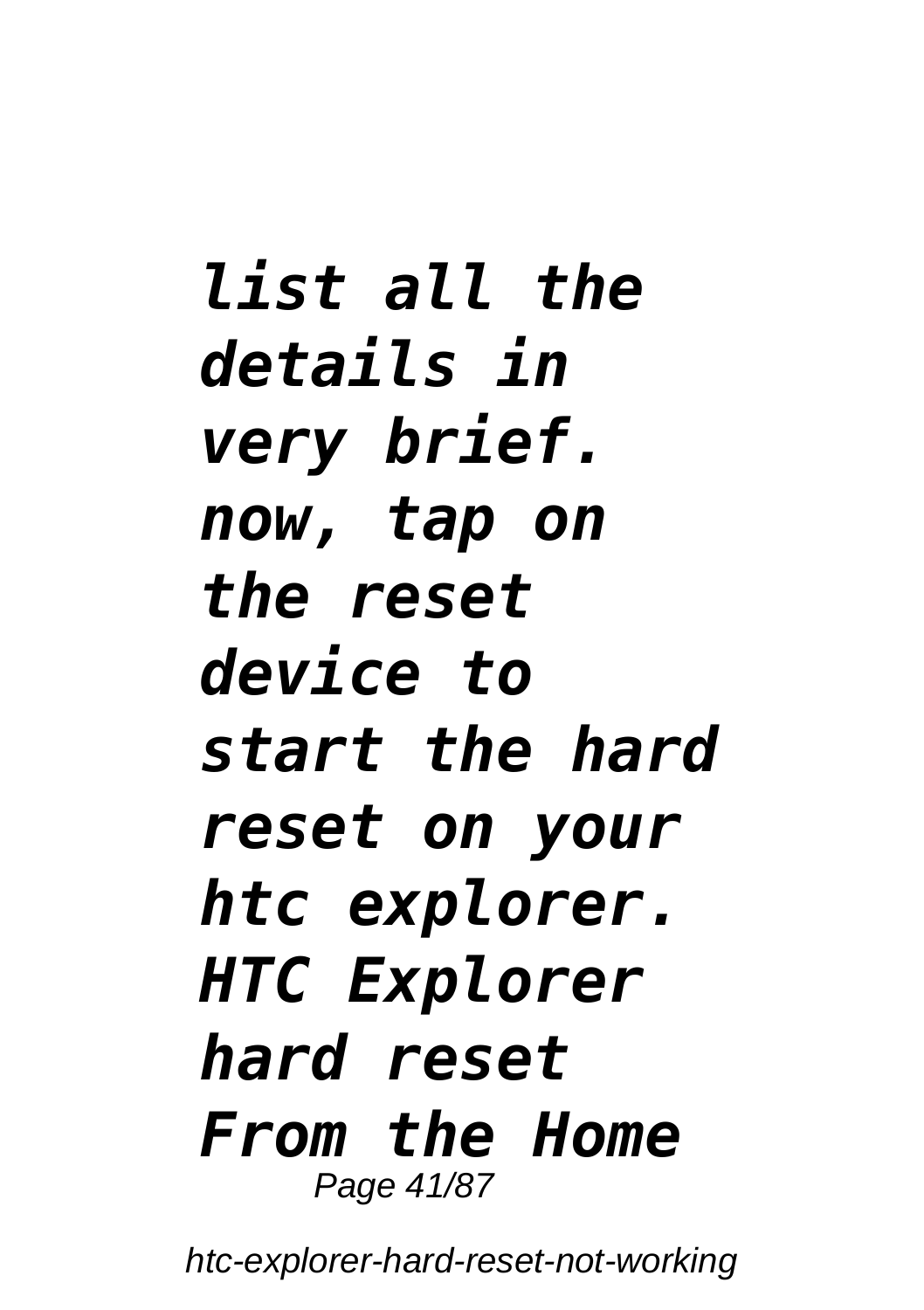*screen, tap > Settings > Backup & reset. Tap Reset phone. To also delete media and other data from your storage card, select Erase SD card. Tap* Page 42/87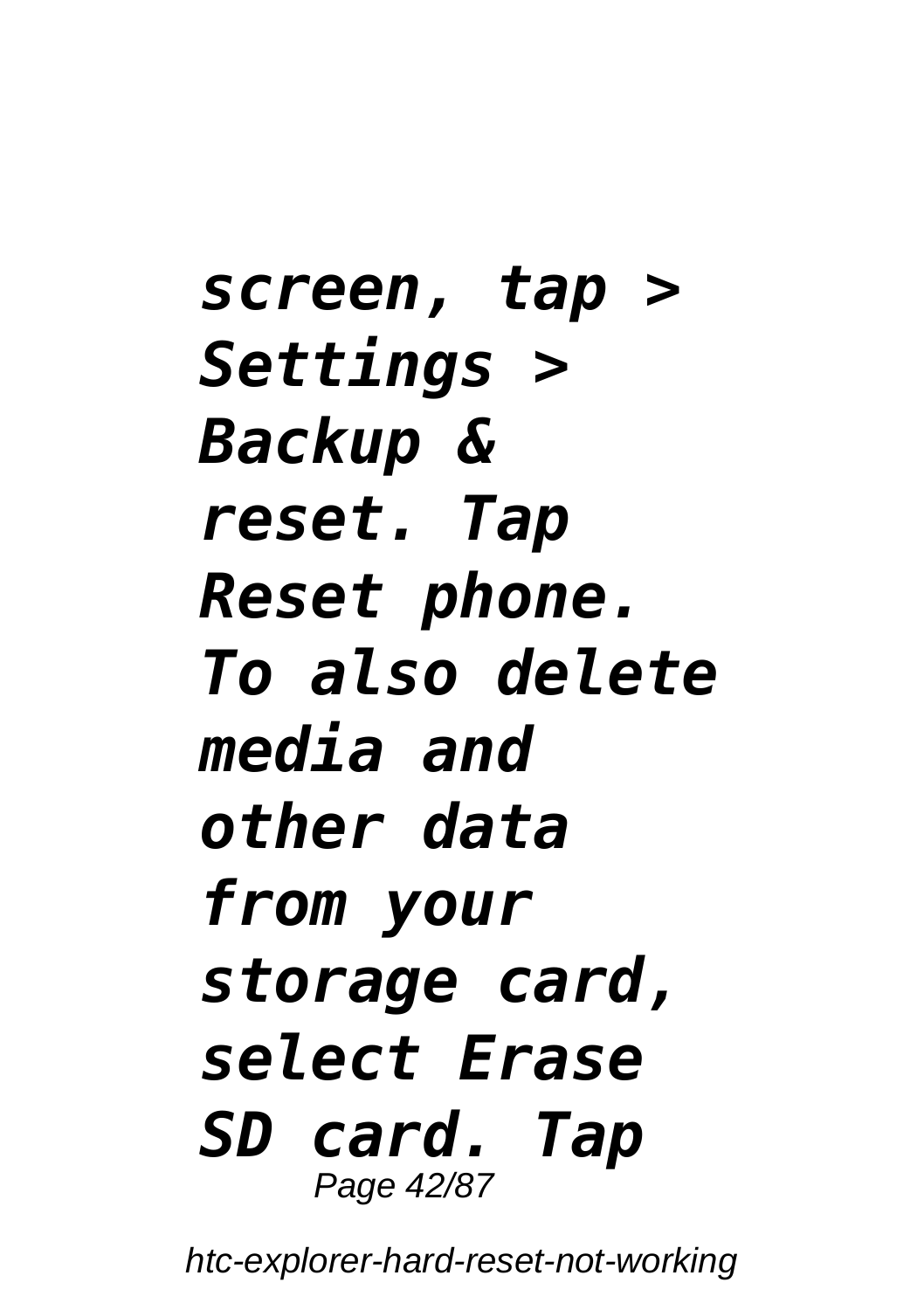# *OK.*

How to Soft Reset HTC Explorer. 1. Take off your phone's back cover and remove its battery.2. After five seconds pass, put the battery and the cover back in its place and press Power ... *HTC Explorer Hard Reset | HTC*

Page 43/87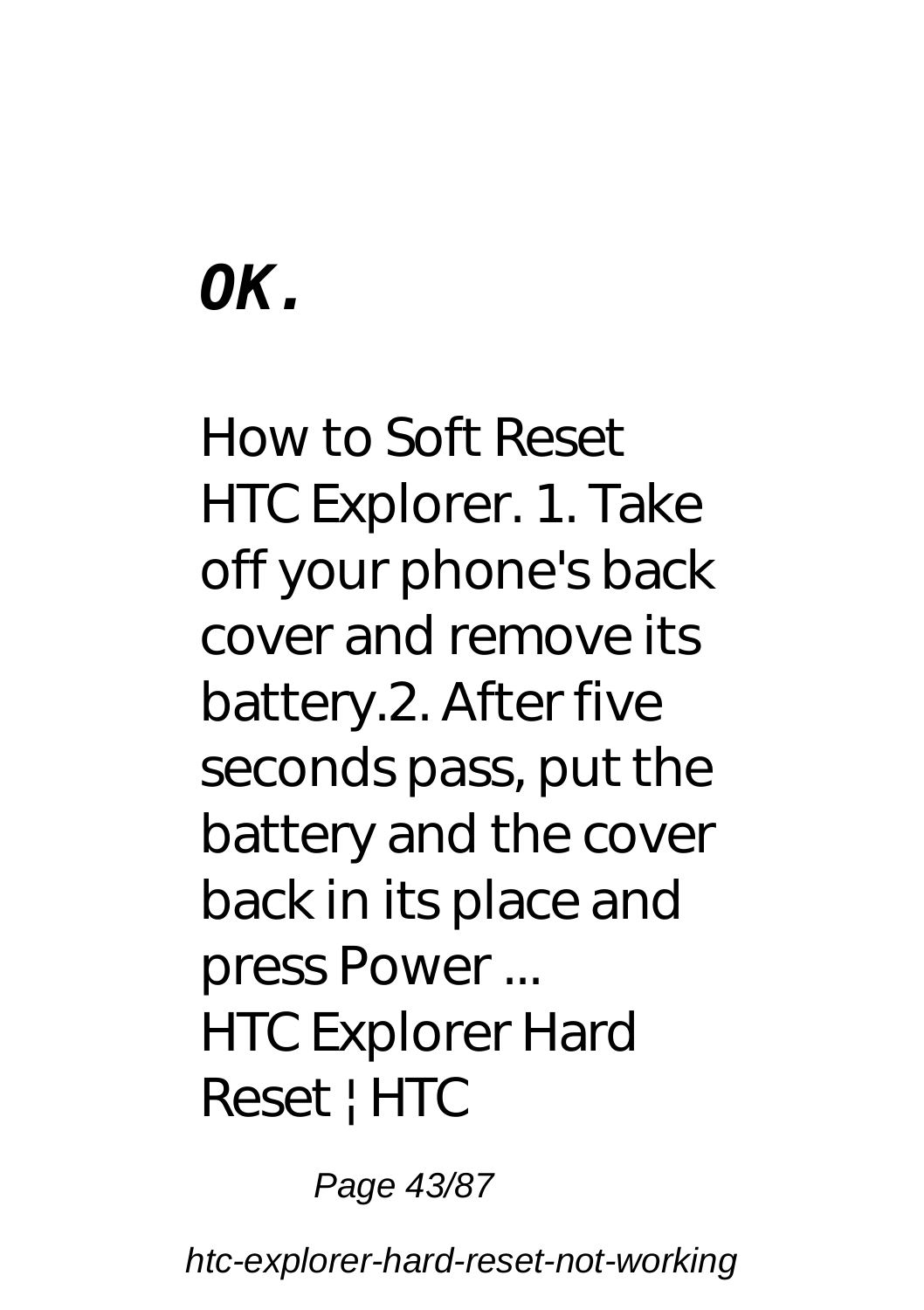HTC Explorer Hard Reset is a device reset to factory settings. This operation deletes all data, settings, passwords and applications in the memory device. Hard Reset operation is most commonly used to repair a damaged or malfunctioning equipment or Page 44/87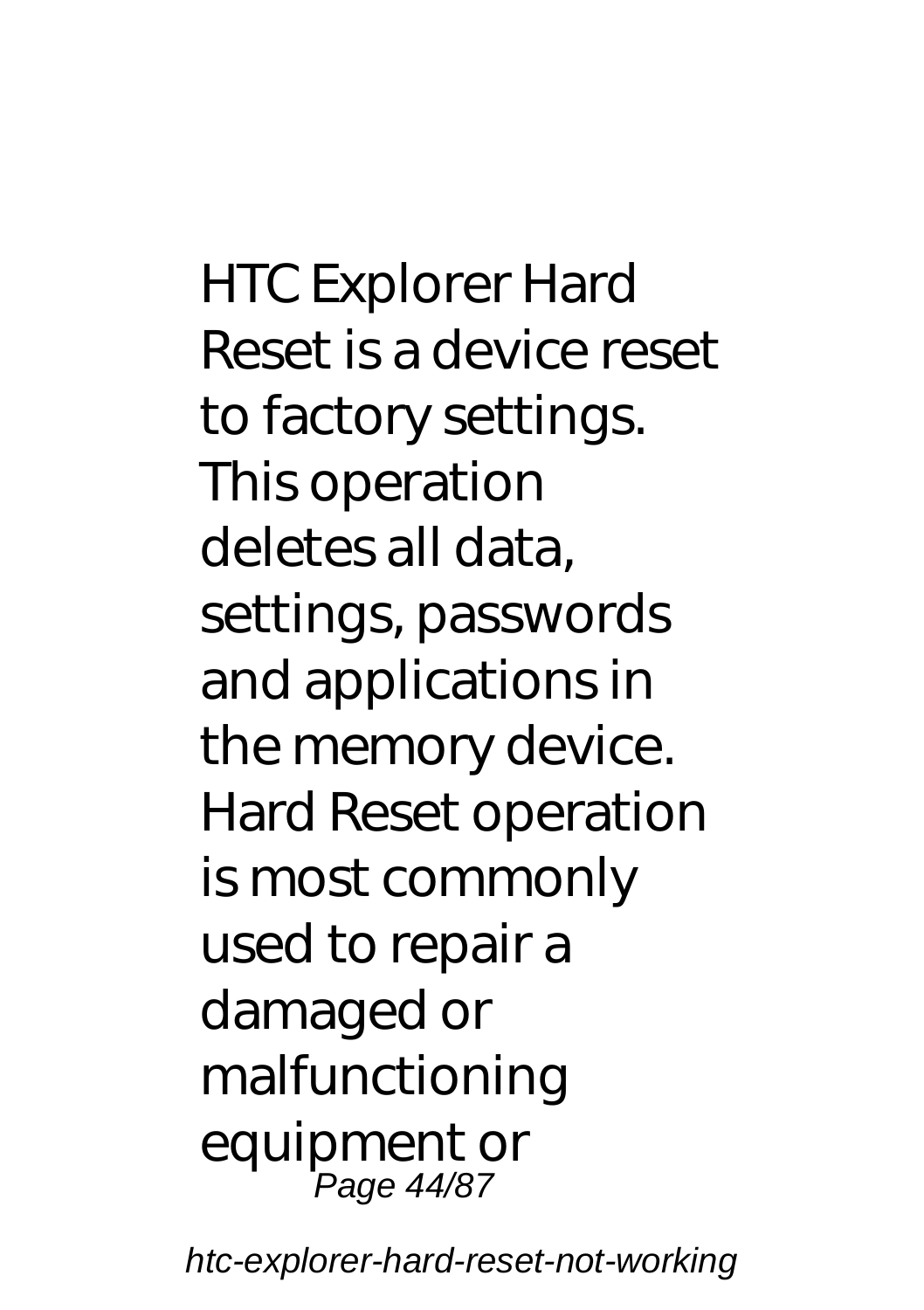deletion of user data before the sale. *How to Reset HTC Explorer Android Mobile - Simple Methods HTC - hard-reset.in*

*Hard Reset HTC Explorer - FirmwareX* Performing a factory reset using hardware buttons If you can not

Page 45/87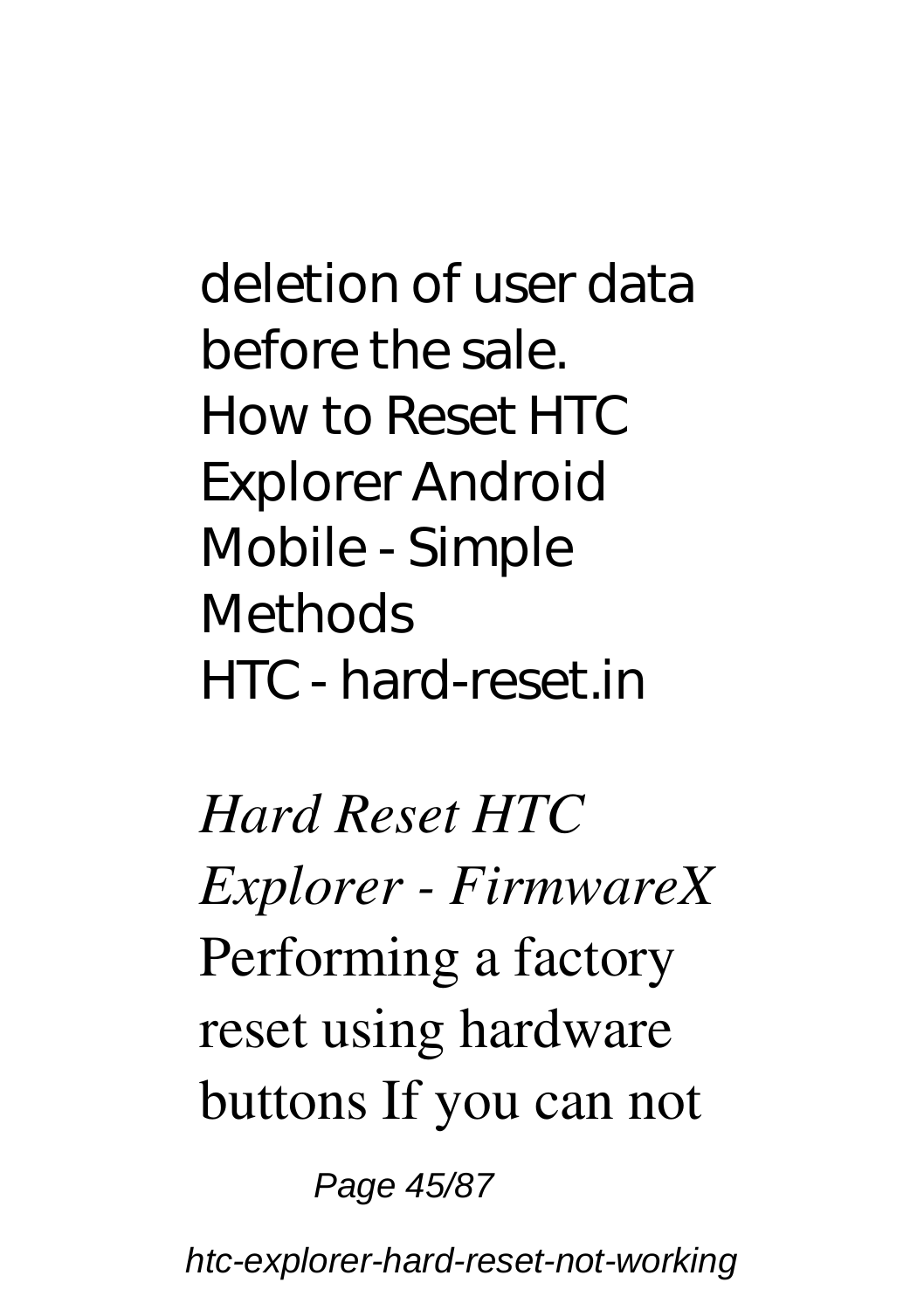turn HTC One on or access its settings, you can still perform a factory reset by using the hardware buttons on HTC One. Press and hold the VOLUME DOWN button, and then press and hold POWER. *htc explorer A310E hard reset(Facotry reset) Phone Unlock* ,<br>Page 46/87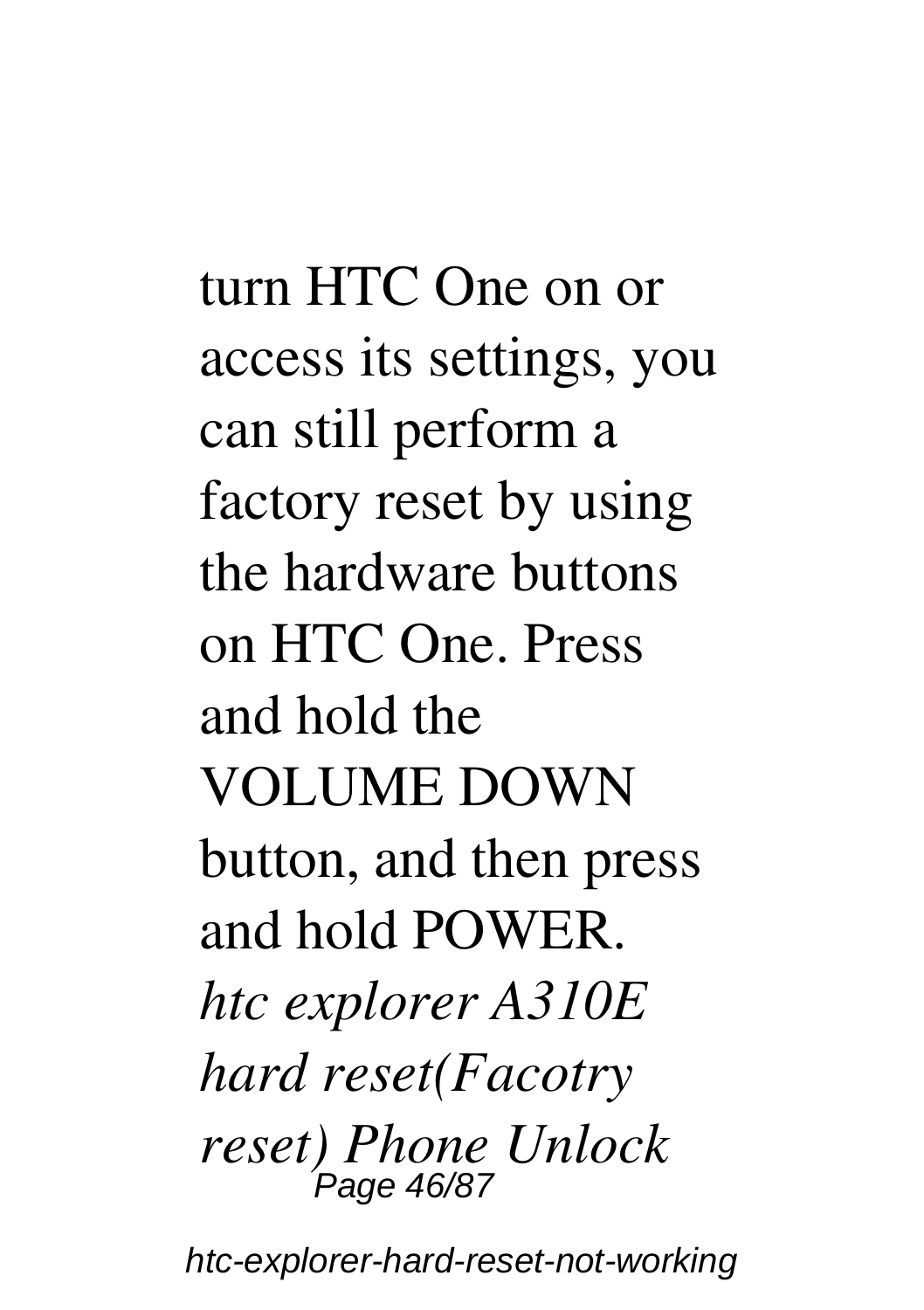htc explorer a310e unlock solution hard reset, Factory Reset, Recovery mod, Hboot, Root You can finish HTC Explorer hard reset process via recovery mode by following the below steps. Be sure that your device has at least %50 charge life. Page 47/87

*...*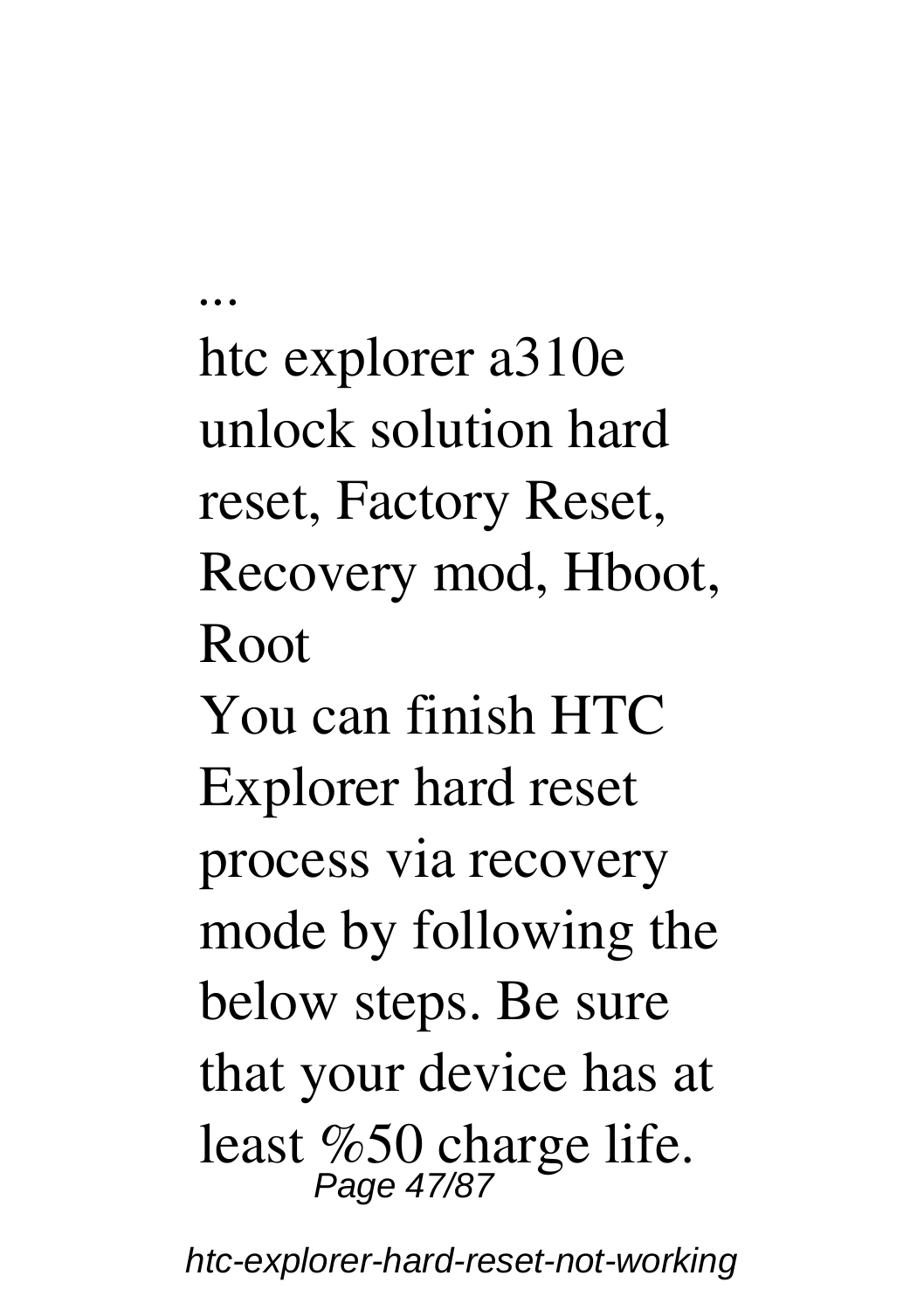Power off your device and wait a few seconds. Press and hold Volume Up + Power buttons together until recovery mode screen appears.

# *Go to Settings Choose Connetions and tap More networks. Select Mobile* Page 48/87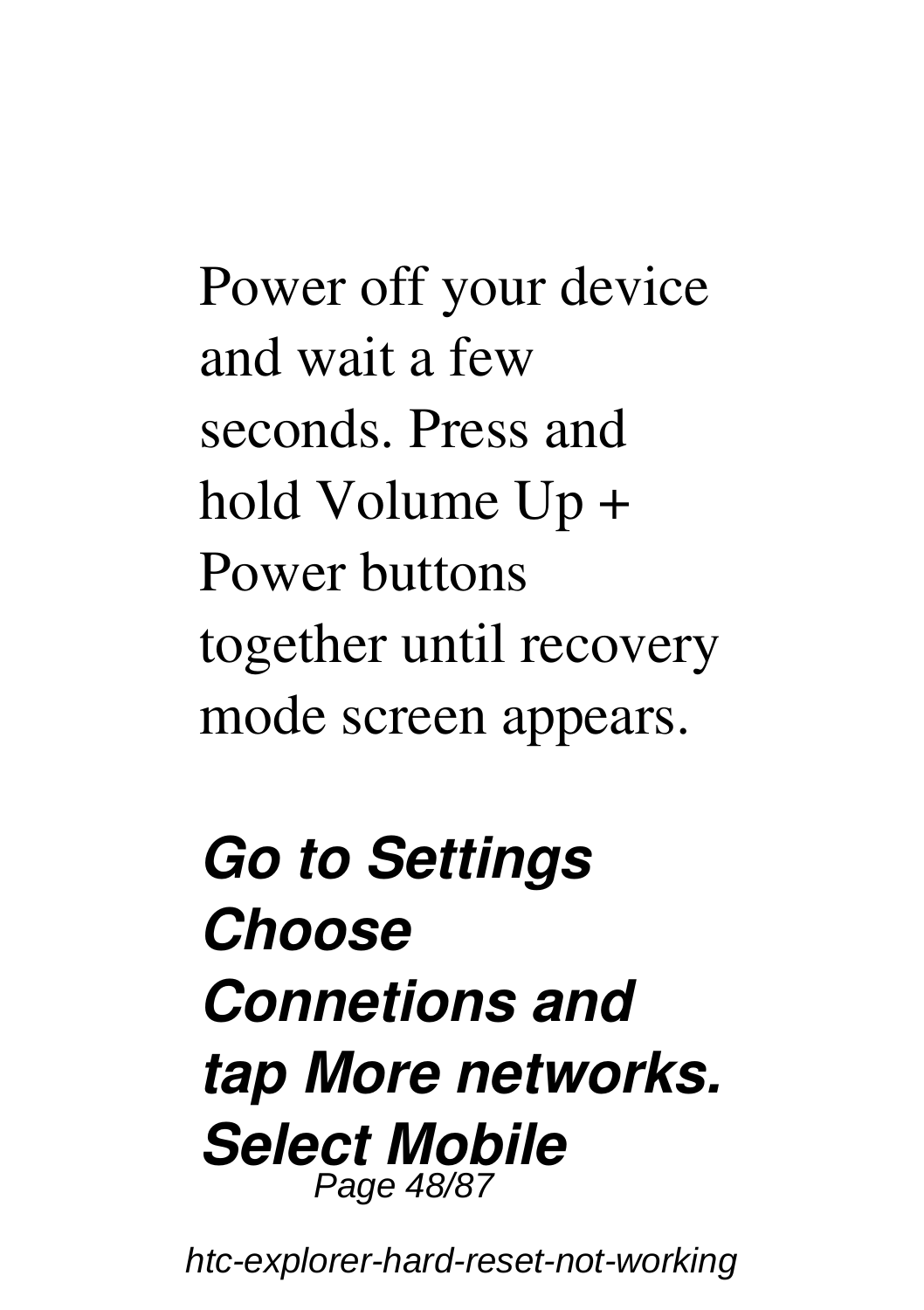*Network then APN (Access Point Name). Finally, find and tap Clear Proxy option or Reset to Default. How to hard reset your HTC Explorer - Phone-Info Use the "Settings" menu to delete data on your HTC Explorer. Here is* Page 49/87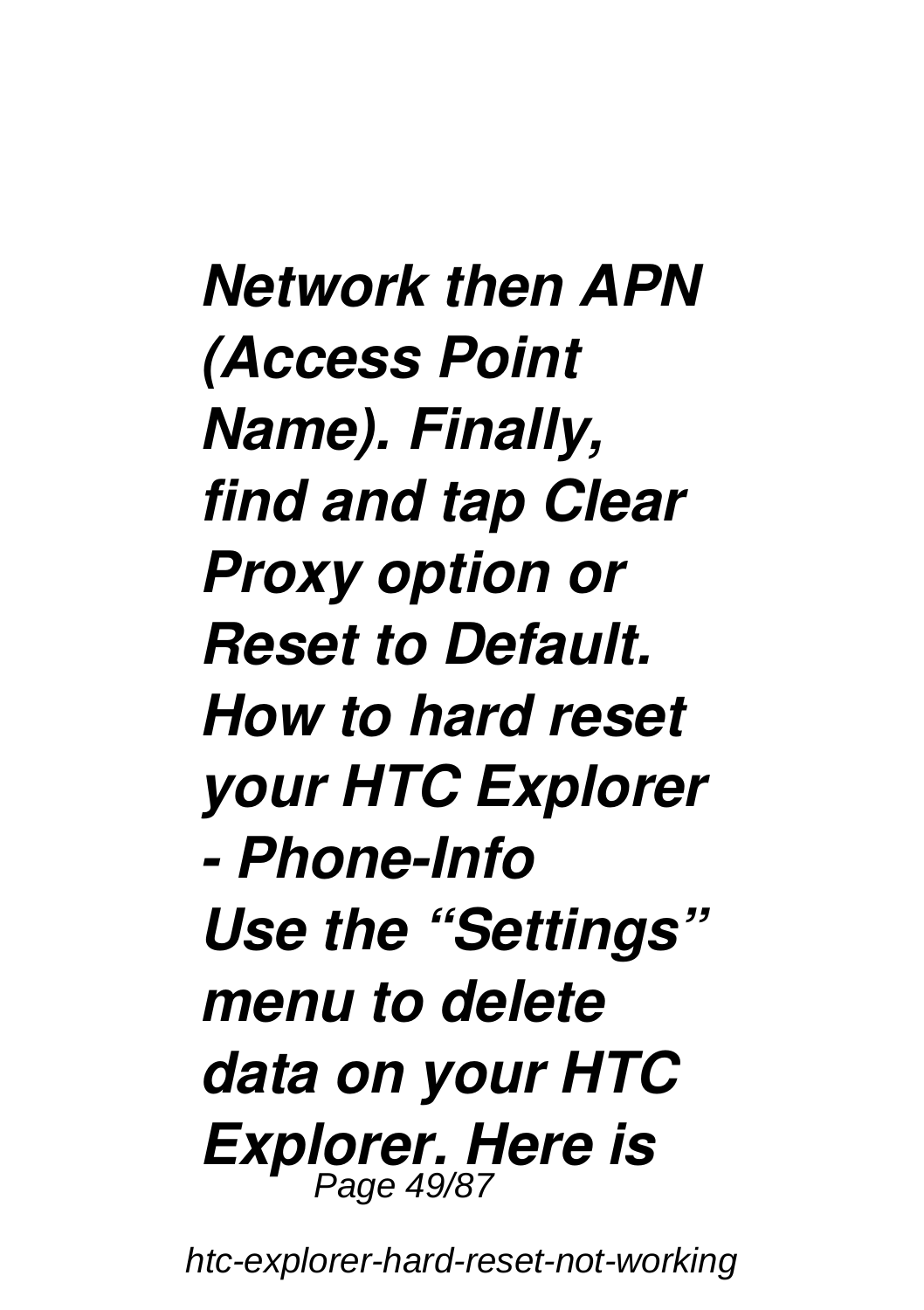*the classic routine to perform a reset via this menu: As described above, be sure to back up all important data for you. The best thing is to call a mobile phone professional if you are not sure of yourself. Go to the 'Settings' menu of* Page 50/87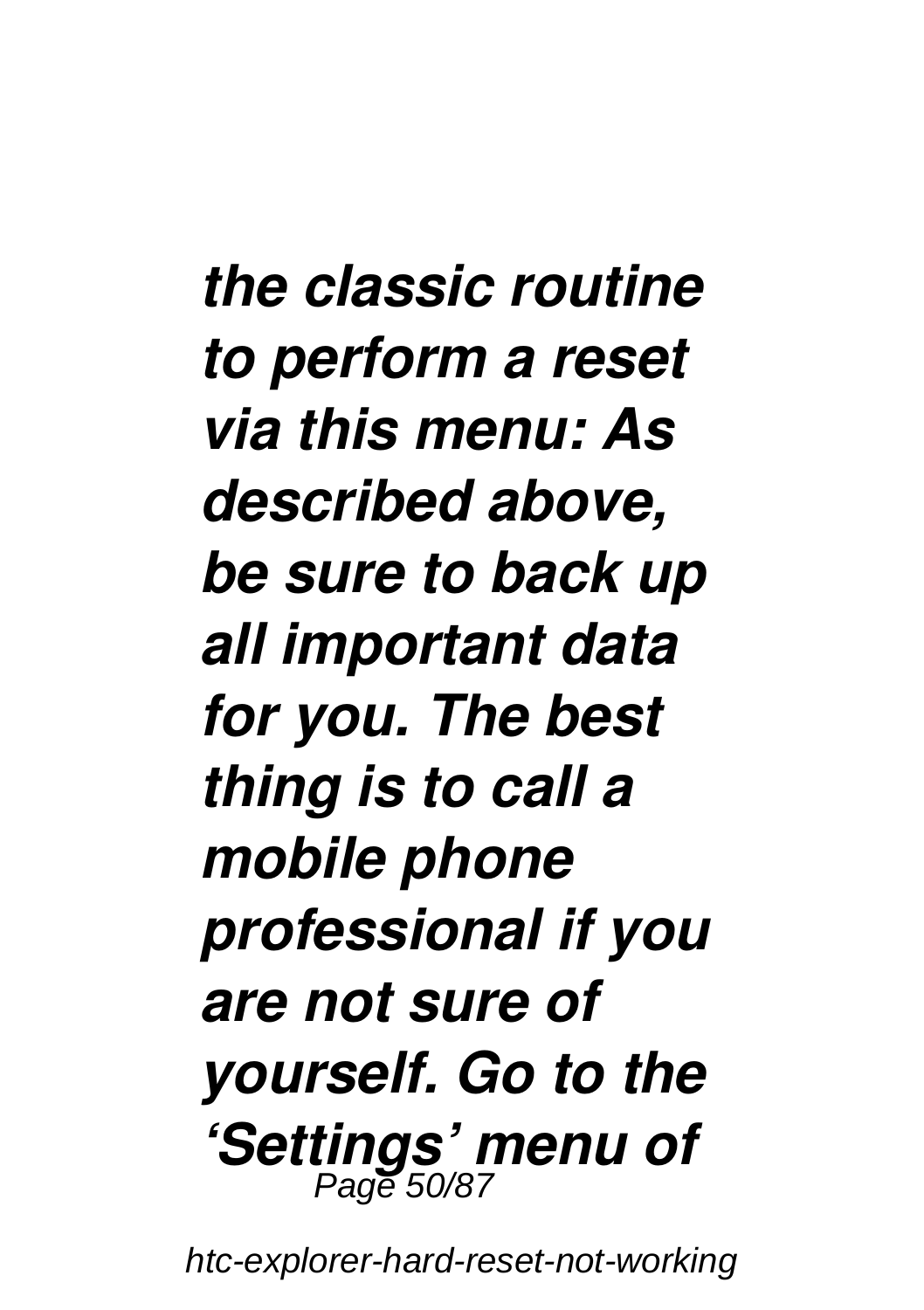*your HTC Explorer. HTC Explorer Factory Reset & Hard Reset - How To Reset If the code doesn't work a factory reset or a hard reset might be required. Please copy all important data from your HTC Explorer* Page 51/87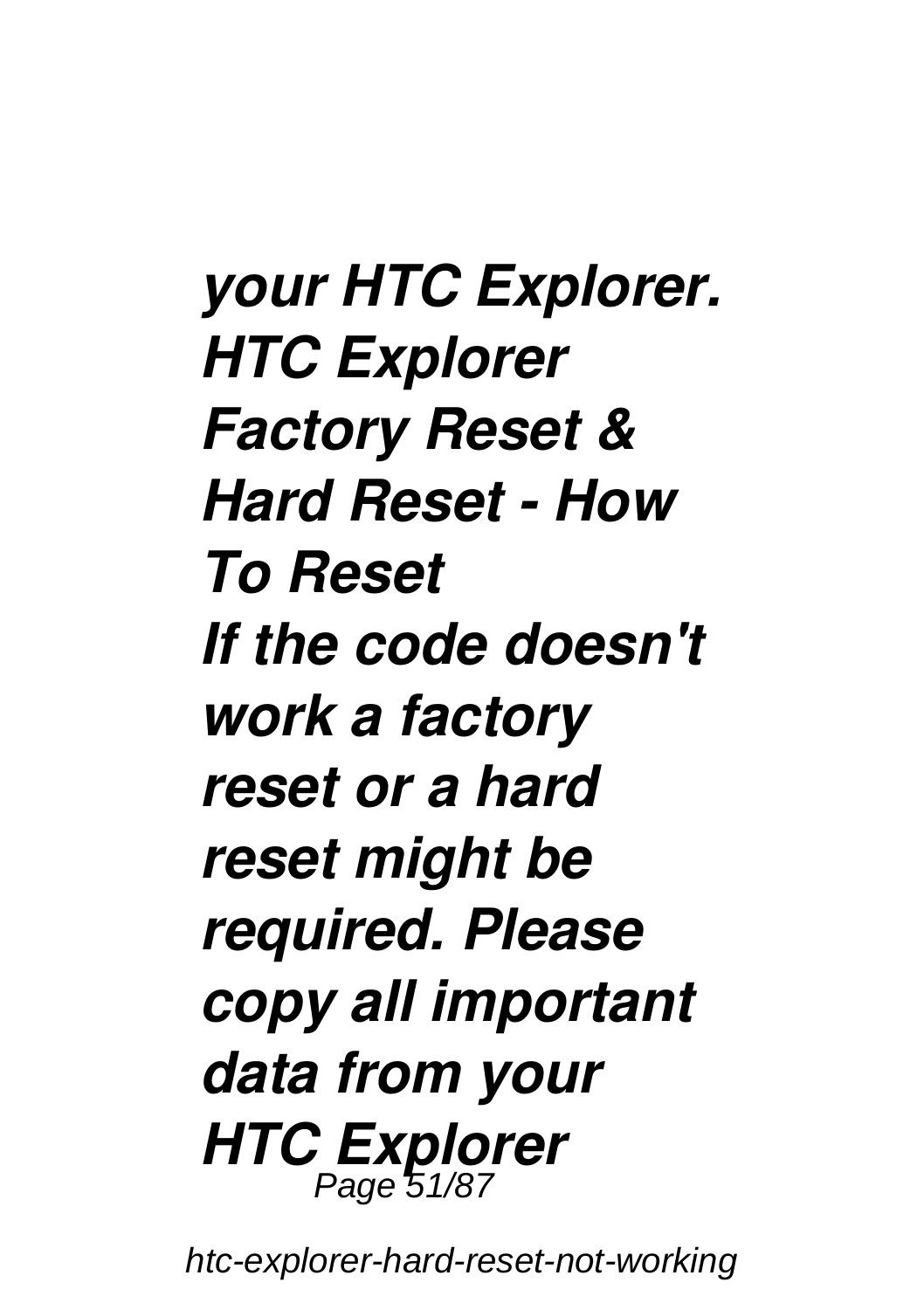*before you try a factory reset, because they will get deleted in the process. Can you unlock htc Explorer for free? You can find many free HTC code generatores for your HTC Explorer on the web.*

Page 52/87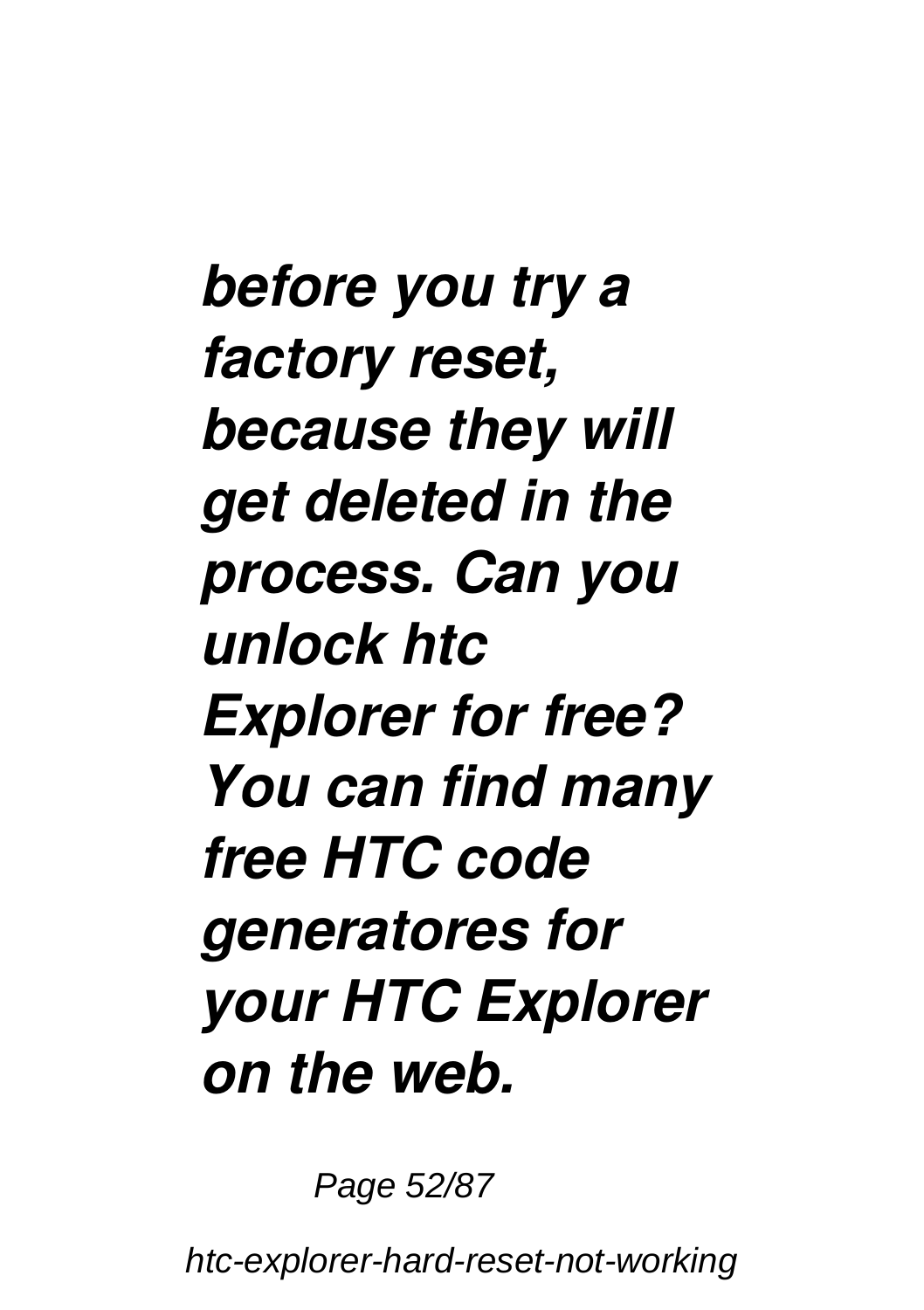Hard Reset HTC Explorer You may like to read how to Hard Reset HTC Step by Step tips for hard reset HTC Explorer. 1) Switch off the mobile and wait around 10-15 sec. 2) This is important point for Hard Reset HTC Explorer. Keep in same time volume Page 53/87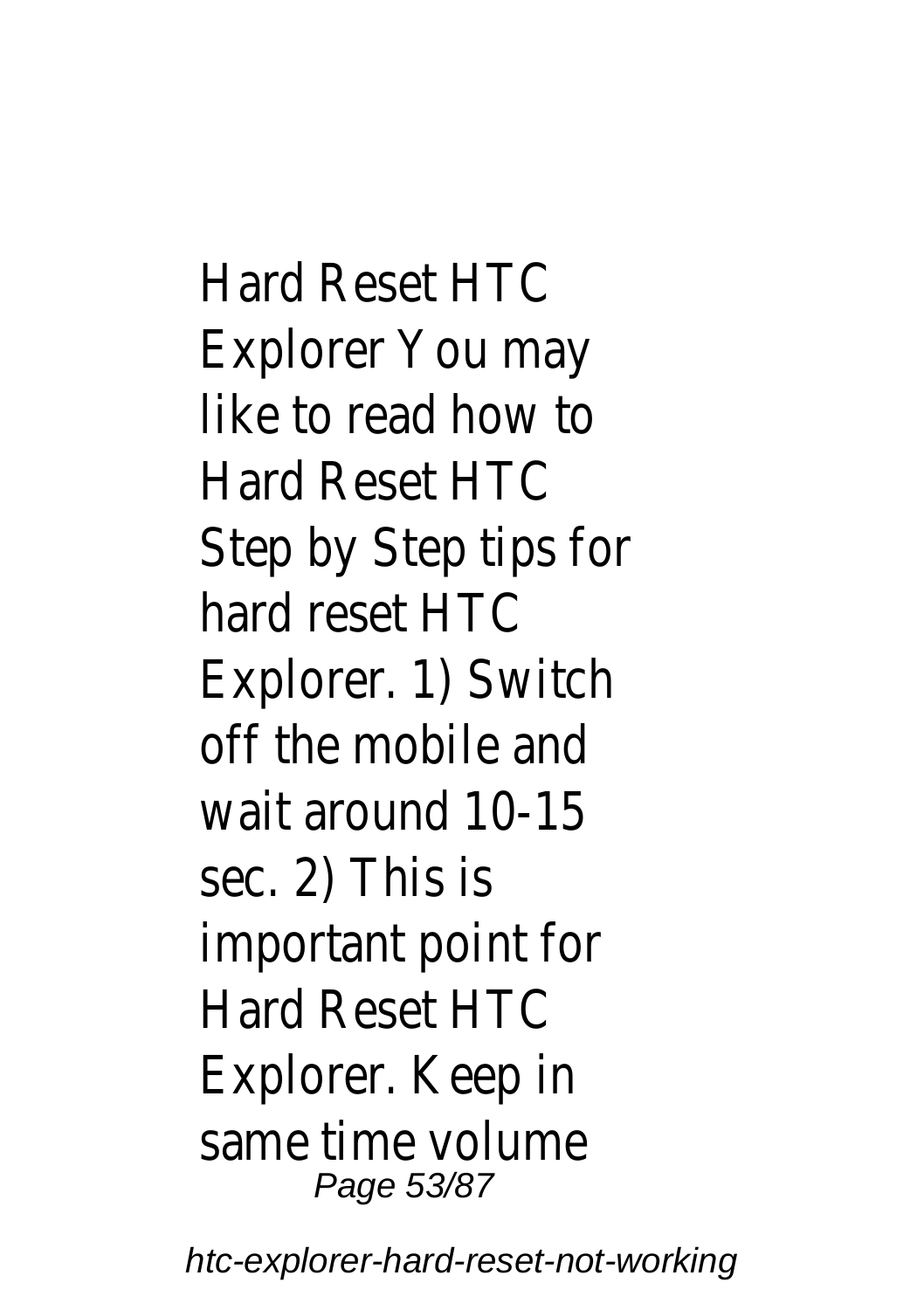(-) and power buttons in same time. Then you will face the display below. Soft Reset HTC Explorer - HardReset.info htc pj03100 hard reset HTC Explorer PJ03100 http://www. holol4arab.com Google Play Errors in HTC Explorer, Page 54/87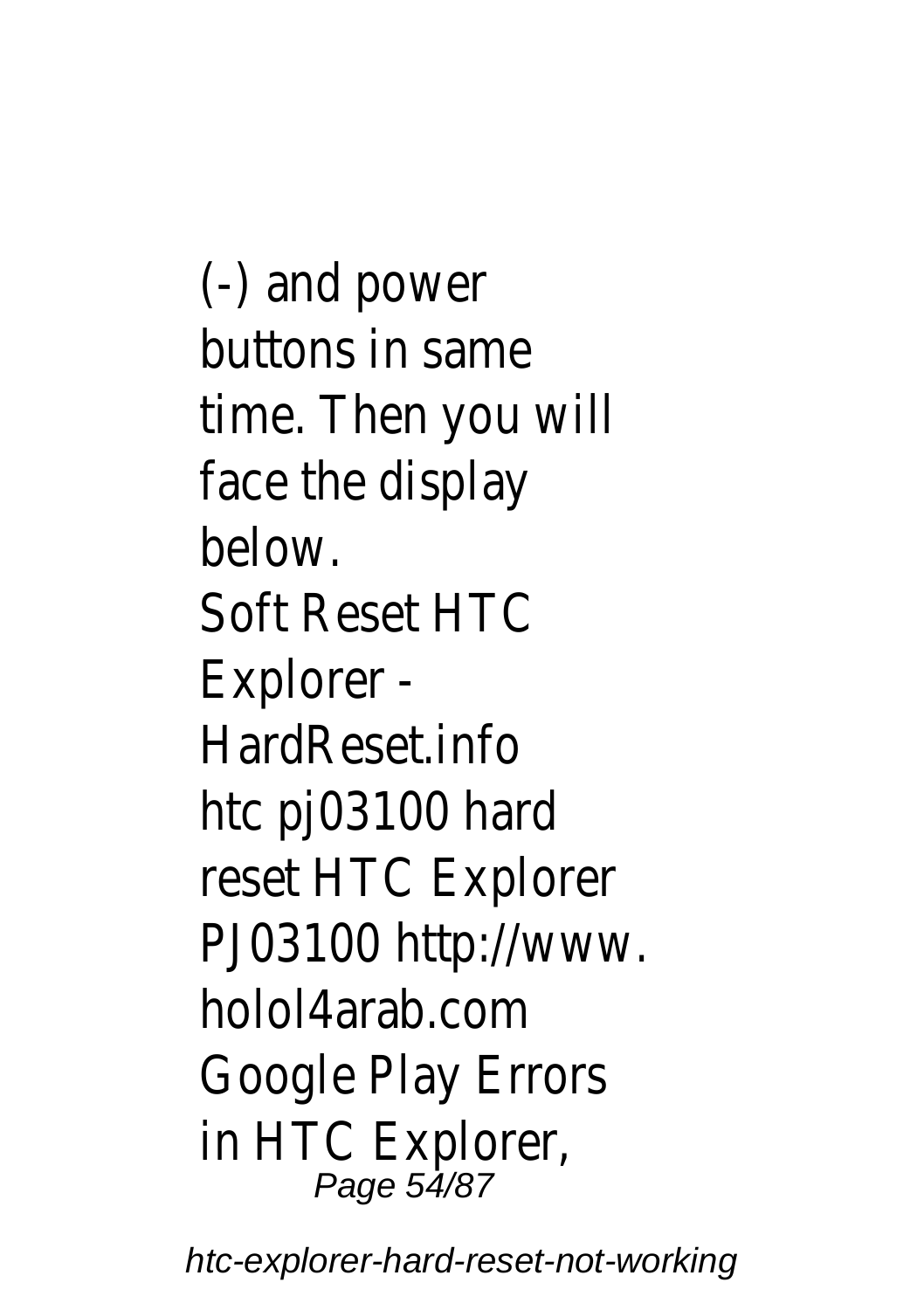how to  $-$ HardReset.info HTC Radar Hard Reset: Turn off your device. Press and hold the Volume Up and Volume Down buttons, and then press and hold the P ower........................... Read more ...

#### *htc explorer pj03100 hard reset* Page 55/87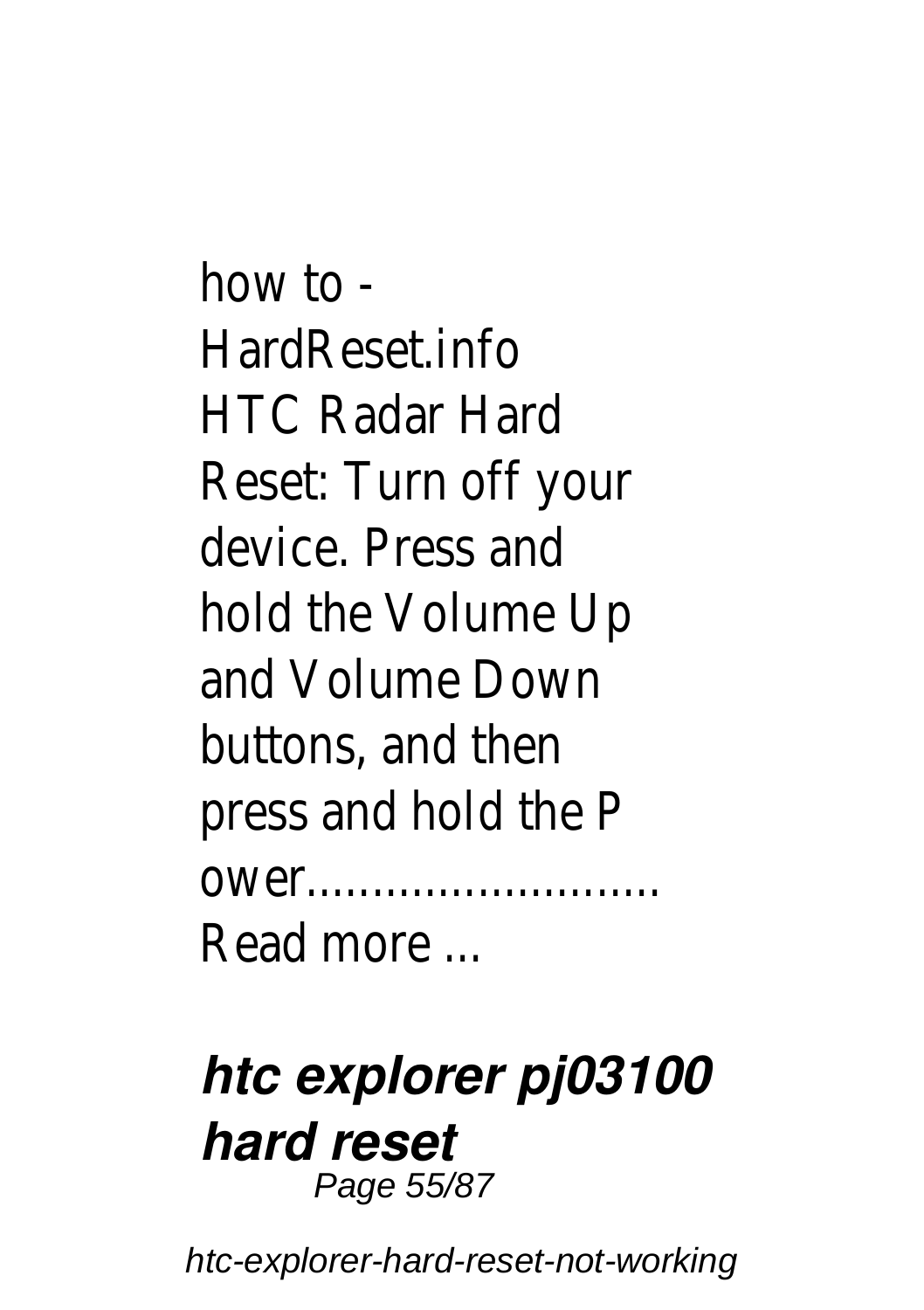**Soft Reset HTC Explorer. If your HTC Explorer is stuck or frozen, You can perform a soft reset operation. Check out how to force restart Android 2.3 Gingerbread. As a result your HTC Explorer should reboot and start** Page 56/87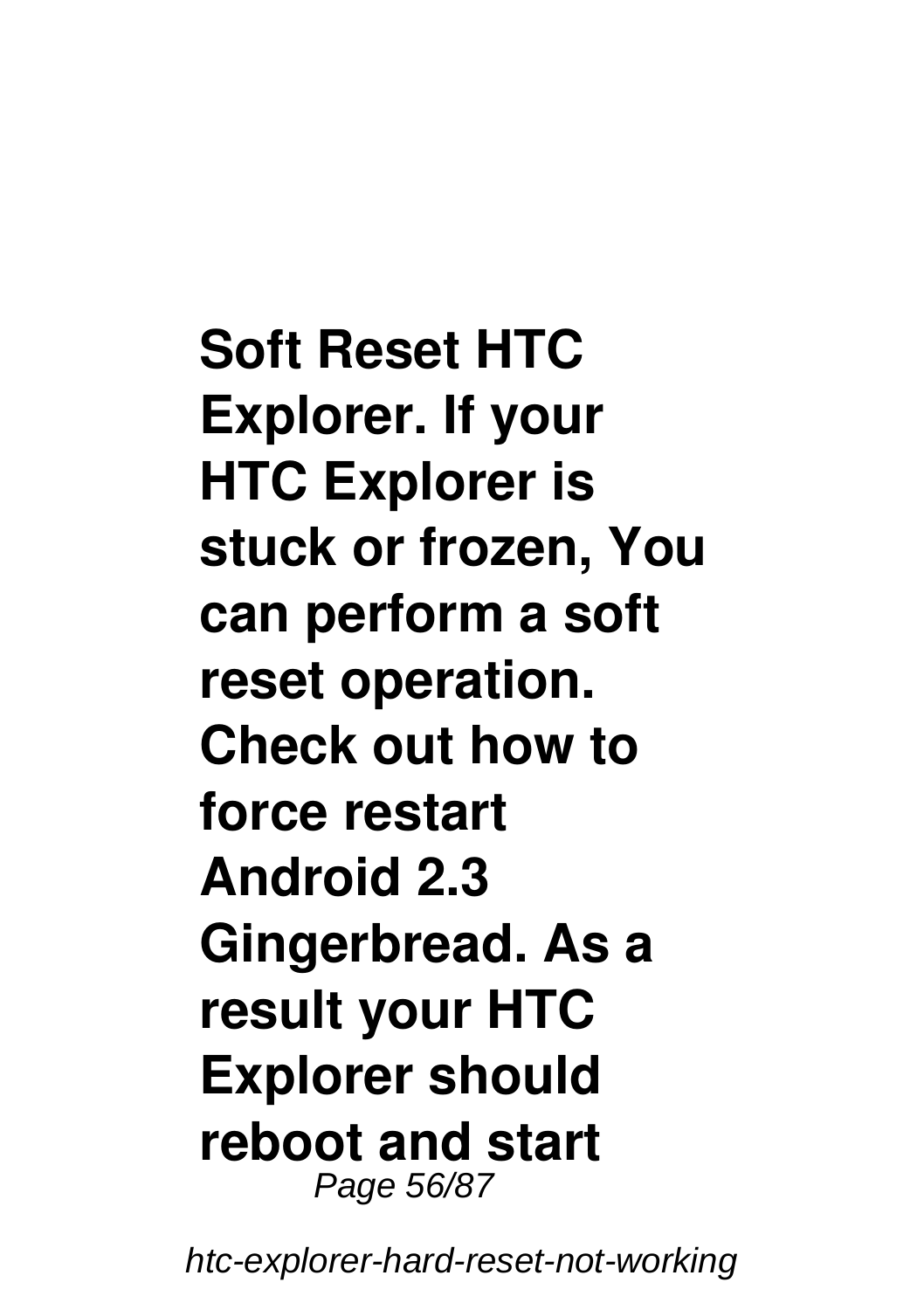**running again. Click here to find out more about soft reset operation. Remove battery and put back in after few seconds.**

*Htc Explorer Hard Reset Not* **To perform a hard reset on HTC Explorer you need** Page 57/87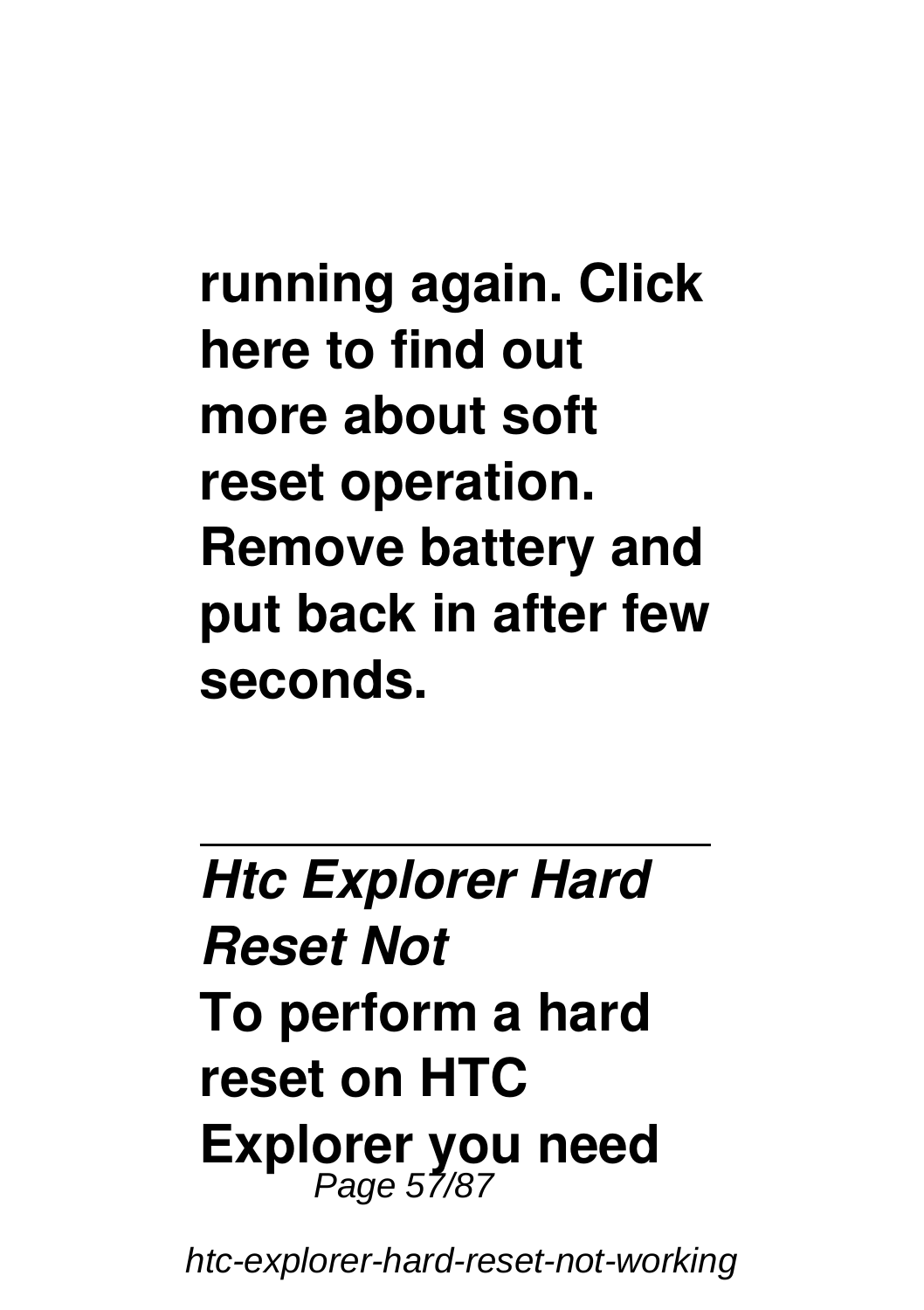**to do this: Disconnect your device from PC and then power off your device. Wait for 4-5 seconds after screen goes off. If you can't power off using power key, then remove battery (if it's removable) and place it back after few seconds. Press and hold** Page 58/87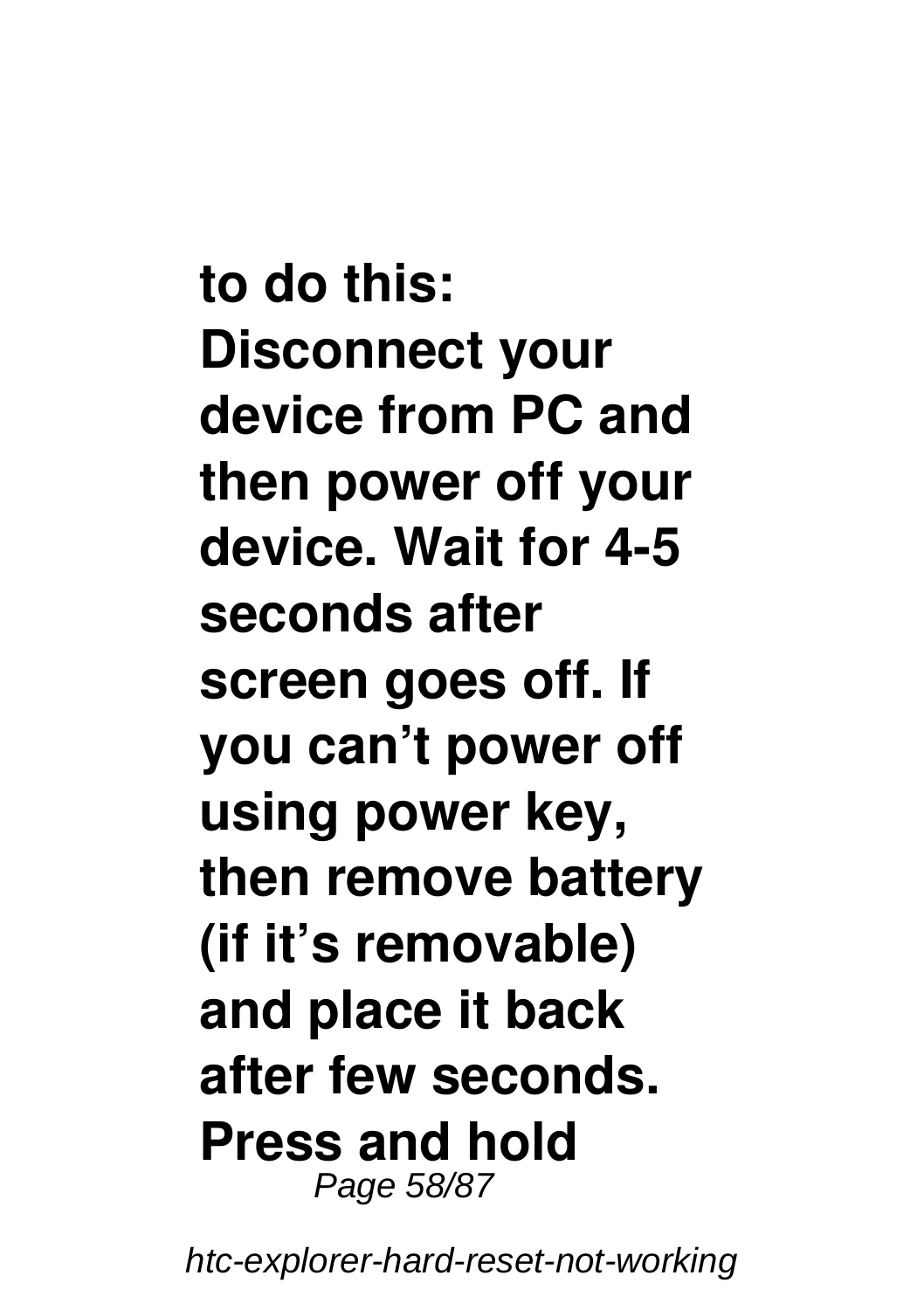# **Volume Down and then press Power button once.**

*How To Factory Reset or Hard Reset HTC Explorer* **You can finish HTC Explorer hard reset process via recovery mode by following the below steps. Be sure that your device has at** Page 59/87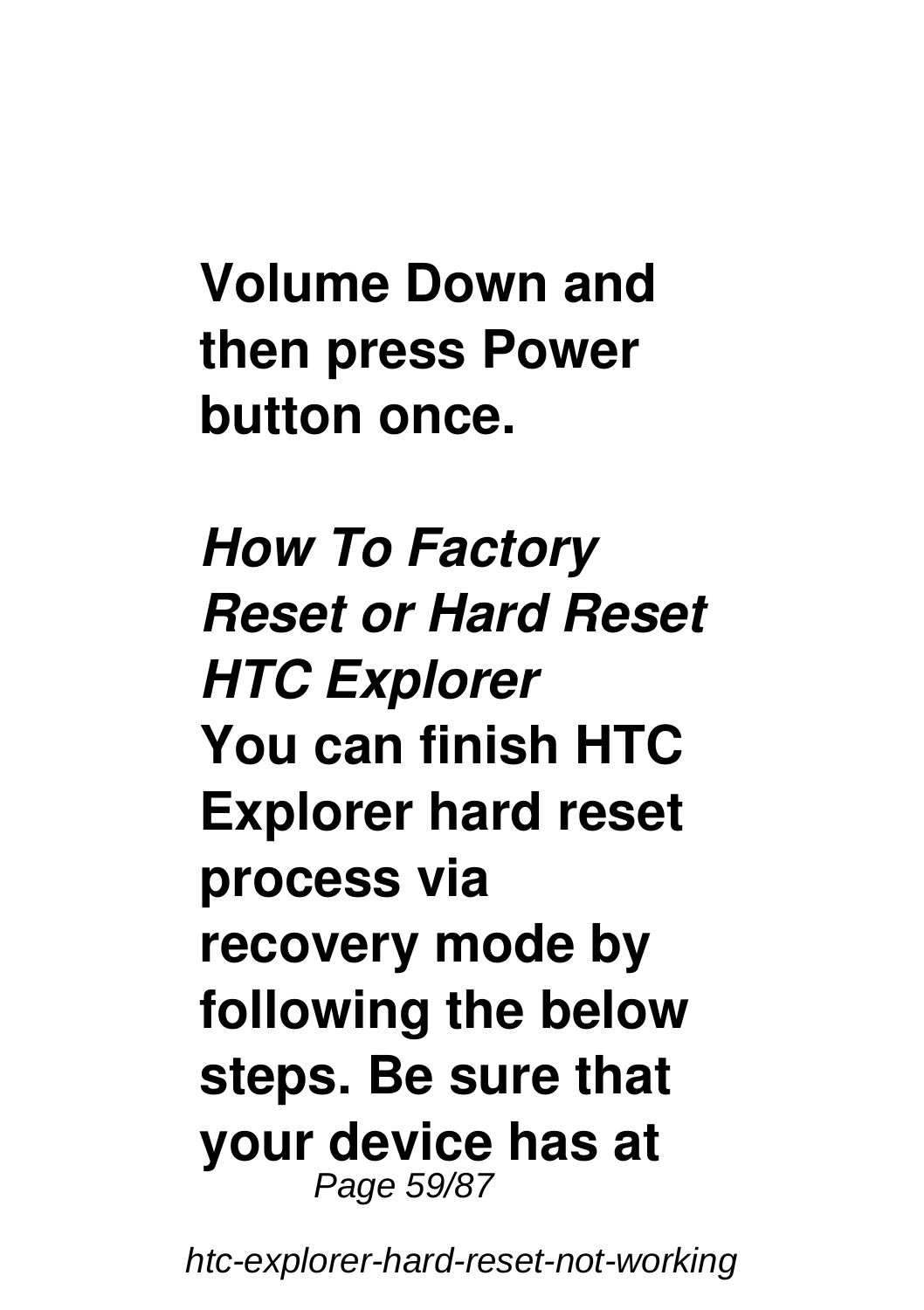**least %50 charge life. Power off your device and wait a few seconds. Press and hold Volume Up + Power buttons together until recovery mode screen appears.**

### *HTC Explorer Factory Reset & Hard Reset - How To Reset* Page 60/87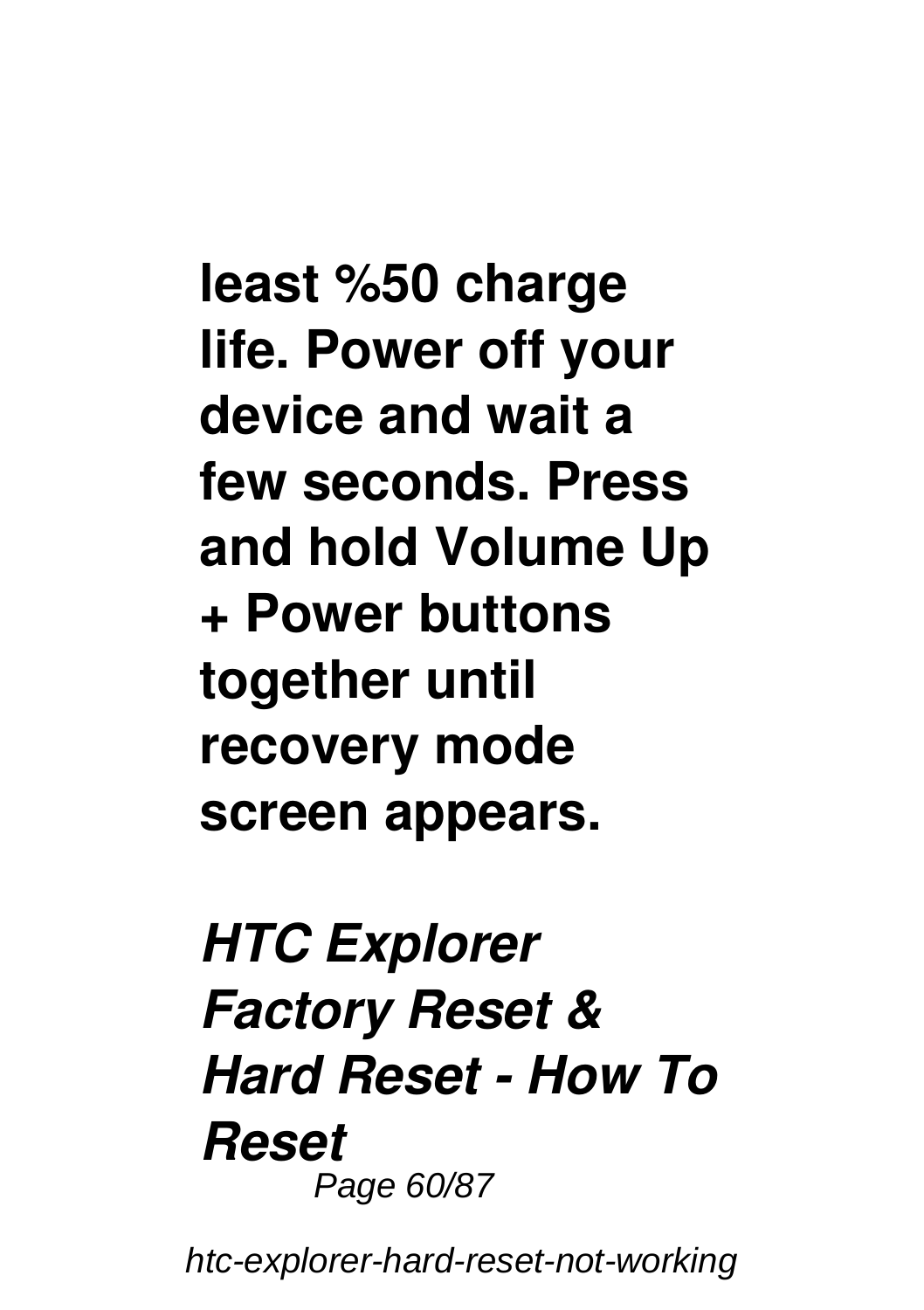**2. Next, open Menu and Settings, then go to Backup and Reset and Factory Data Reset. 3. To complete the process, tap Reset Phone and, lastly, choose the Erase Everything option. 4. Your device will now reset and restart. You have completed the hard reset** Page 61/87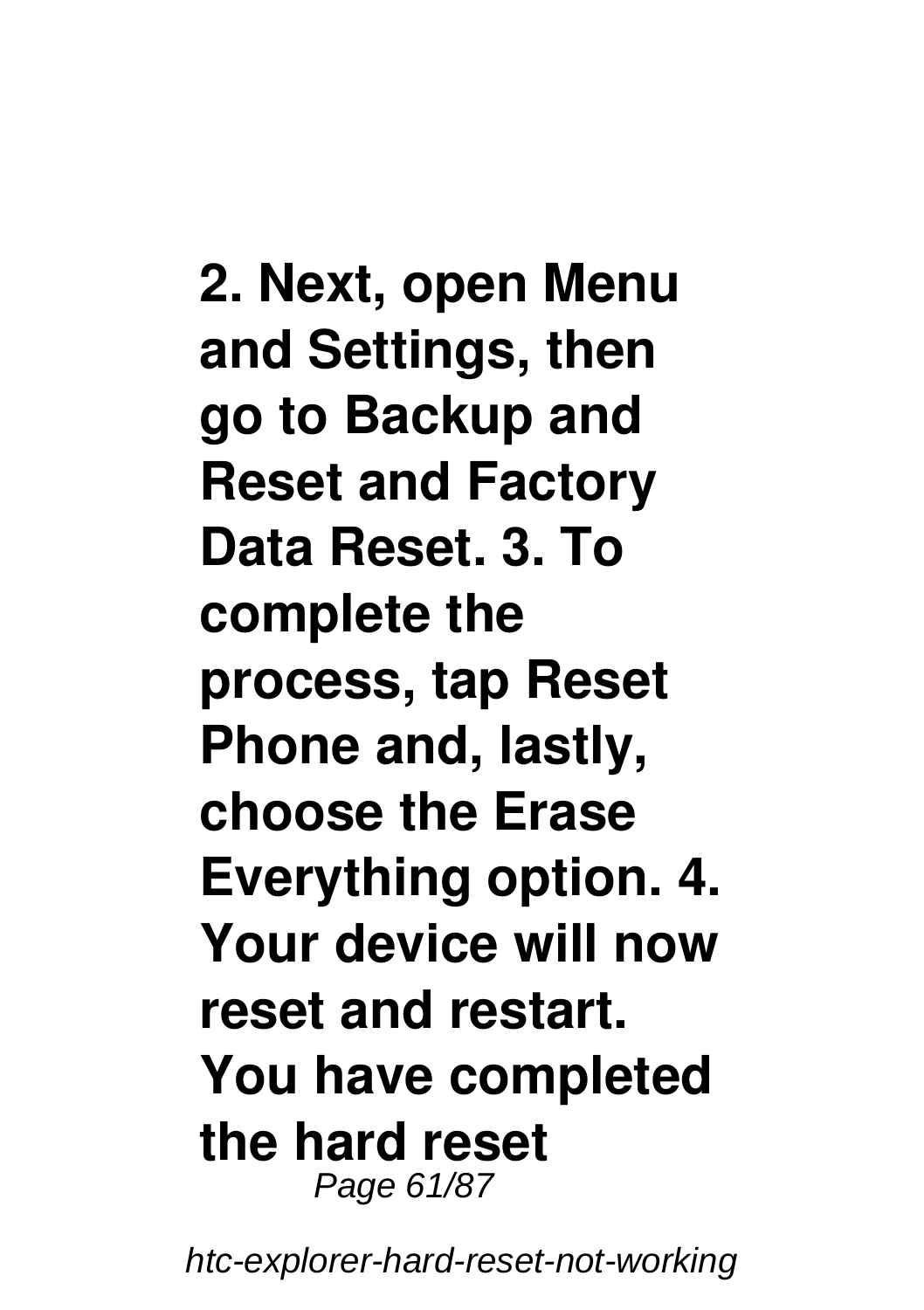#### **process. Shiny.**

## *Hard Reset for HTC Explorer* **For all of your data, a backup should be done on a external device, hard drive, raid system media or SD card. How to Hard Reset HTC Explorer . Reset Via settings. Turn on your device. From** Page 62/87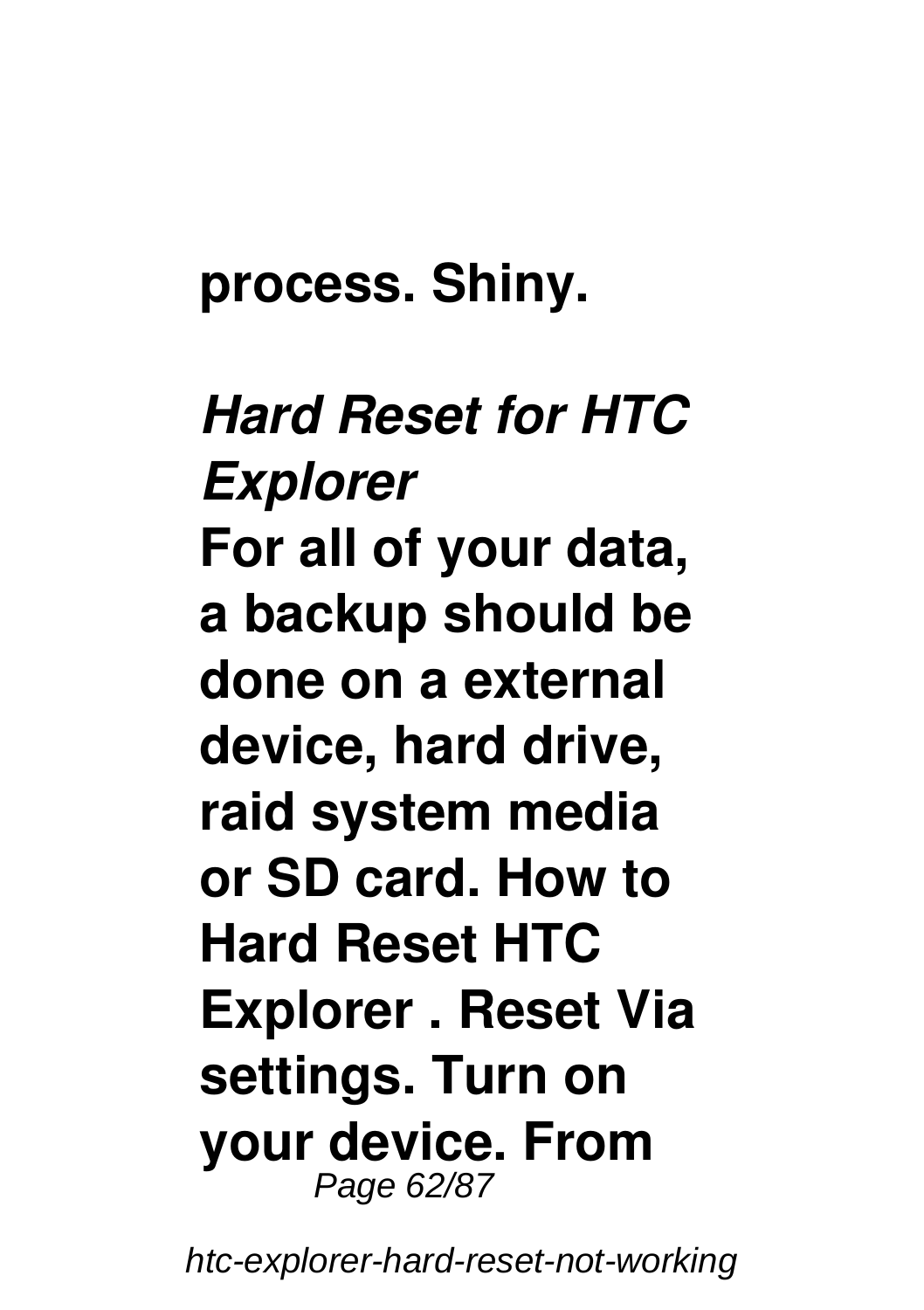**the Home screen, press Menu button, and then tap Settings. Tap SD & phone storage then Factory data reset. Tap Reset device, and then tap Erase everything; Hard Reset**

*HTC Explorer Hard Reset | HTC* **Hard Reset HTC** Page 63/87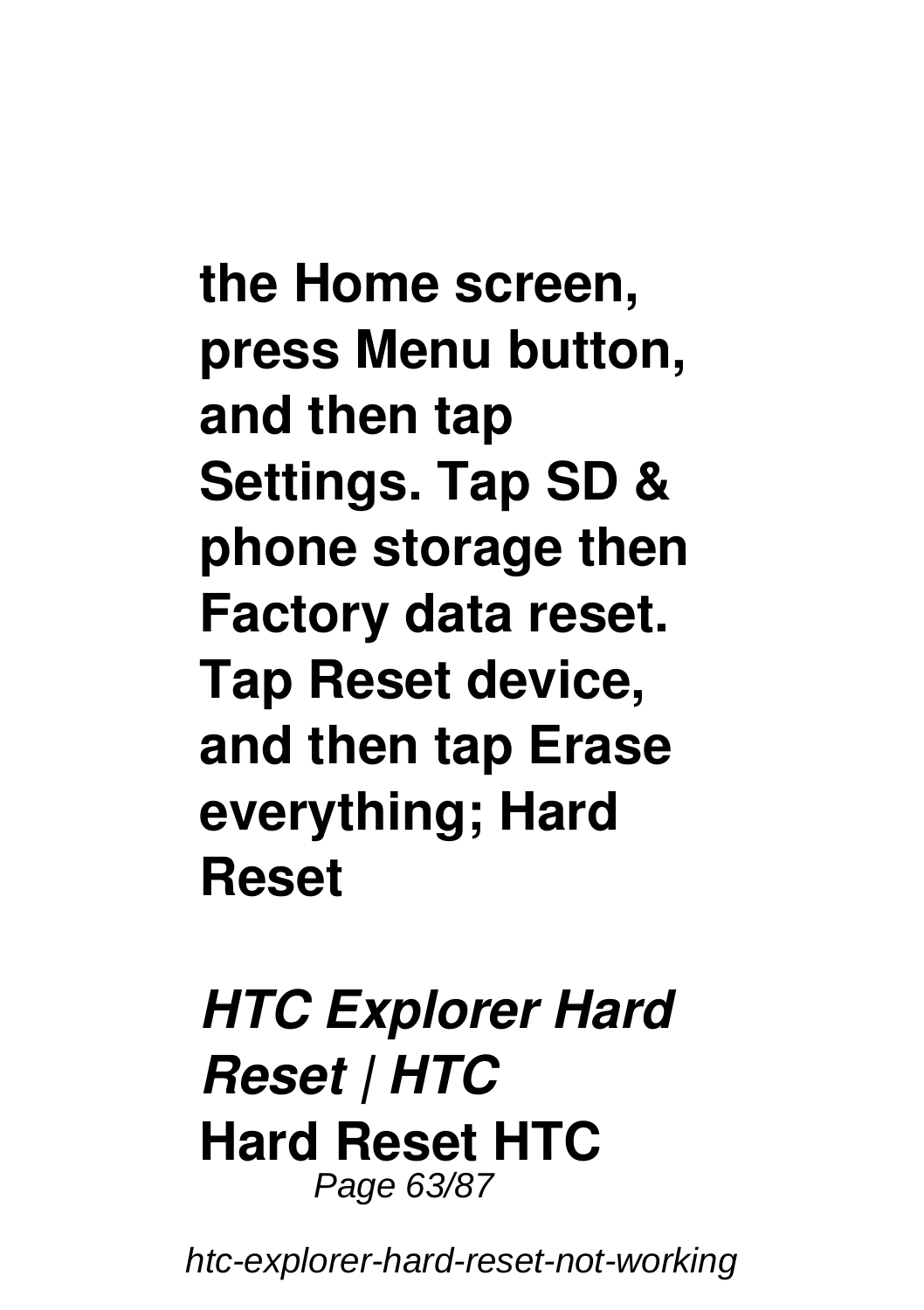**Explorer You may like to read how to Hard Reset HTC Step by Step tips for hard reset HTC Explorer. 1) Switch off the mobile and wait around 10-15 sec. 2) This is important point for Hard Reset HTC Explorer. Keep in same time volume (-) and power** Page 64/87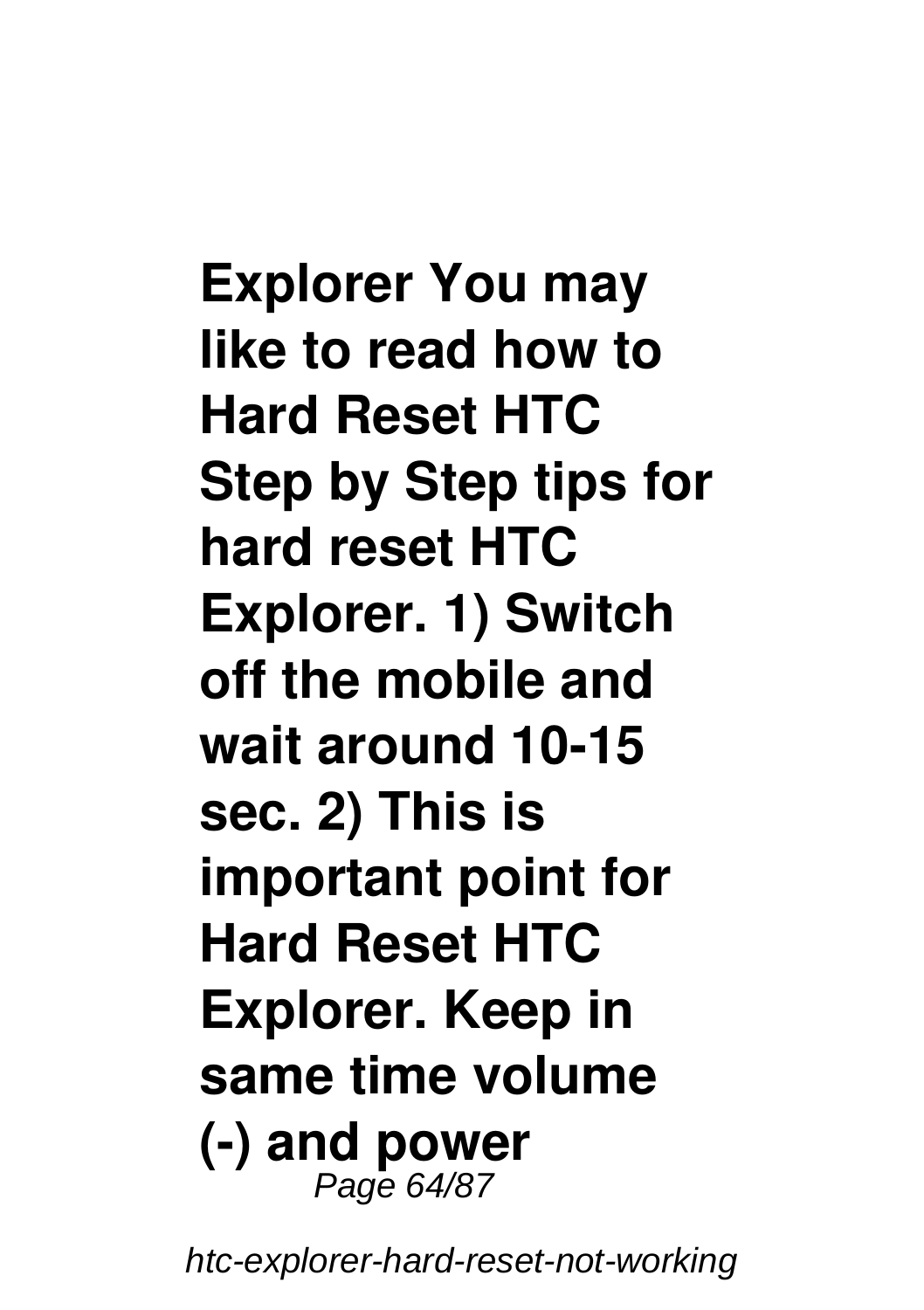**buttons in same time. Then you will face the display below.**

*How To Hard Reset HTC Explorer - Hard Reset HTC* **HTC Explorer PJ 03100 hard reset. It'll permanently delete all your data and customized settings, and will** Page 65/87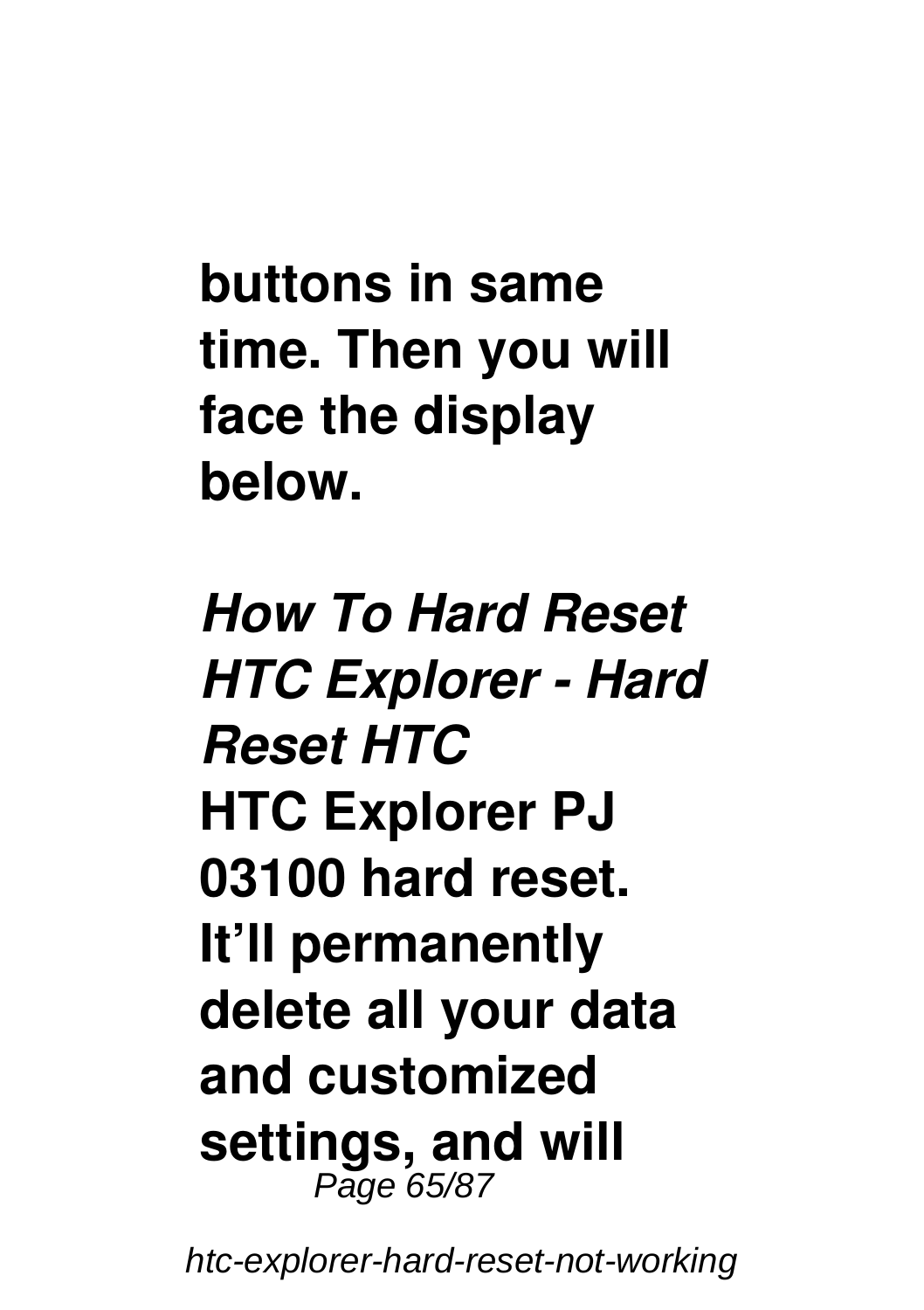**remove any applications you've downloaded and installed. Be sure to back up any data and files you want to keep before you do a factory reset. Performing a HTC Explorer factory reset using hardware buttons**

#### *HTC Explorer hard* Page 66/87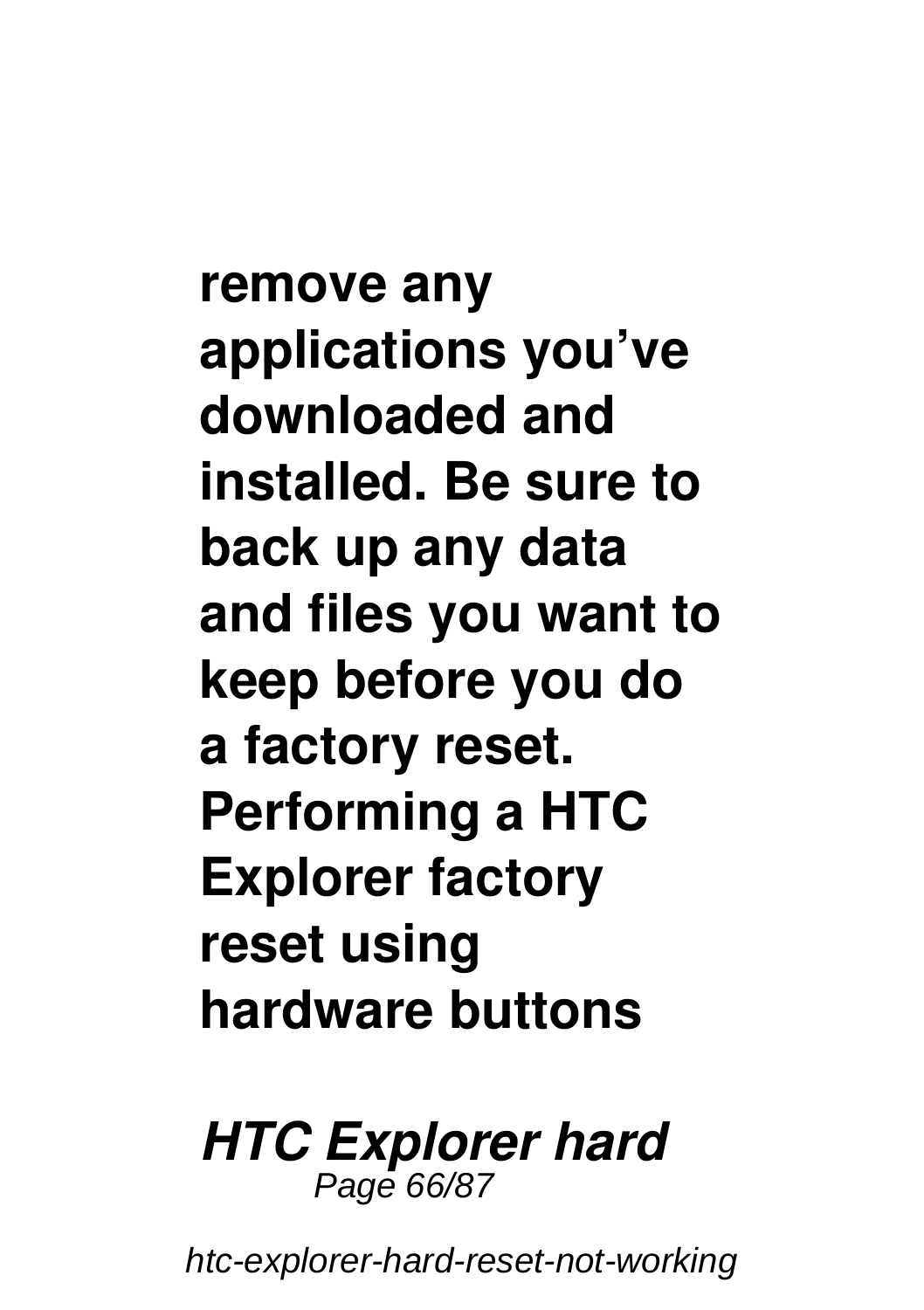*reset* **HTC Explorer Hard Reset is a device reset to factory settings. This operation deletes all data, settings, passwords and applications in the memory device. Hard Reset operation is most commonly used to repair a damaged or** Page 67/87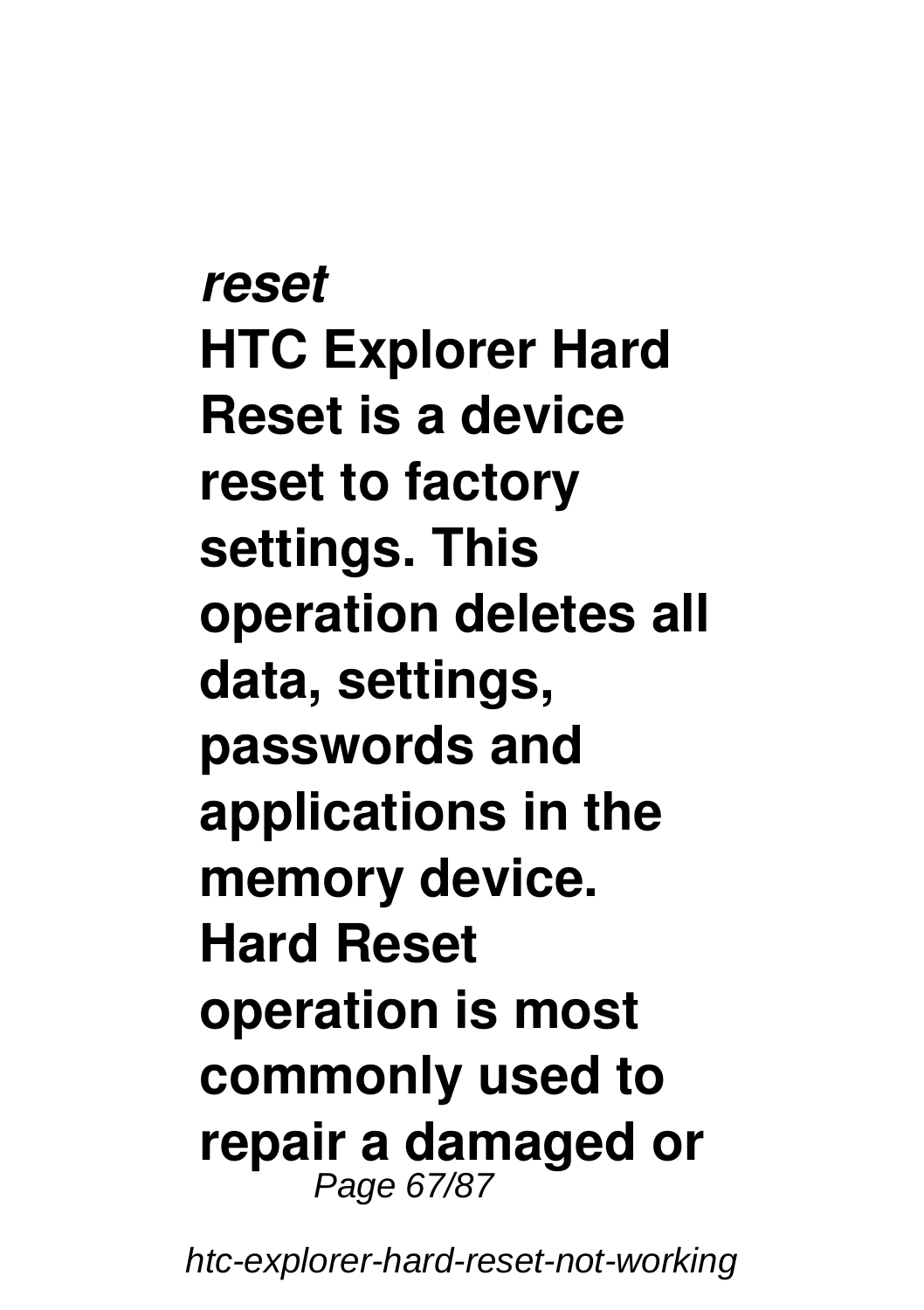**malfunctioning equipment or deletion of user data before the sale.**

*Hard Reset HTC Explorer - FirmwareX* **phone is working and you can use it) follow these simple steps to hard reset htc explorer from settings. go to** Page 68/87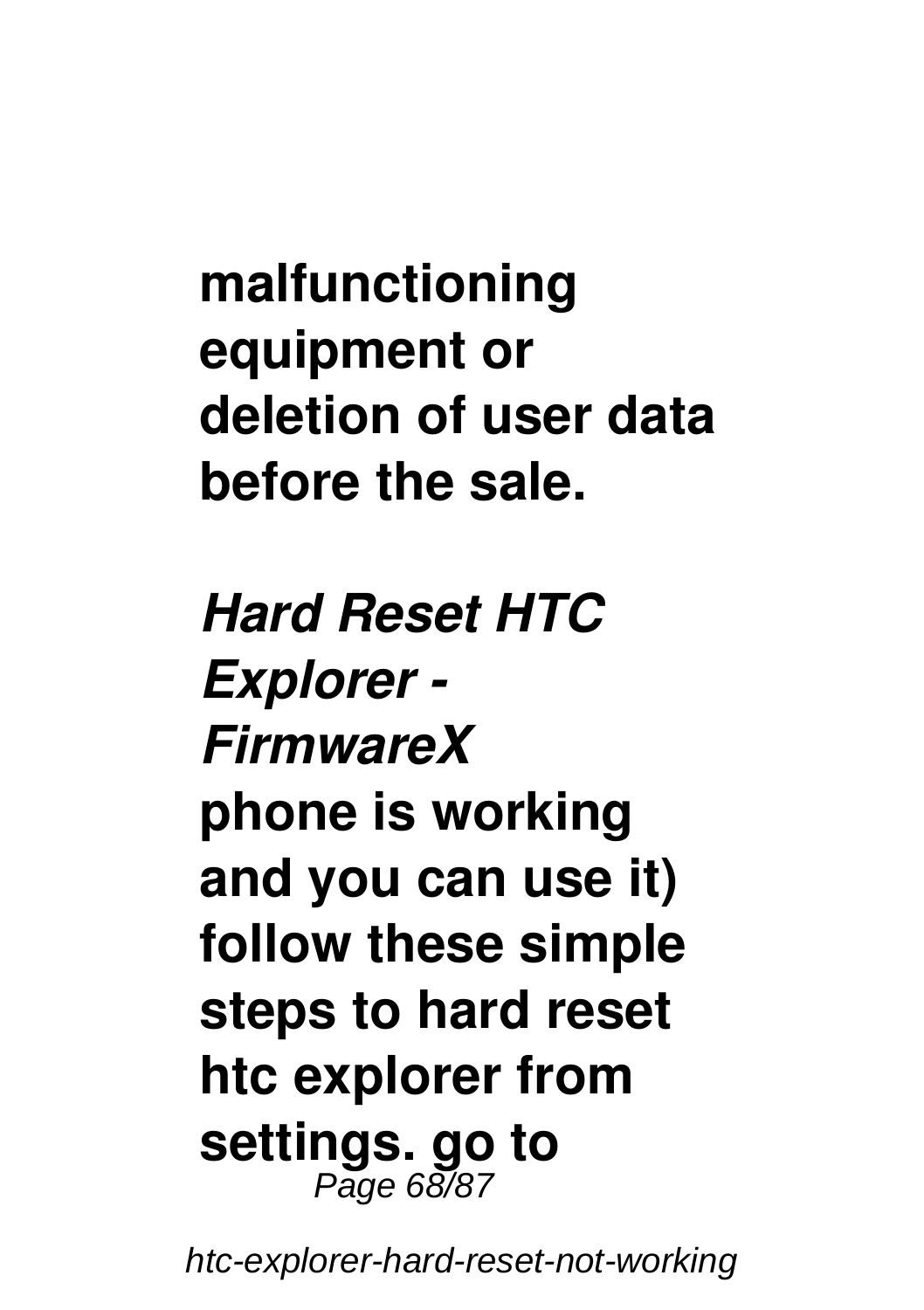**settings, and locate the option backup and reset. now, tap on factory data reset. it will list all the details in very brief. now, tap on the reset device to start the hard reset on your htc explorer.**

#### *Htc Explorer Hard Reset Not Working* Page 69/87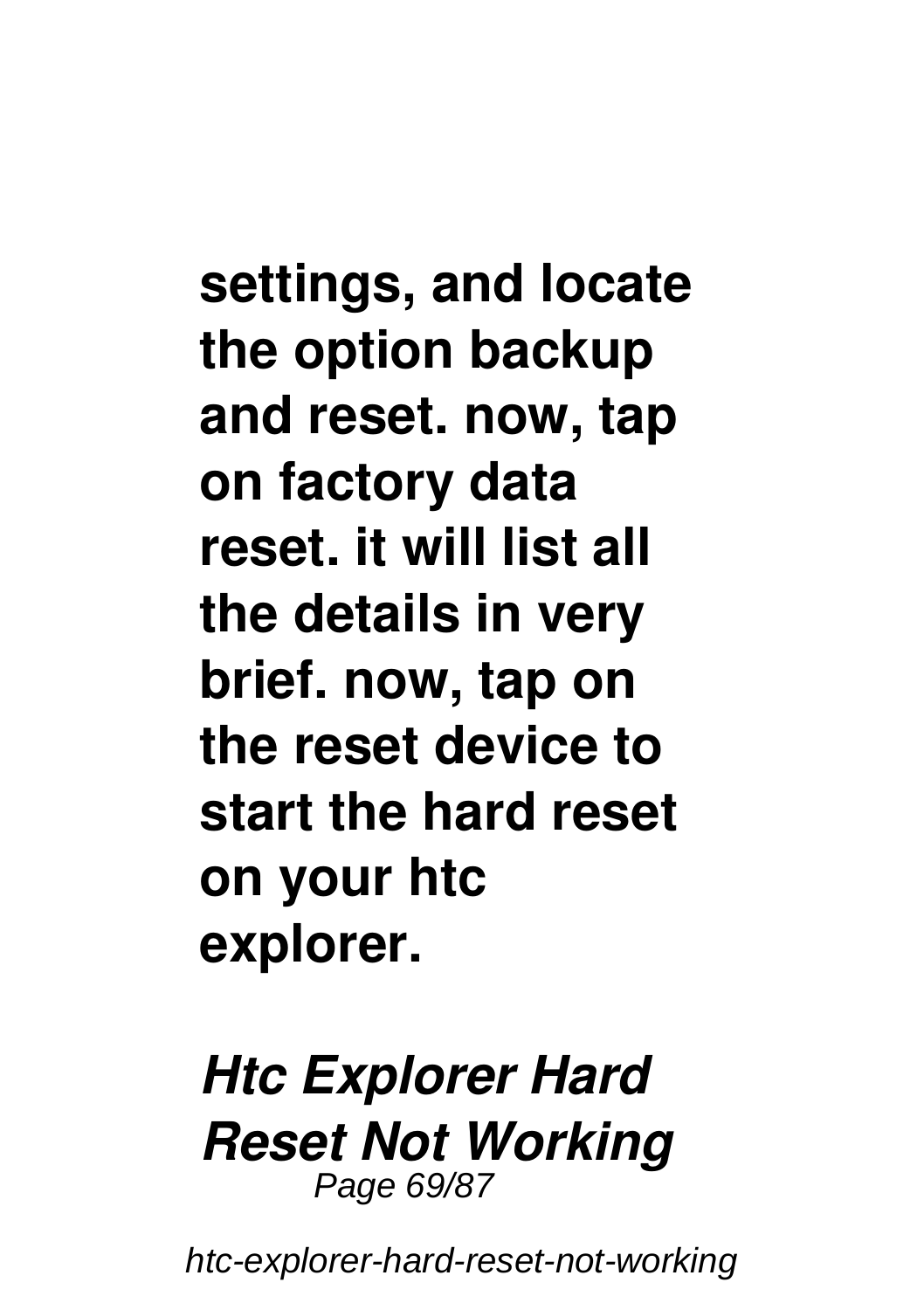**htc explorer a310e unlock solution hard reset, Factory Reset, Recovery mod, Hboot, Root**

*htc explorer A310E hard reset(Facotry reset) Phone Unlock*

*...*

**htc pj03100 hard reset HTC Explorer PJ03100 http://www. holol4arab.com** Page 70/87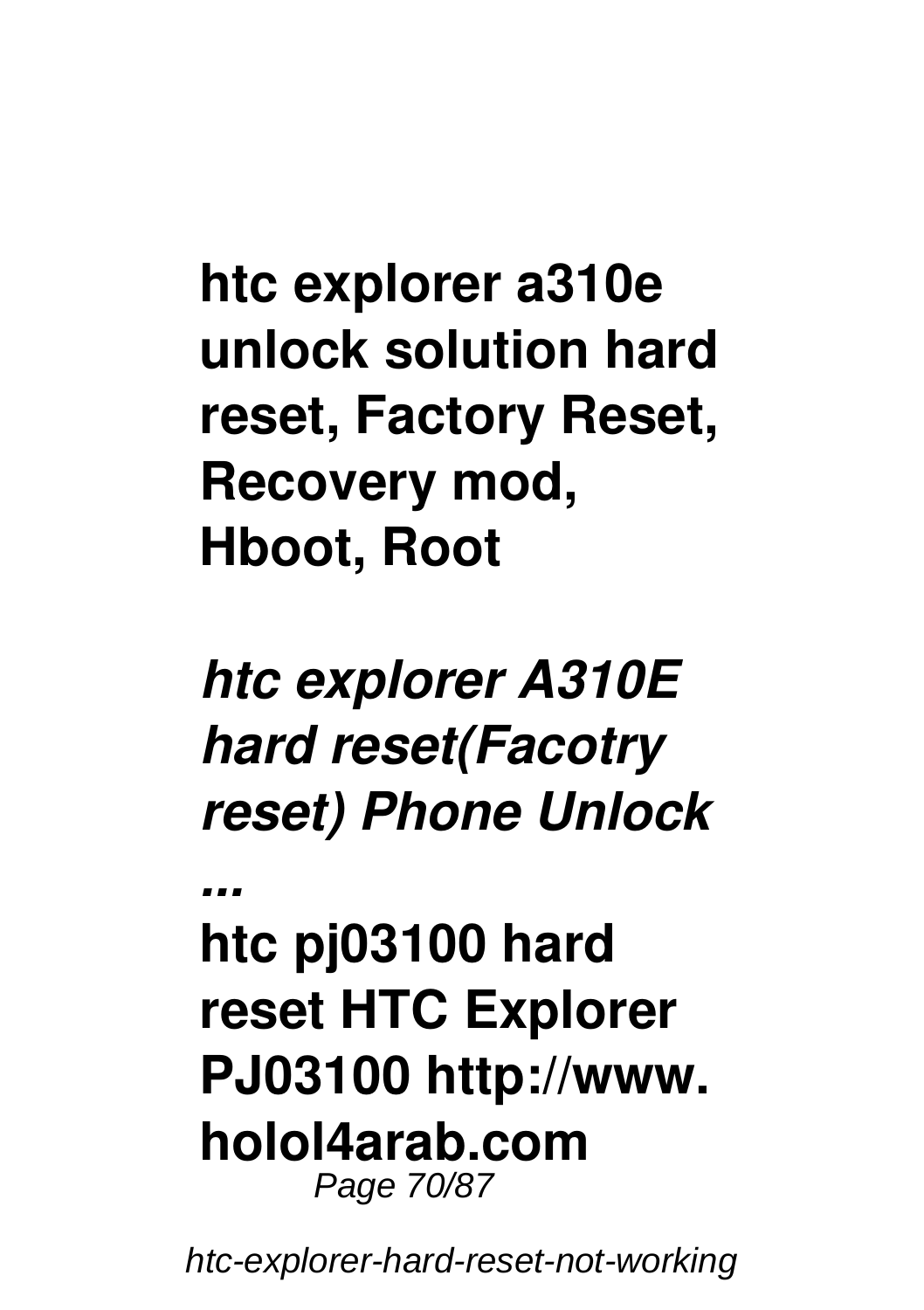*htc explorer pj03100 hard reset* **How to Soft Reset HTC Explorer. 1. Take off your phone's back cover and remove its battery.2. After five seconds pass, put the battery and the cover back in its place and press Power ...** Page 71/87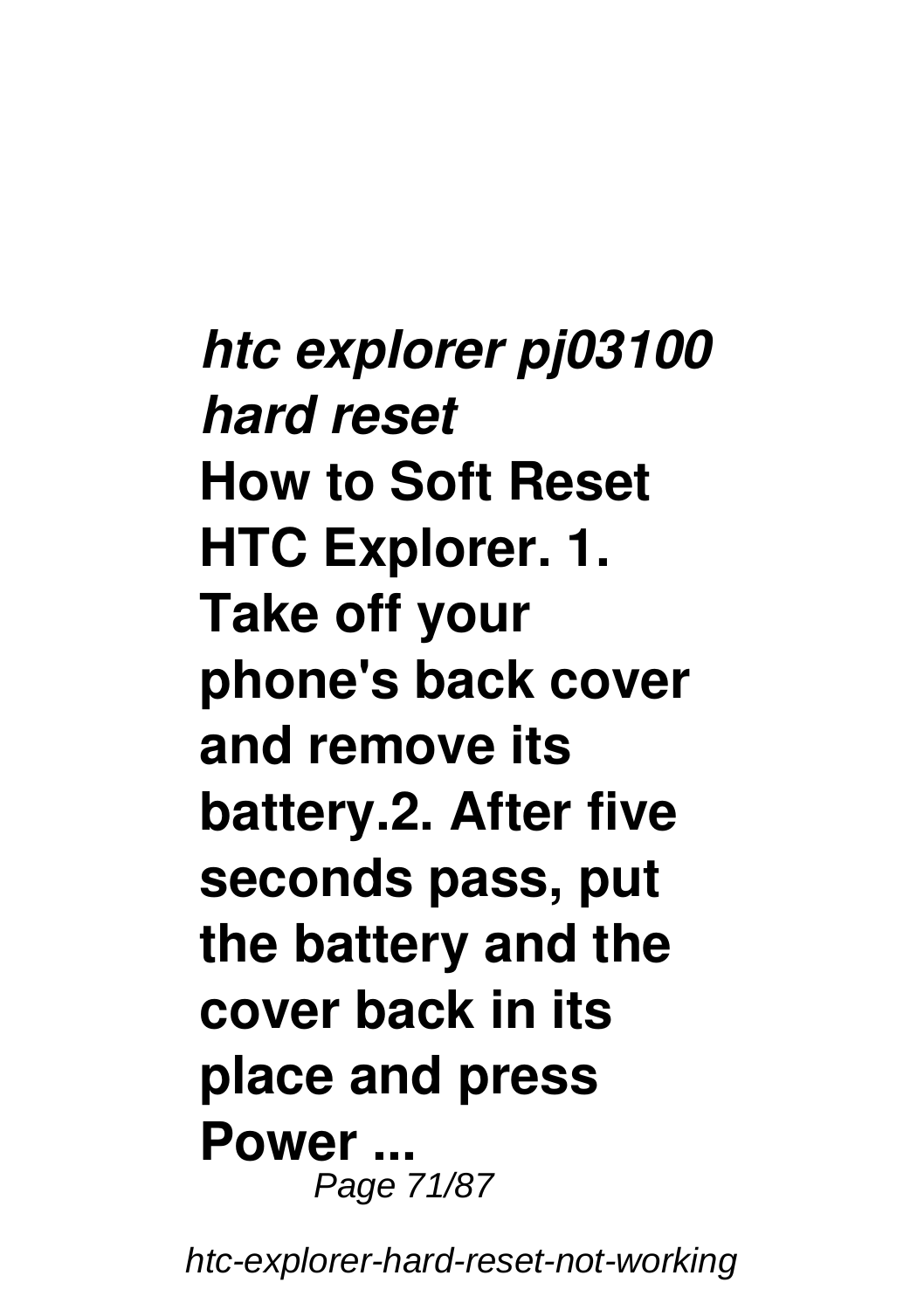*How to Soft Reset HTC Explorer* **Soft Reset HTC Explorer. If your HTC Explorer is stuck or frozen, You can perform a soft reset operation. Check out how to force restart Android 2.3 Gingerbread. As a result your HTC** Page 72/87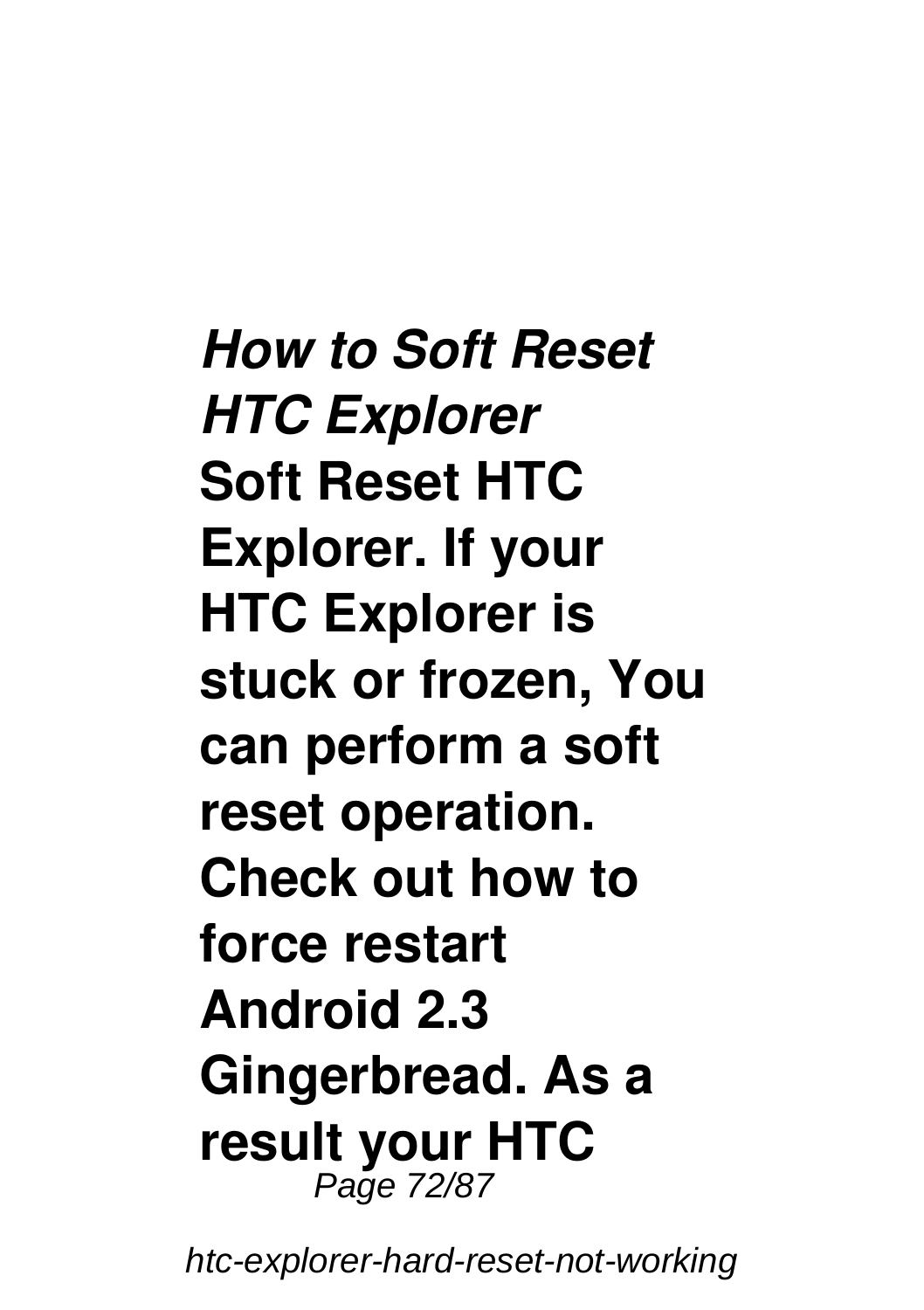**Explorer should reboot and start running again. Click here to find out more about soft reset operation. Remove battery and put back in after few seconds.**

*Soft Reset HTC Explorer - HardReset.info* **Turn off your HTC** Page 73/87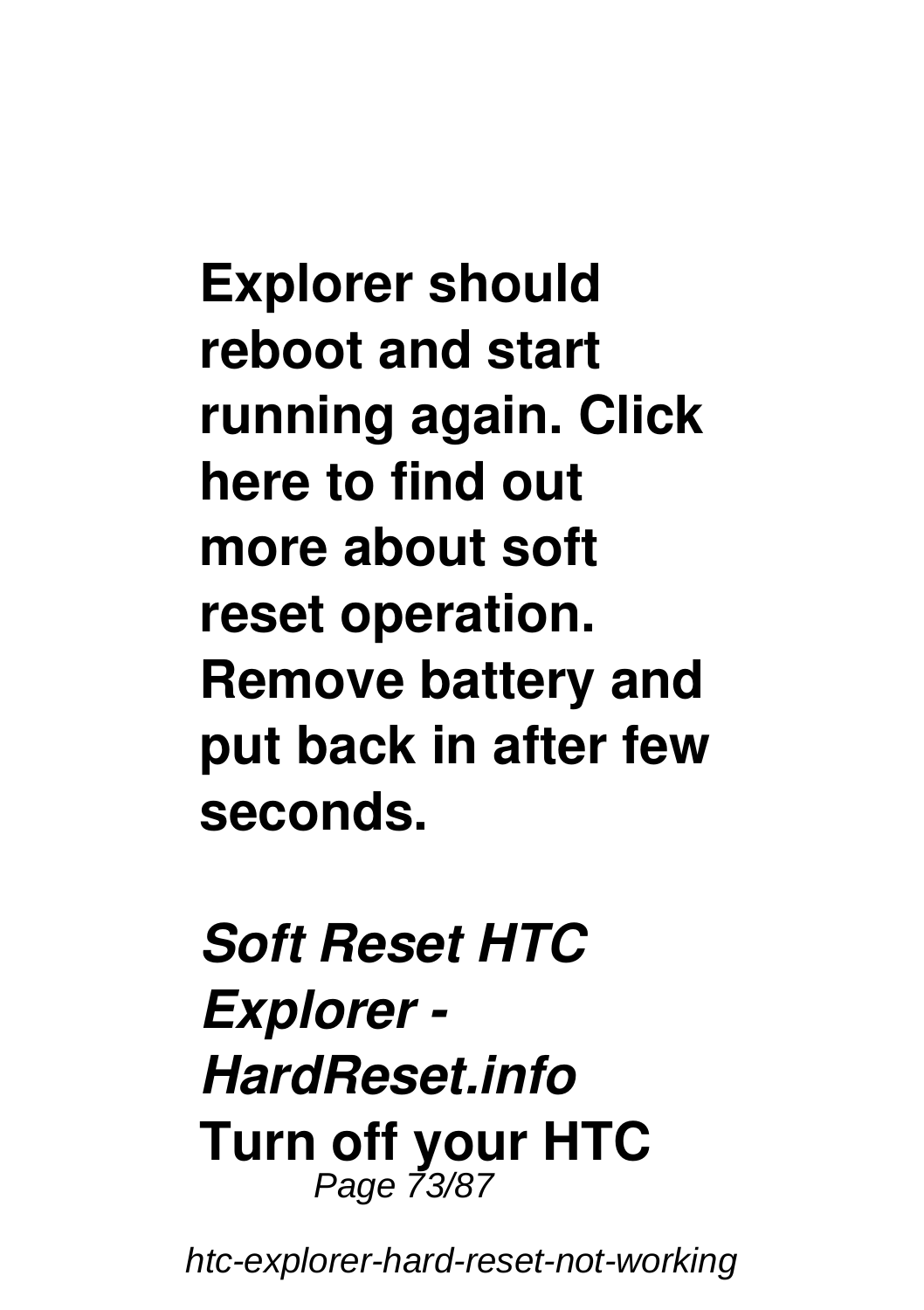**Explorer, by holding the power button. Hold down the Volume Down + Power Button [Volume Up + Power Button]. Release all buttons when you see HTC download mode appears on your screen. Then choose reboot bootloader option, by using to navigate** Page 74/87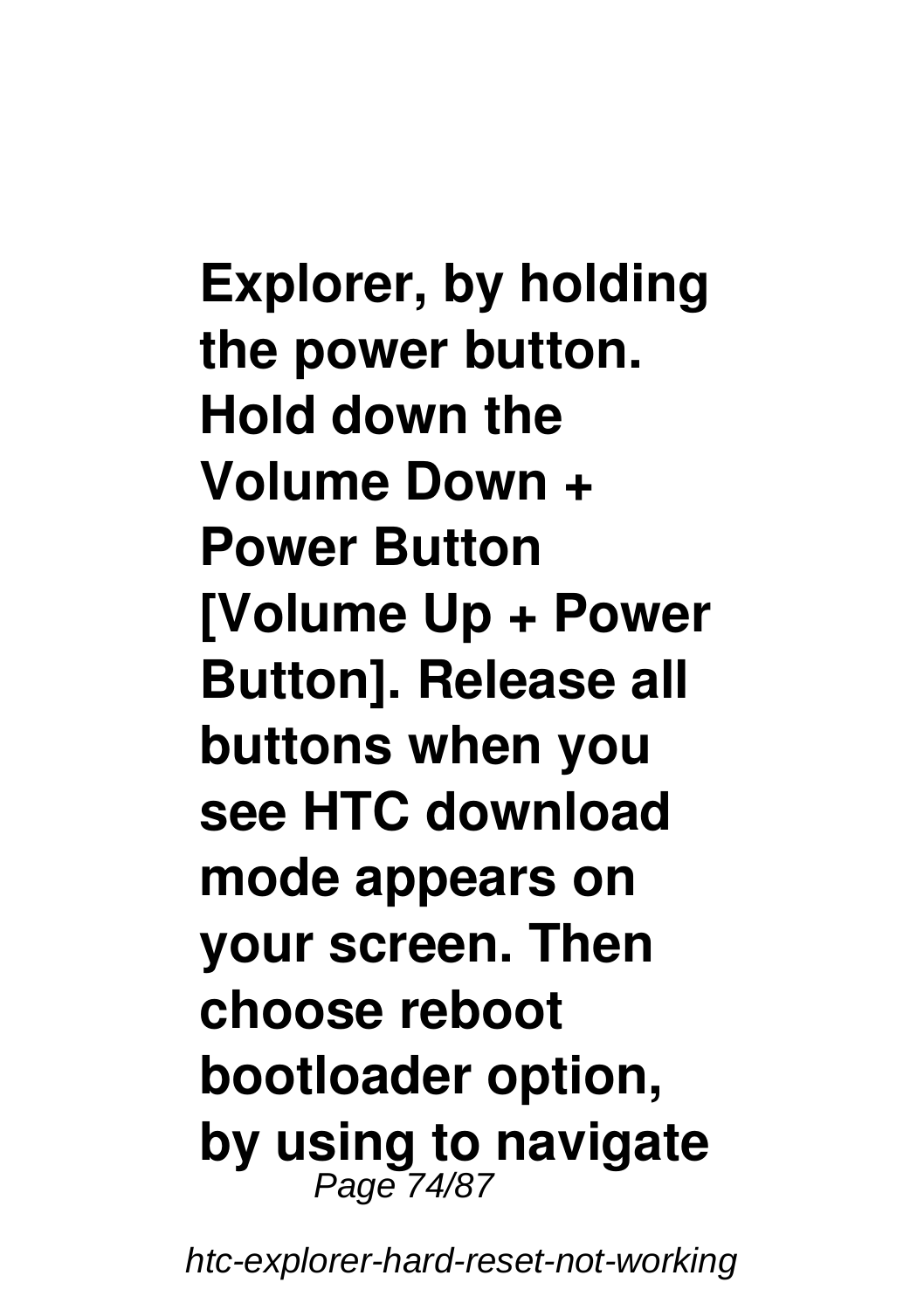**Volume Buttons and to confirm Power Button. After that, Select BOOT TO RECOVERY MODE**

**...**

*How to Reset HTC Explorer Android Mobile - Simple Methods* **Use the "Settings" menu to delete data on your HTC** Page 75/87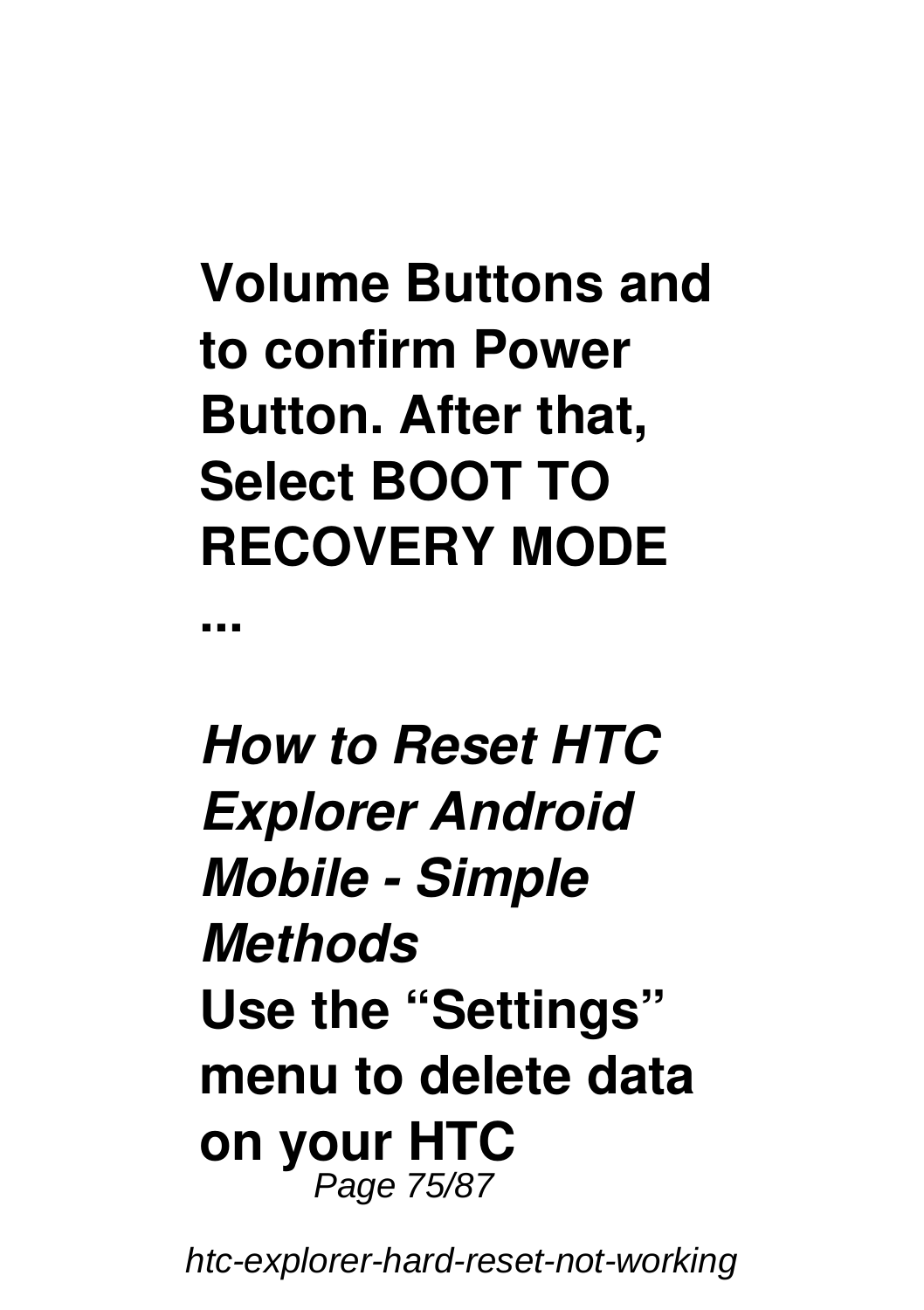**Explorer. Here is the classic routine to perform a reset via this menu: As described above, be sure to back up all important data for you. The best thing is to call a mobile phone professional if you are not sure of yourself. Go to the 'Settings' menu of your HTC Explorer.** Page 76/87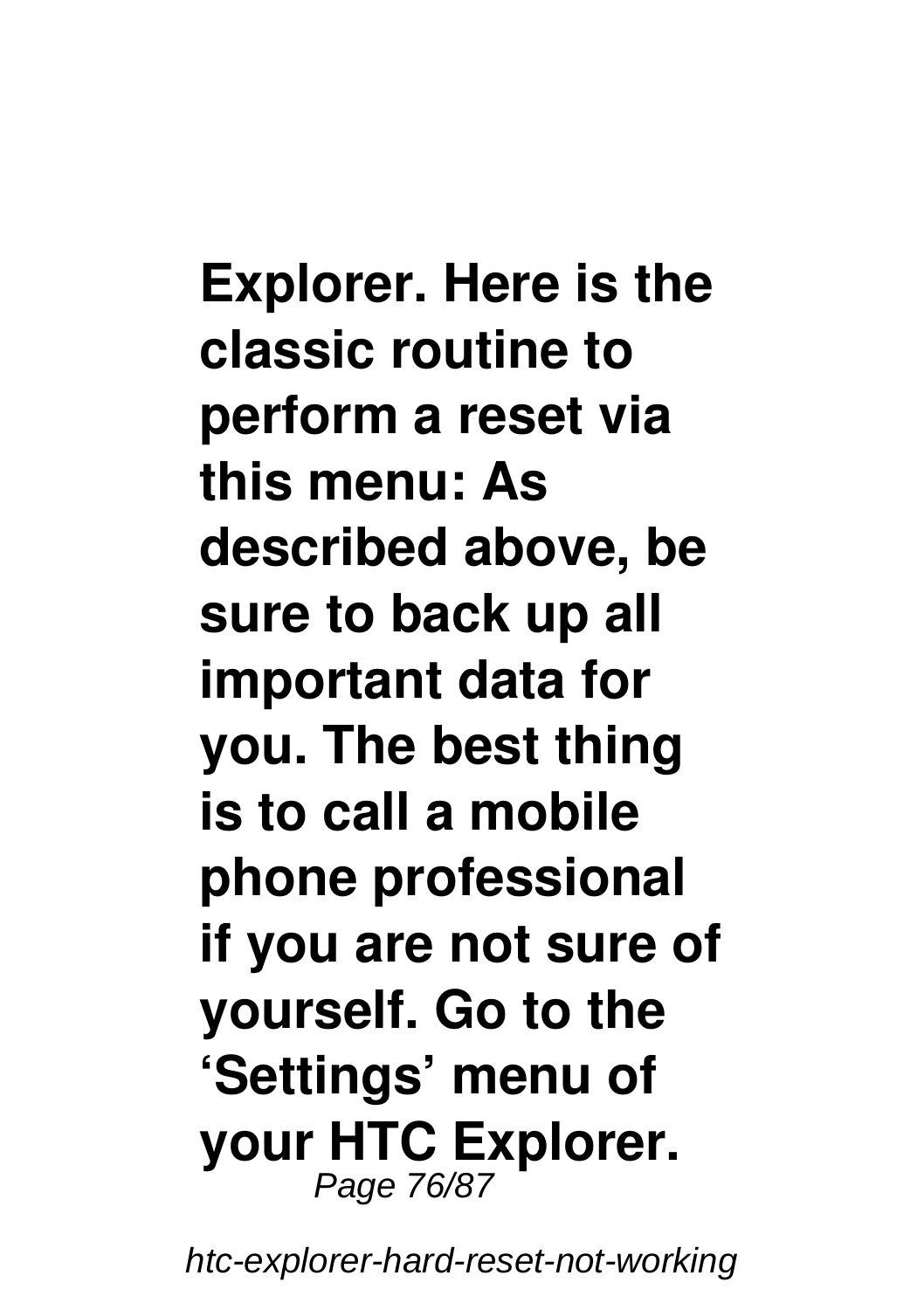*How to hard reset your HTC Explorer - Phone-Info* **Performing a factory reset using hardware buttons If you can not turn HTC One on or access its settings, you can still perform a factory reset by using the hardware buttons on HTC** Page 77/87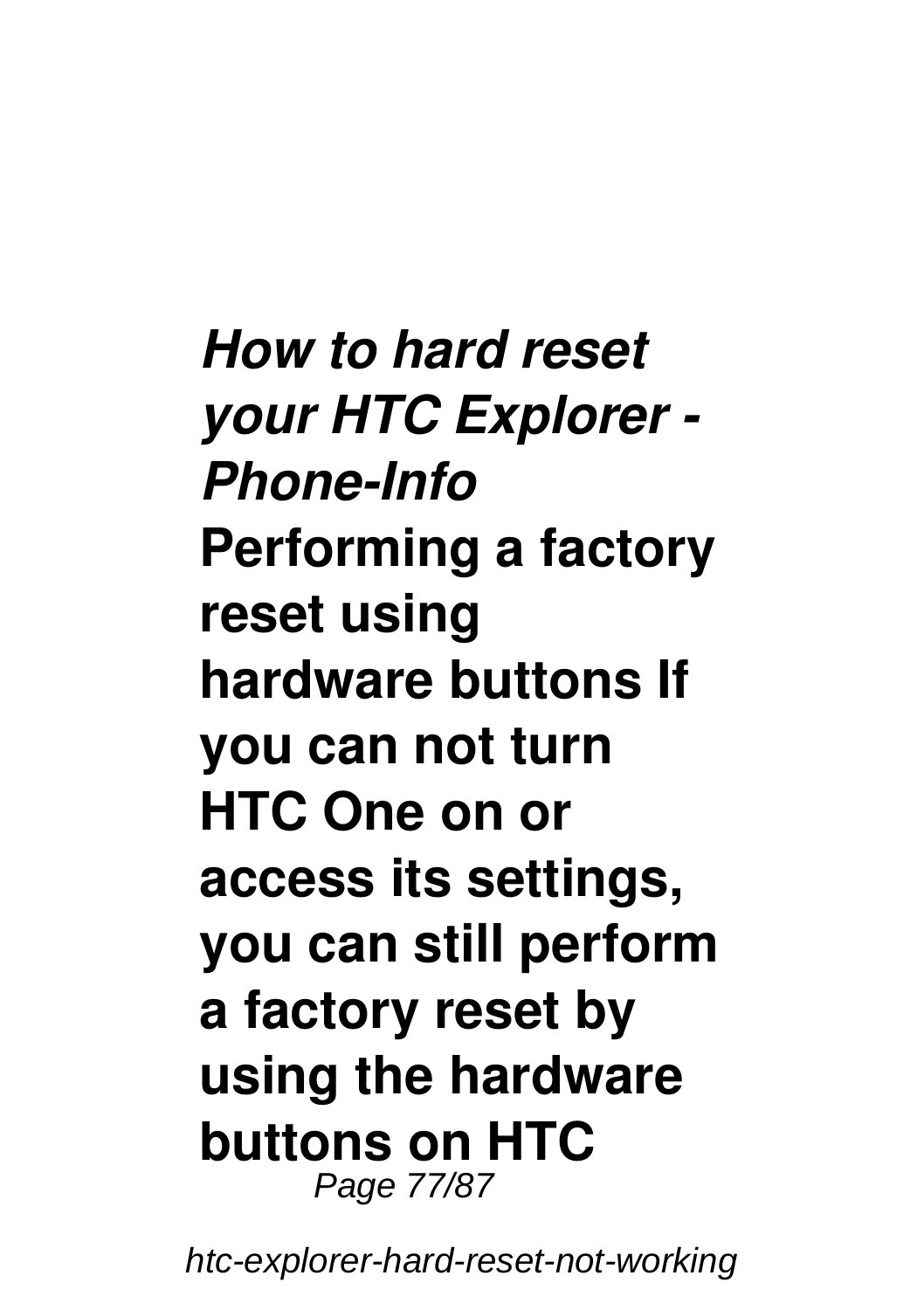**One. Press and hold the VOLUME DOWN button, and then press and hold POWER.**

*How to Reset HTC Phones to Factory Setting (Hard Reset)* **Go to Settings Choose Connetions and tap More networks. Select Mobile Network then** Page 78/87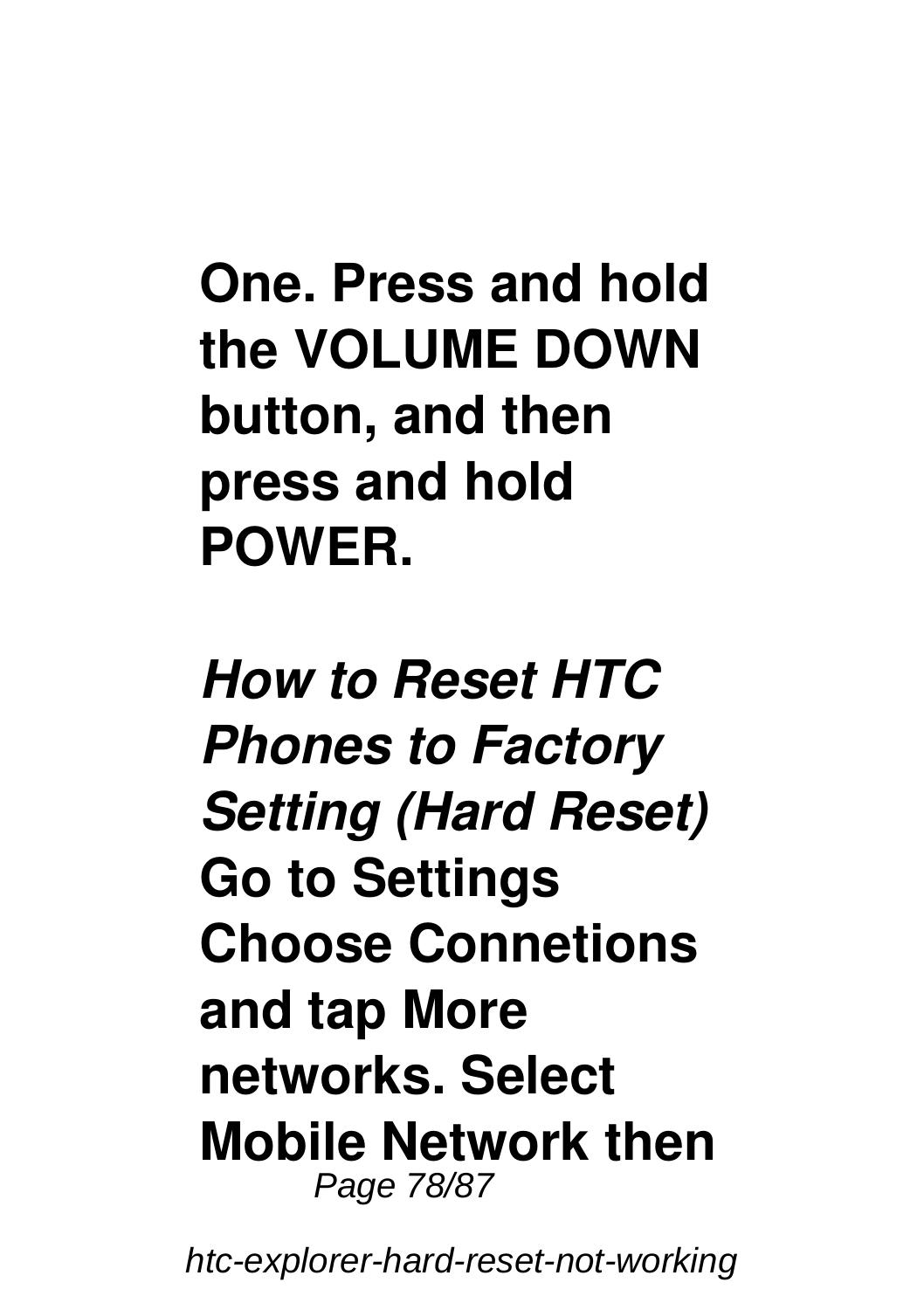**APN (Access Point Name). Finally, find and tap Clear Proxy option or Reset to Default.**

*Google Play Errors in HTC Explorer, how to - HardReset.info* **From the Home screen, tap > Settings > Backup & reset. Tap Reset** Page 79/87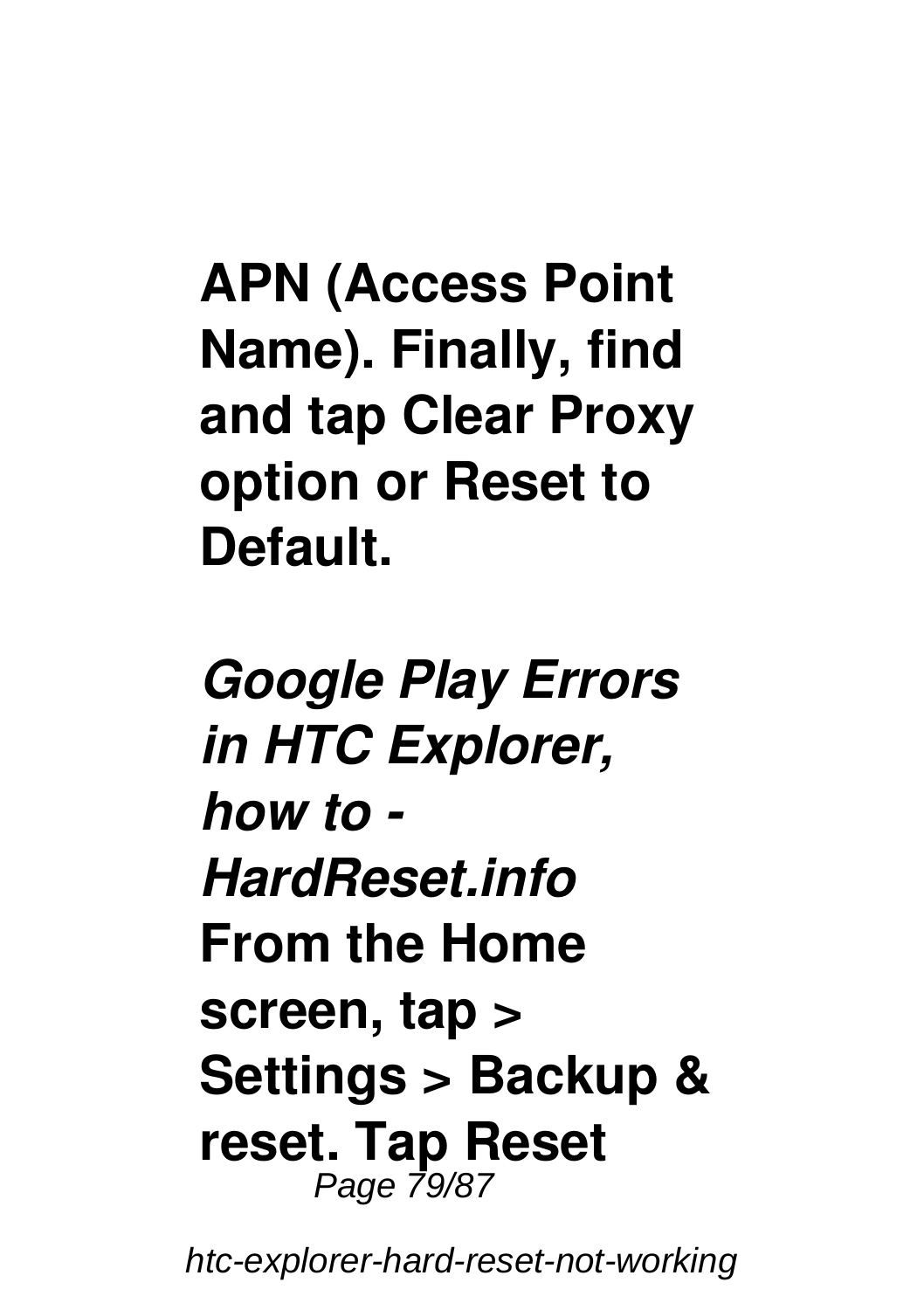**phone. To also delete media and other data from your storage card, select Erase SD card. Tap OK.**

*HTC One M8s - Resetting HTC One M8s (Hard reset) - HTC ...* **HTC Radar Hard Reset: Turn off your device. Press and** Page 80/87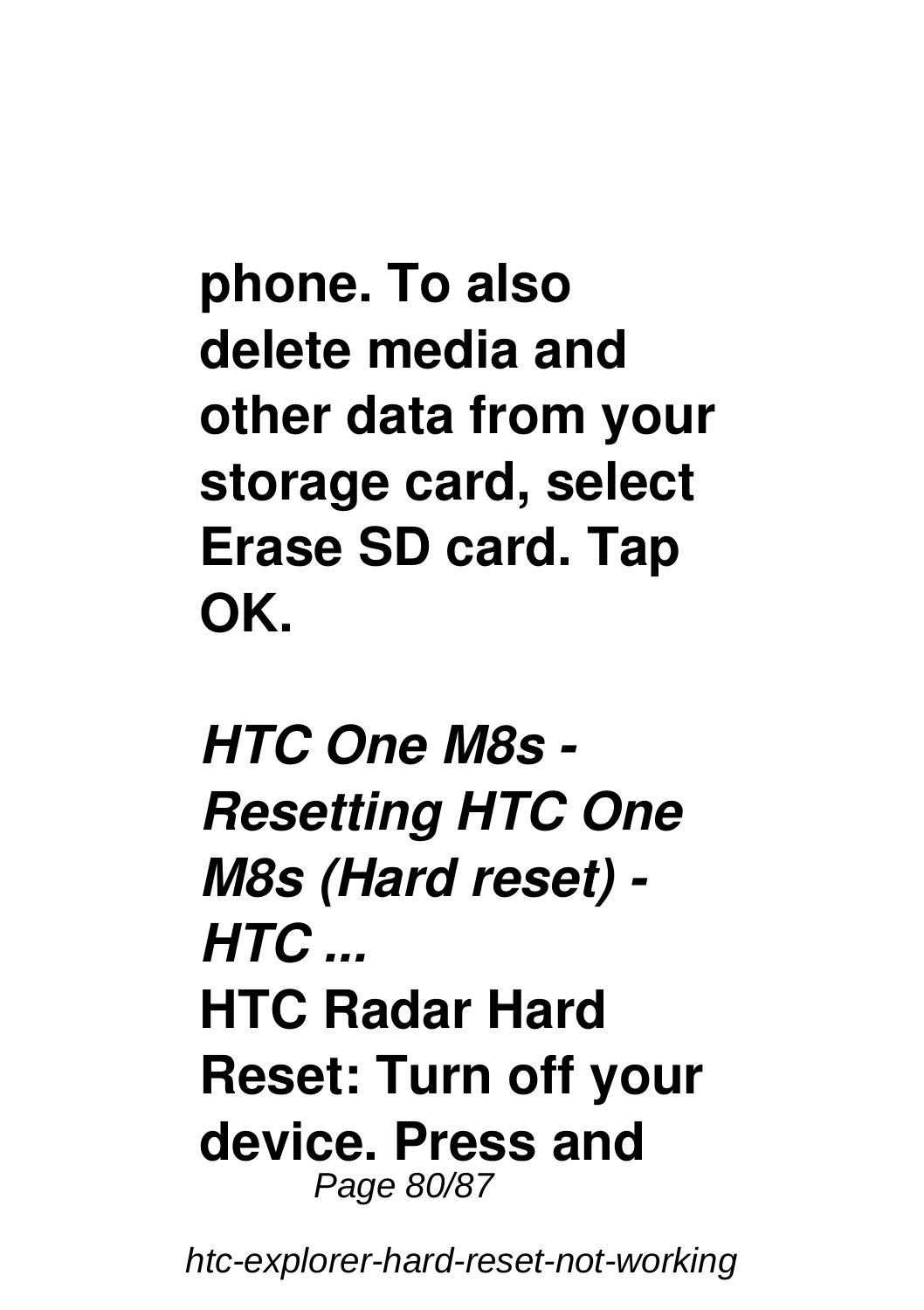**hold the Volume Up and Volume Down buttons, and then press and hold the P ower........................... Read more ...**

*HTC - hard-reset.in* **If the code doesn't work a factory reset or a hard reset might be required. Please copy all important data from** Page 81/87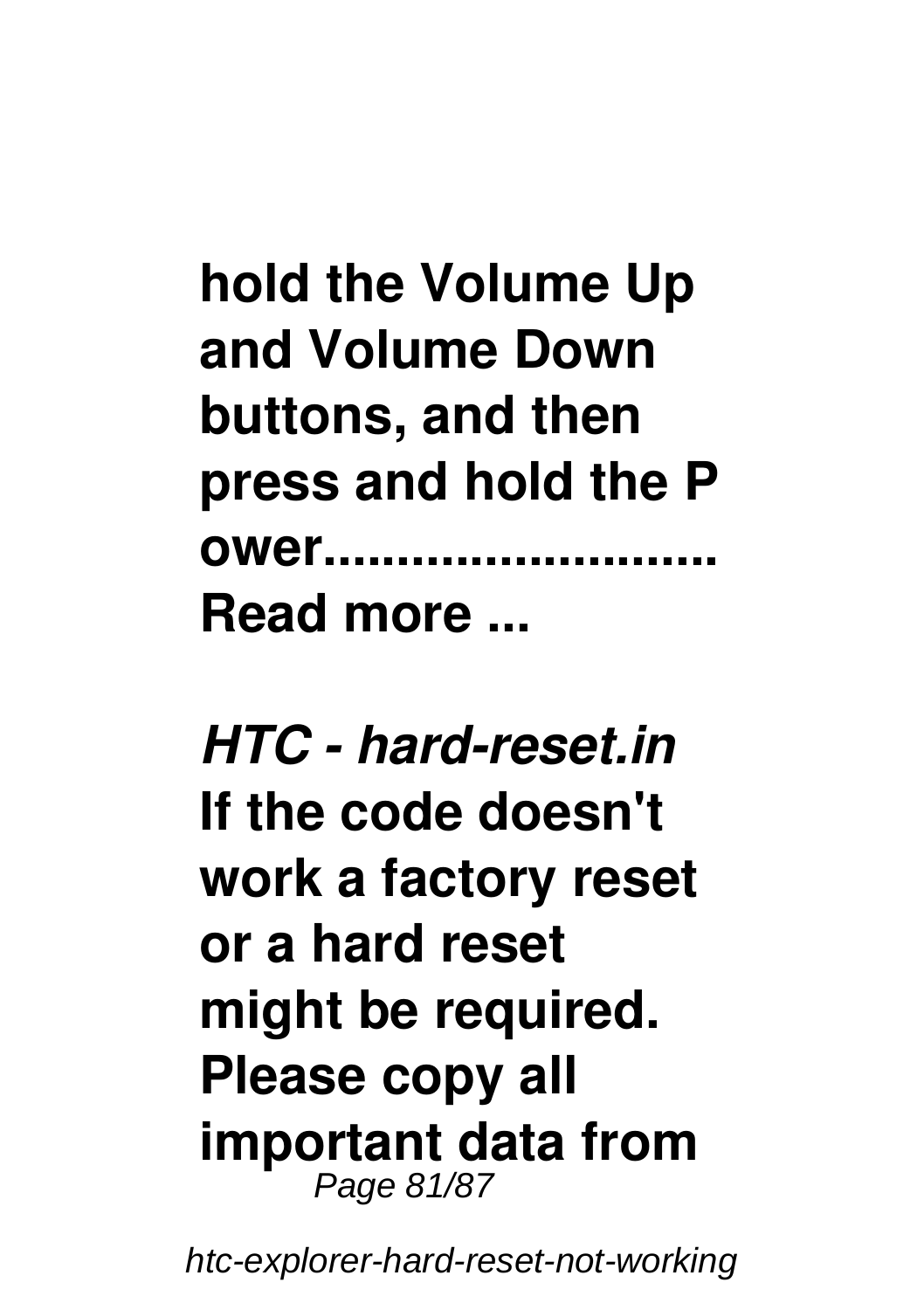**your HTC Explorer before you try a factory reset, because they will get deleted in the process. Can you unlock htc Explorer for free? You can find many free HTC code generatores for your HTC Explorer on the web.**

Page 82/87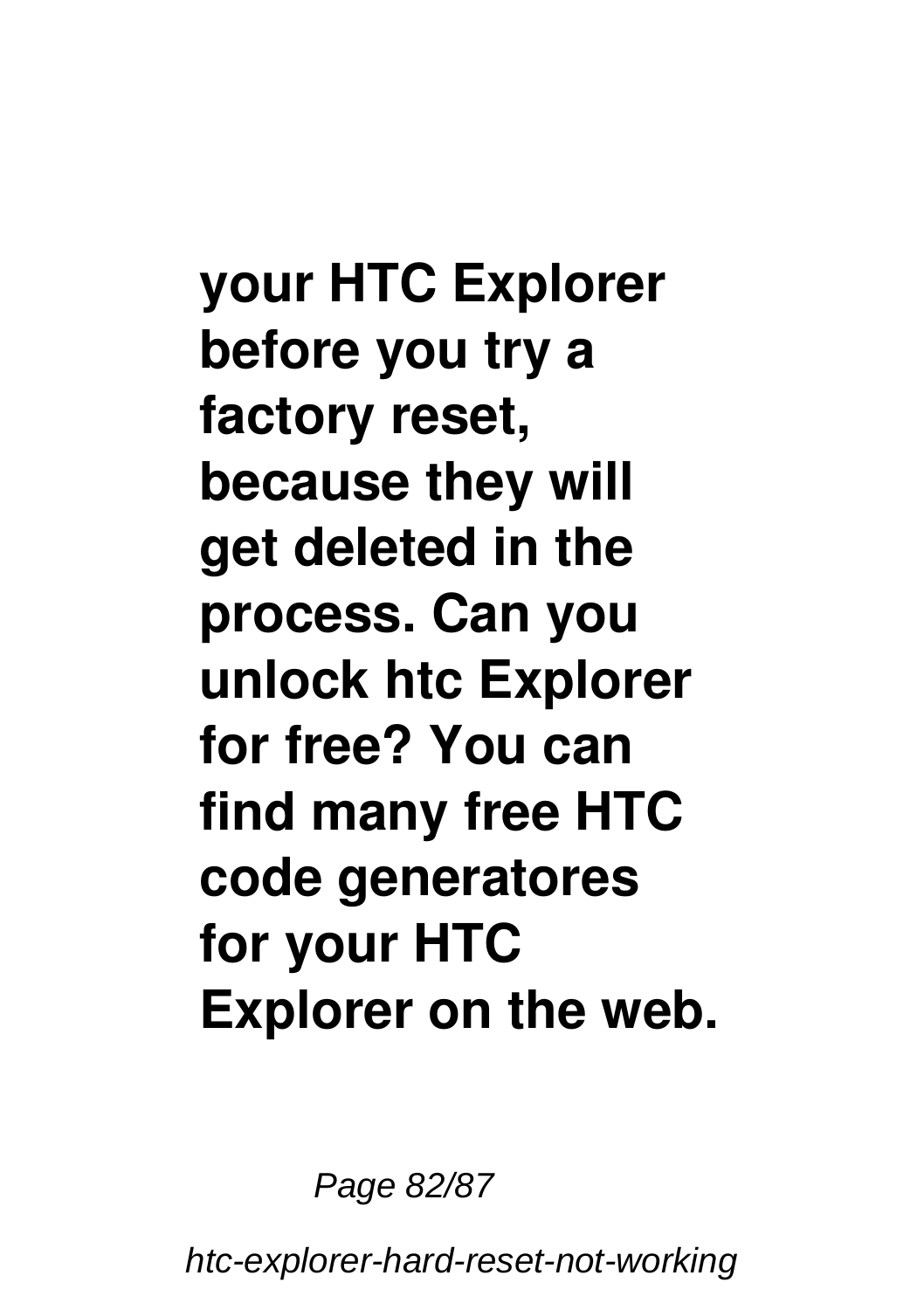## *How To Hard Reset HTC Explorer - Hard Reset HTC*

Turn off your HTC Explorer, by holding the power button. Hold down the Volume Down + Power Button [Volume Up + Power Button].

Page 83/87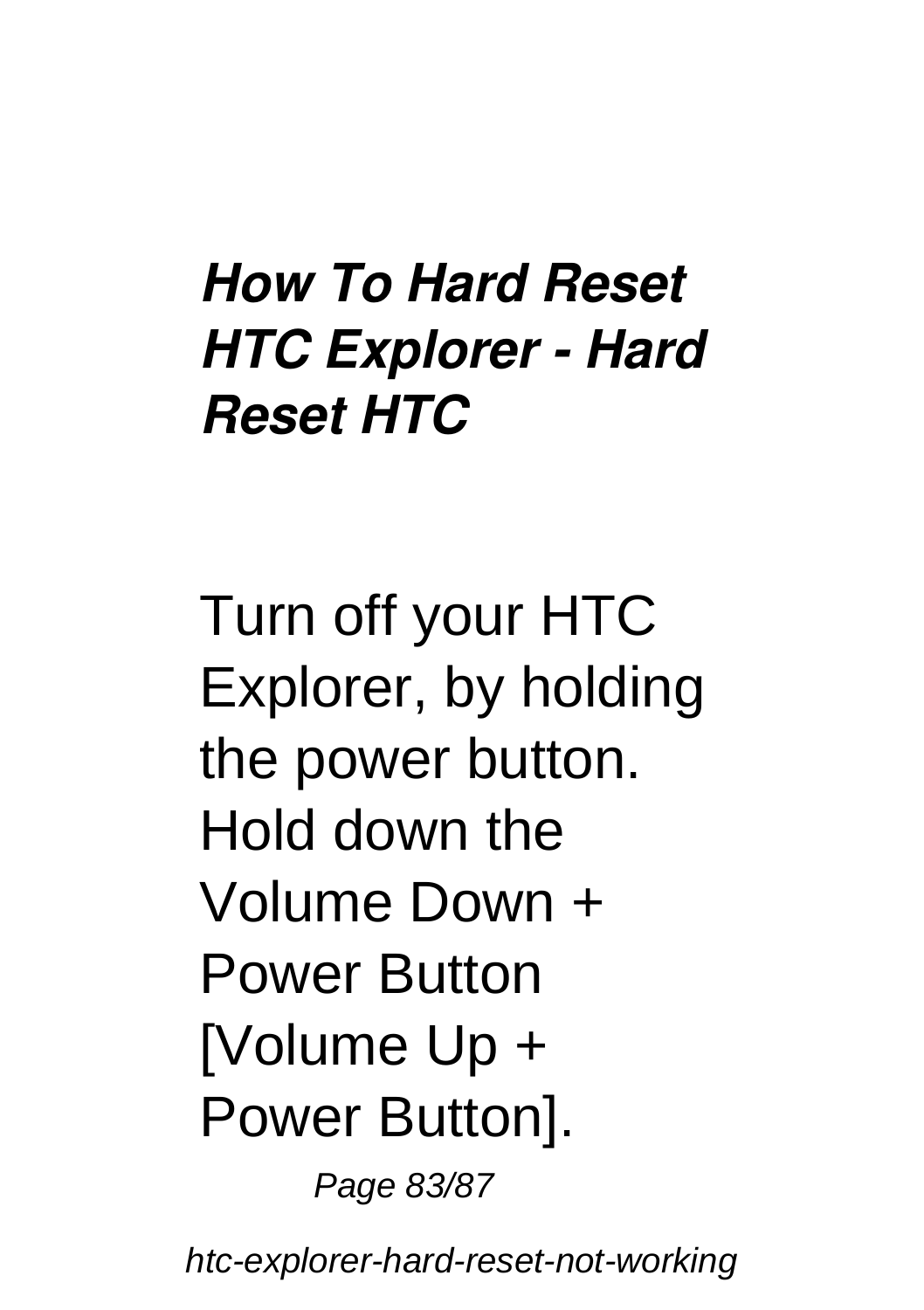Release all buttons when you see HTC download mode appears on your screen. Then choose reboot bootloader option, by using to navigate Volume Buttons and to confirm Power Button. After that, Select BOOT TO RECOVERY MODE Page 84/87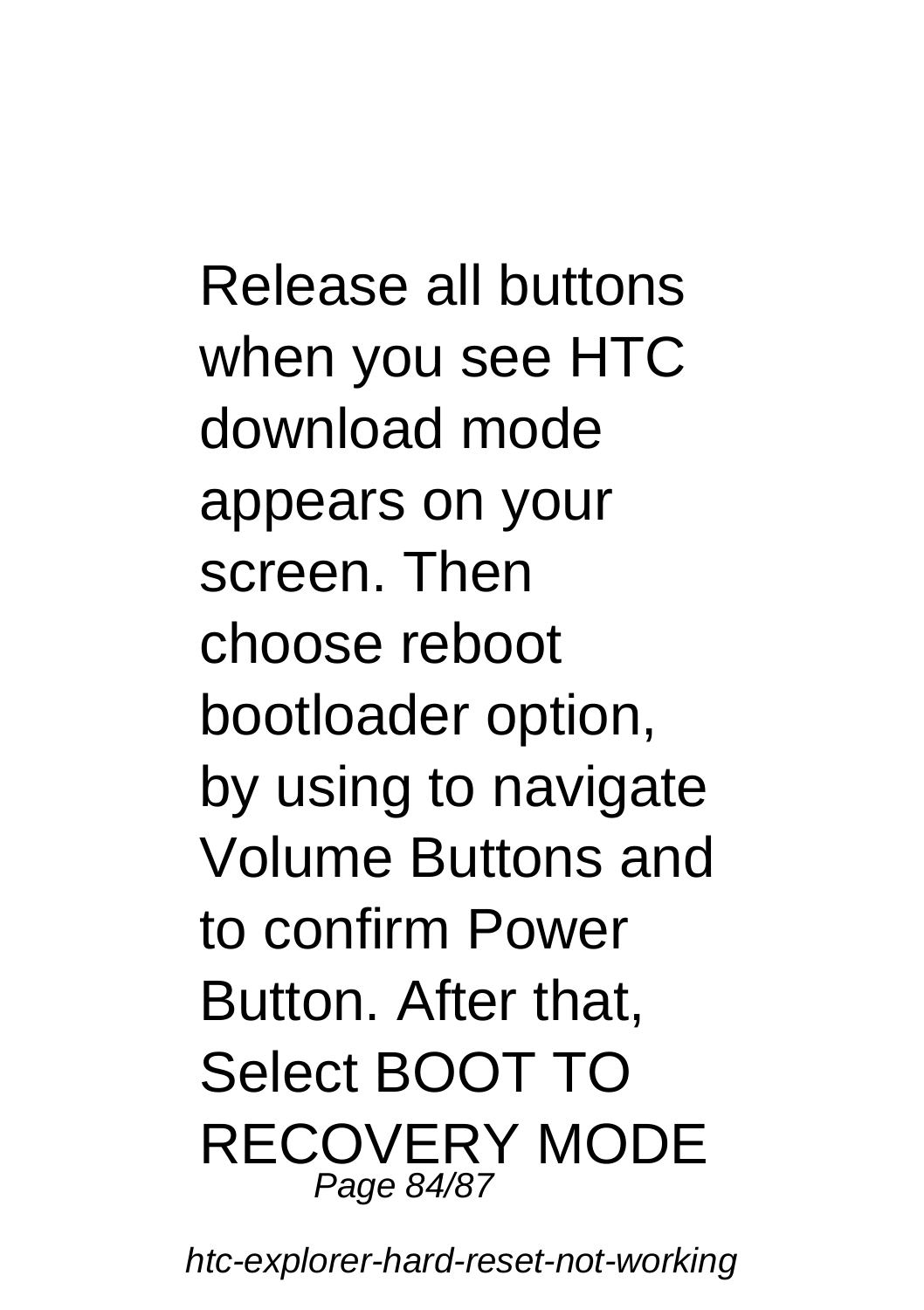HTC One M8s - Resetting HTC One M8s (Hard reset) -  $HTC.$ 

...

How To Factory Reset or Hard Reset **HTC Explorer** 2. Next, open Menu and Settings, then go to Backup and Reset and Factory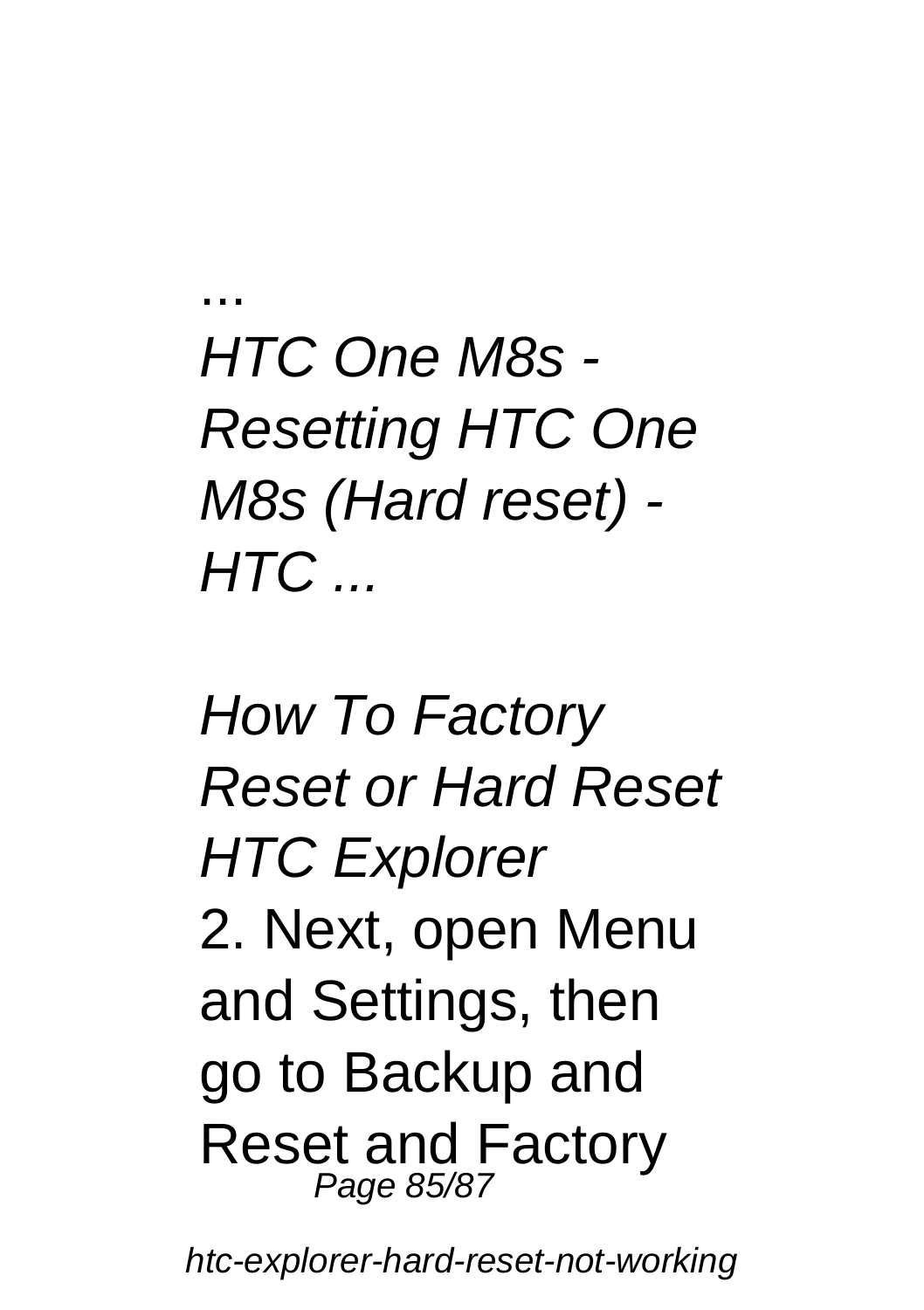Data Reset. 3. To complete the process, tap Reset Phone and, lastly, choose the Erase Everything option. 4. Your device will now reset and restart. You have completed the hard reset process. Shiny.

Page 86/87